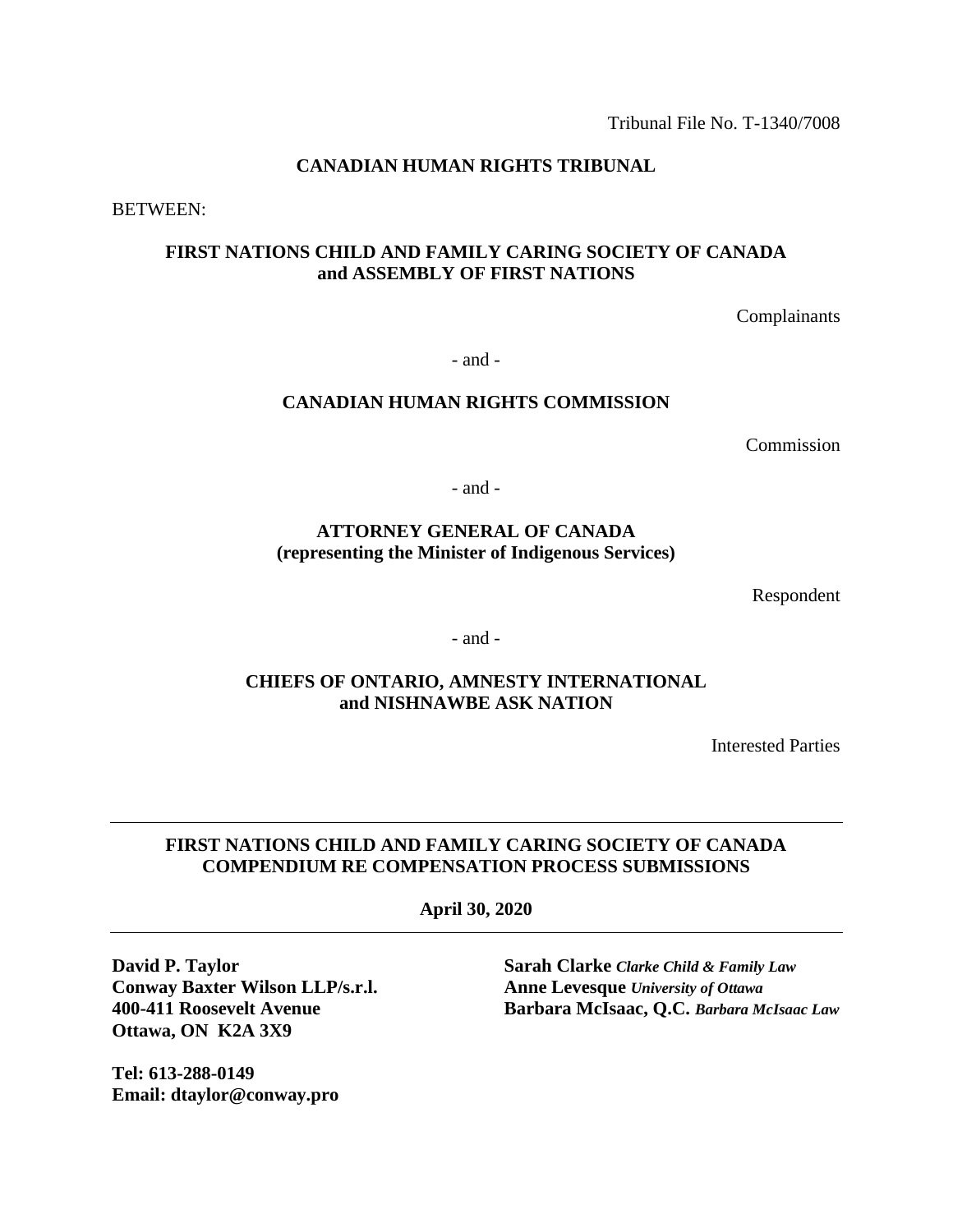| Tab<br><b>Reference</b> | <b>Document Description</b>                                                                                                                              |
|-------------------------|----------------------------------------------------------------------------------------------------------------------------------------------------------|
|                         | <b>Transcripts</b>                                                                                                                                       |
| 1.                      | Excerpts from the April 30, 2014 Examination-in-Chief of C. Baggley                                                                                      |
| 2.                      | Excerpts from the May 1, 2014 Cross-Examination of C. Baggley                                                                                            |
| 3.                      | <b>Excerpt from the February 6, 2017 Cross-Examination of R. Buckland</b>                                                                                |
| 4.                      | Excerpt from the October 31, 2018 Cross-Examination of V. Gideon                                                                                         |
|                         | <b>Exhibits</b>                                                                                                                                          |
| 5.                      | <b>Canadian Human Rights Commission Book of Documents, Tab 422:</b><br><b>Jordan's Principle Chart Documenting Cases June 8</b>                          |
| 6.                      | <b>Attorney General of Canada's Book of Documents, Tab 53:</b><br><b>Chart of Jordan's Principle Cases</b>                                               |
| 7.                      | <b>Attorney General of Canada's Book of Documents, Tab 54:</b><br>Federal Focal Points Tracking Tool Reference Chart - Manitoba Region -<br>January 2013 |
| 8.                      | <b>Attorney General of Canada's Book of Documents, Tab 55:</b><br><b>First Nations Children with Disabilities Tracking Tool for Focal Points</b>         |
|                         | <b>Submissions</b>                                                                                                                                       |
| 9.                      | <b>Excerpt from Attorney General of Canada's April 6, 2016 Further</b><br><b>Submissions on Remedy</b>                                                   |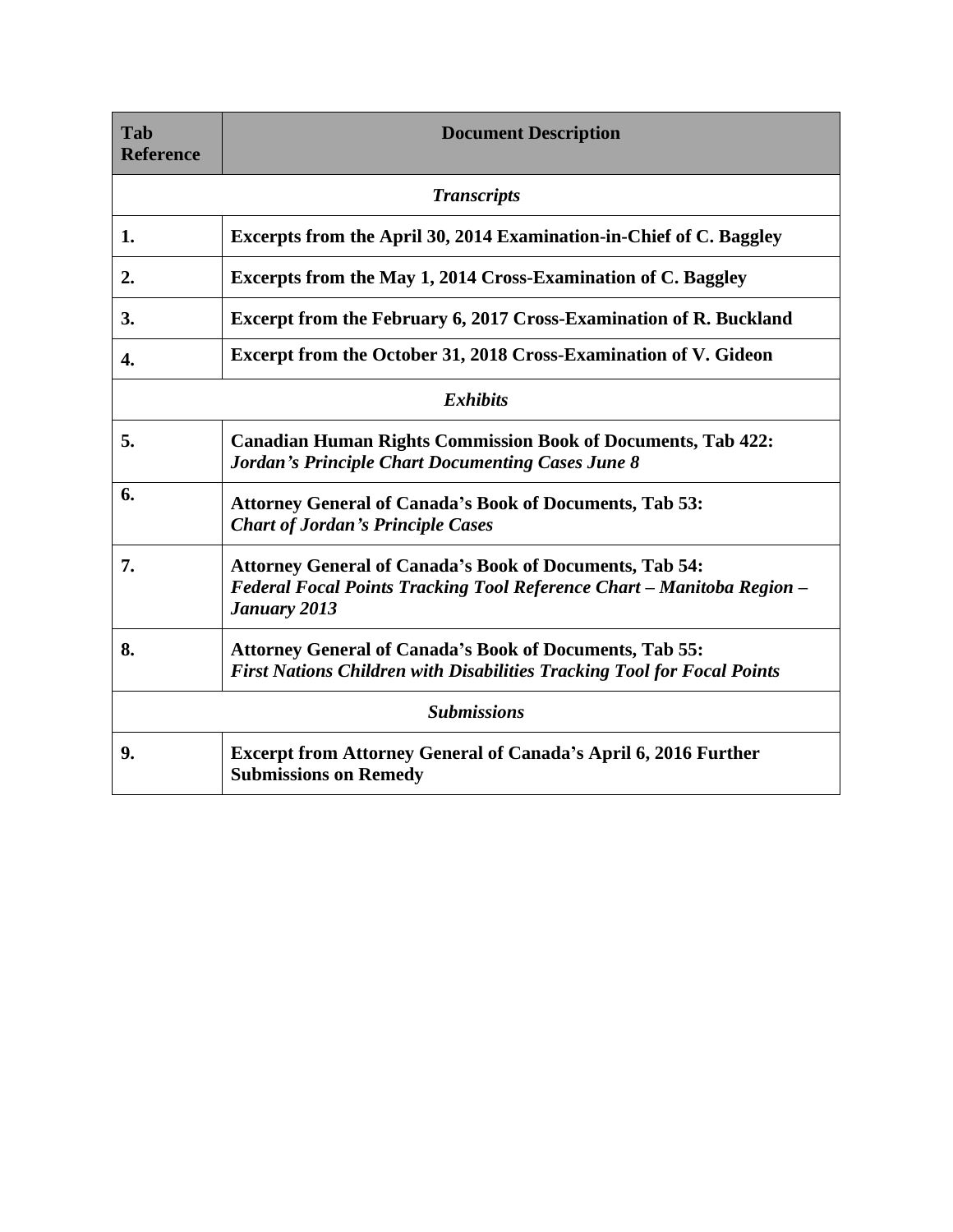# **CANADIAN HUMAN RIGHTS TRIBUNAL**

# **TRIBUNAL CANADIEN DES DROITS DE LA PERSONNE**

Docket: T1340/7708

**BETWEEN:** 

FIRST NATIONS CHILD AND FAMILY CARING SOCIETY OF CANADA and ASSEMBLY OF FIRST NATIONS

**Complainants** 

**and** 

### CANADIAN HUMAN RIGHTS COMMISSION

**Commission** 

**and** 

ATTORNEY GENERAL OF CANADA, (representing the Minister of Indian and Northern Affairs)

**Respondent** 

**and** 

CHIEFS OF ONTARIO and AMNESTY INTERNATIONAL

**Interested Parties** 

### **BEFORE:**

 Edward Lustig Member Réjean Bélanger Member

Sophie Marchildon Panel Chairperson

2013/04/30 Ottawa, Ontario Volume 57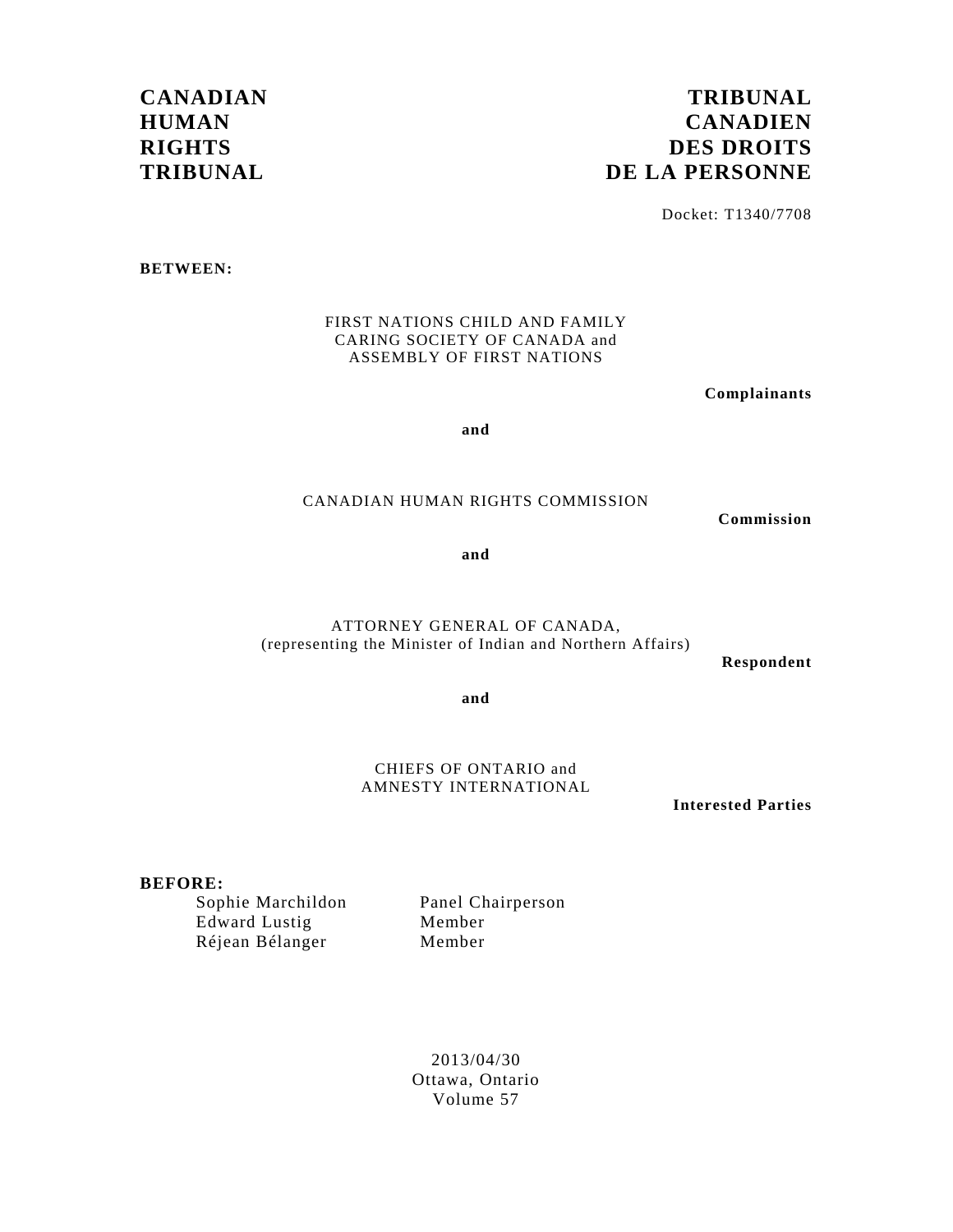## **APPEARANCES**

Daniel Poulin Canadian Human Rights<br>Sarah Pentney Commission Sarah Pentney Michael Sabat **First Nations Child and**  Family Caring Society of Canada Melissa Chan Attorney General of Canada Nicole Arsenault Stuart Wuttke Assembly of First Nations

## - ii -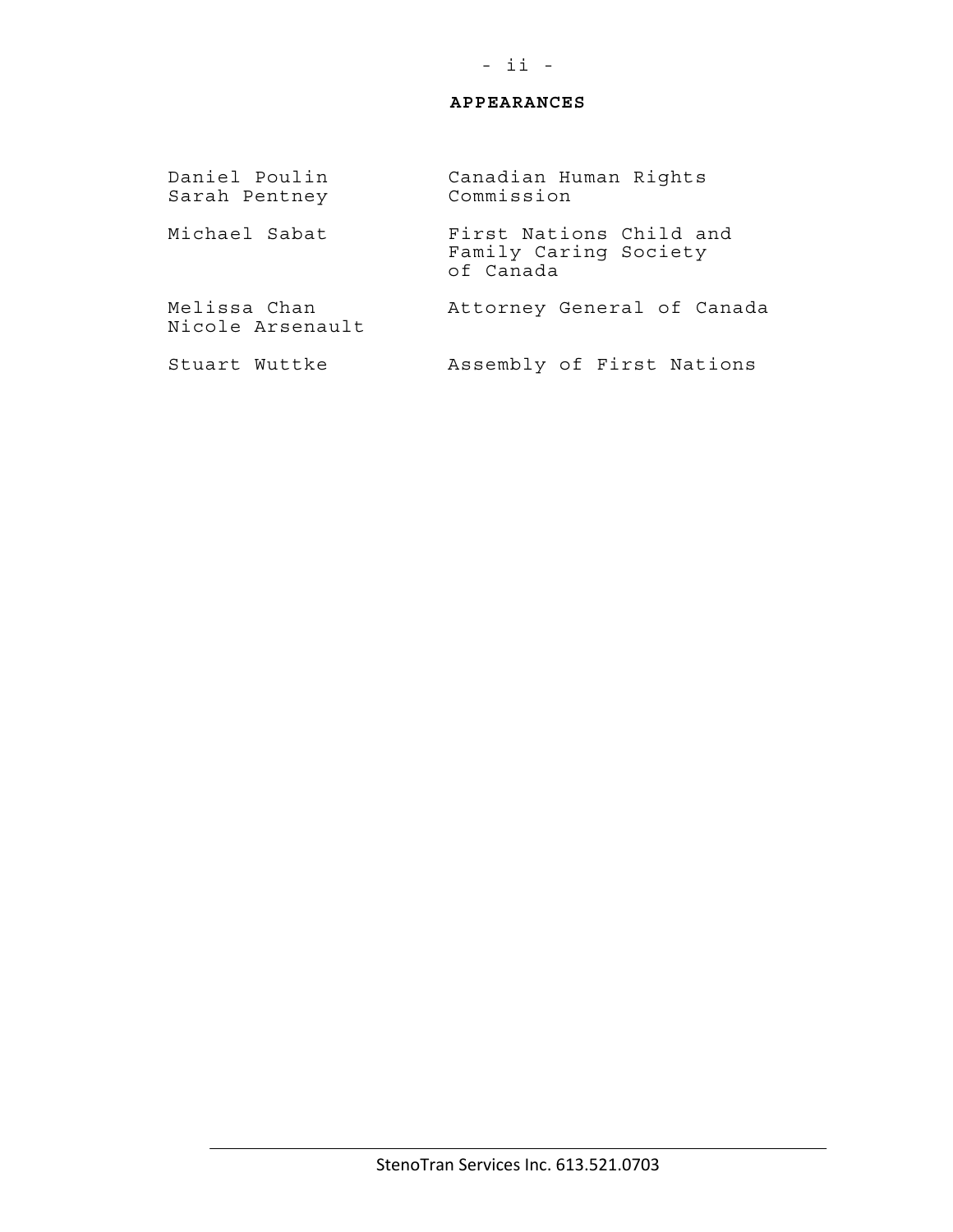# **TABLE OF CONTENTS**

## **PAGE**

| AFFIRMED: CORINNE BAGGLEY            |  |  |  |
|--------------------------------------|--|--|--|
| Examination-in-chief by Ms Arsenault |  |  |  |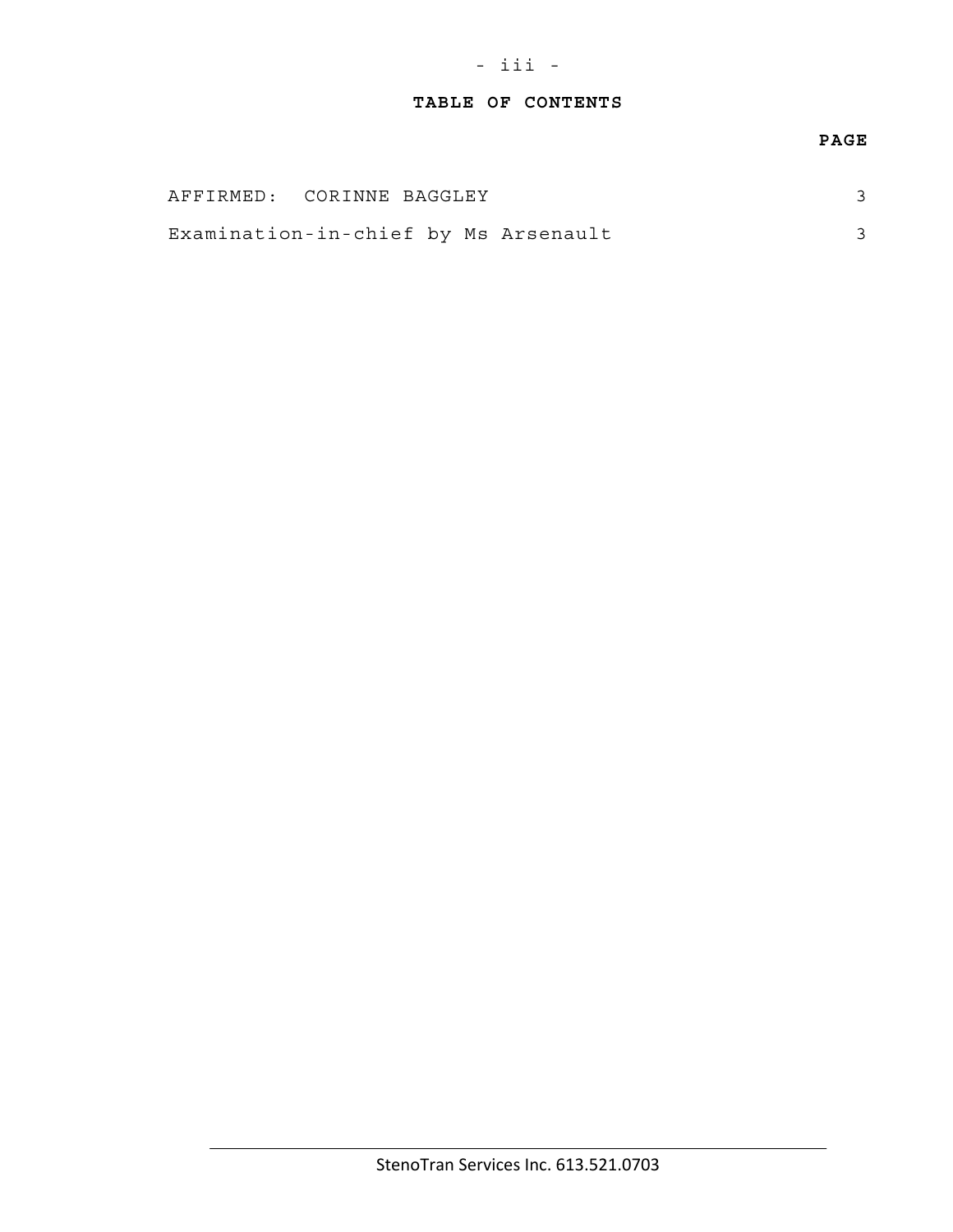1 resume. 2 MS ARSENAULT: And did you create 3 this document? 4 MS BAGGLEY: Yes, I did. 5 MS ARSENAULT: Is it the most 6 recent version of your resume? 7 MS BAGGLEY: Yes, it is. 8 MS ARSENAULT: Okay. Great. So 9 if you could please describe your work history 10 starting with your most recent. 11 MS BAGGLEY: Okay, I'd be pleased 12 to. So I am currently a Manager with Employment 13 and Social Development Canada. I've been in this 14 position for -- well, this is my third week. I 15 am working on supporting and managing the 16 negotiation of labour market agreements with 17 provinces and territories, sort of -- they're 18 titled the "Canada Job Fund". So that is a 19 recent position that I started in April. 20 Previous to that I spent 14 years 21 at Aboriginal Affairs and Northern Development 22 Canada. For about seven years, so from about 23 2007 to 2014 I was the Senior Policy Manager in 24 the Children and Family's Directorate of the 25 Social Policy and Programs Branch and I was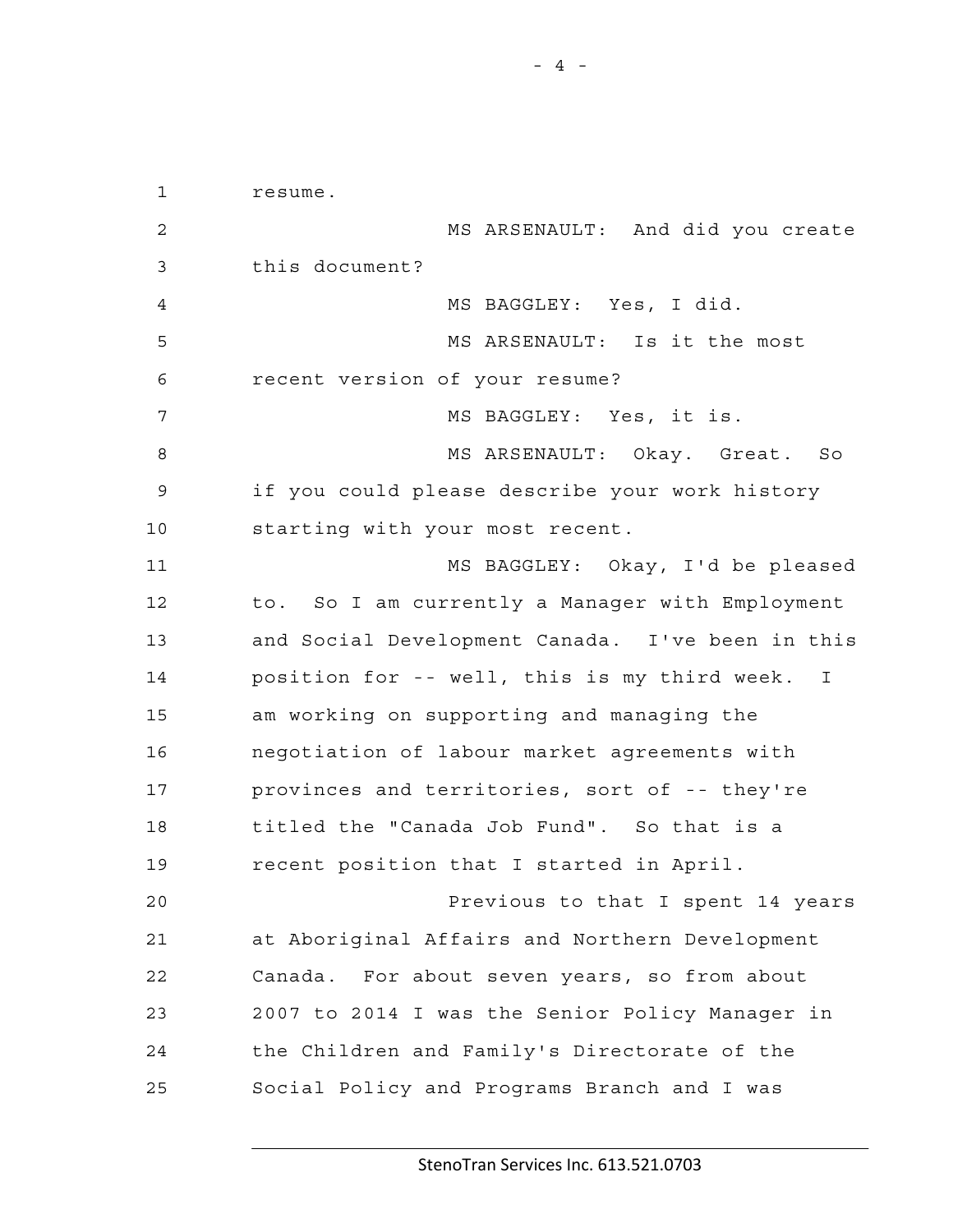1 responsible for managing the Family Violence 2 Prevention Program and two initiatives, 3 Aboriginal Women's Issues and Jordan's Principle. 4 Previous to that experience I 5 worked in the Education Branch for a period of 6 three years from 2003 to 2006 and I worked on the 7 First Nations and Inuit Youth Employment Strategy 8 as a policy analyst, and then I worked as a 9 senior policy analyst on the Elementary Secondary 10 Education Program. 11 And previous to that I started at 12 Aboriginal Affairs in 2000, so for three years I 13 worked as a policy analyst supporting the reform 14 of the Income Assistance Program. 15 MS ARSENAULT: Okay, thank you. 16 If we could just go back briefly 17 to your latest position with Aboriginal Affairs 18 as a senior policy manager. You mentioned that 19 you managed two initiatives and one program; is 20 that correct? 21 MS BAGGLEY: That's correct. 22 MS ARSENAULT: What was the 23 program? 24 MS BAGGLEY: So the program is 25 the Family Violence Prevention Program. So this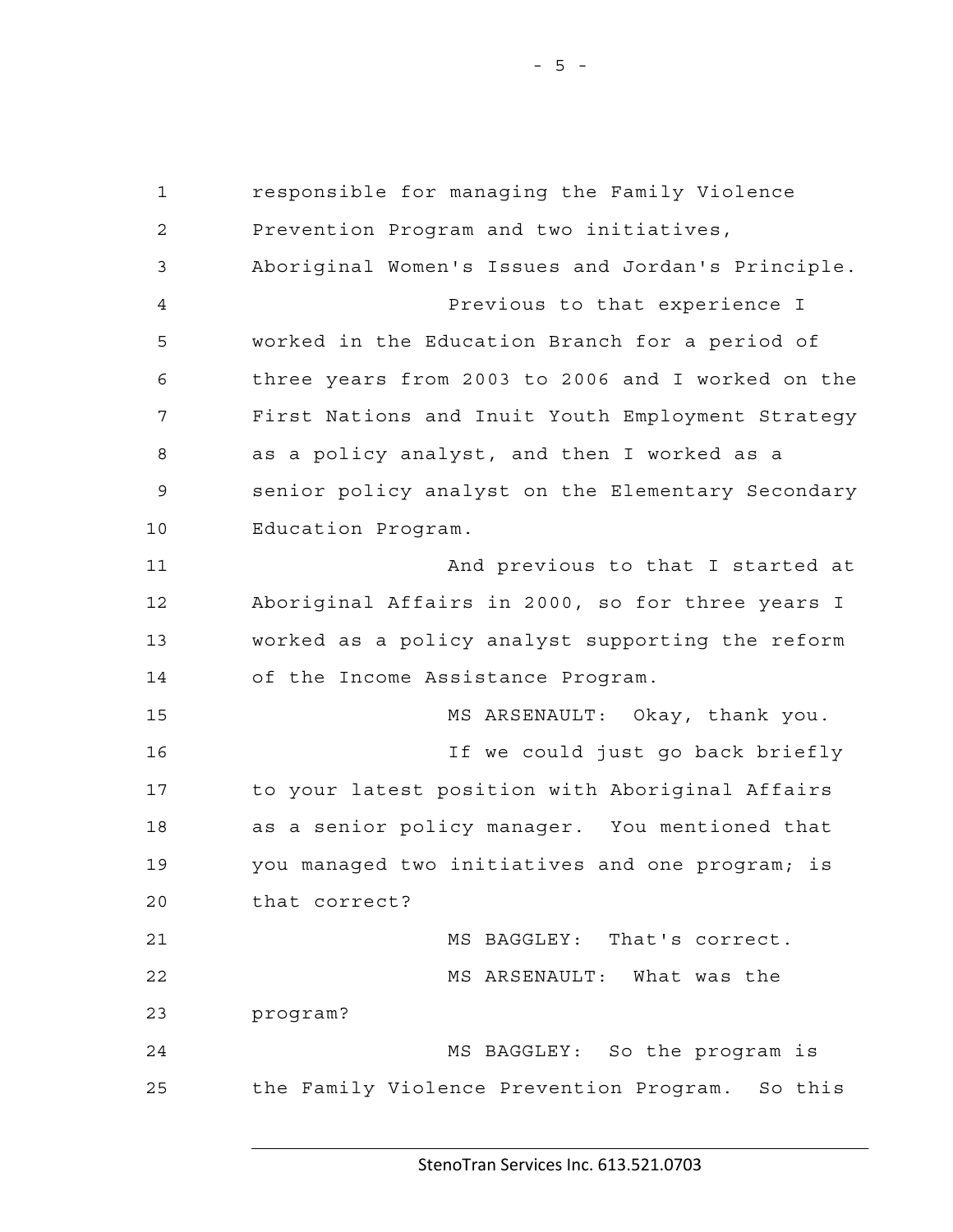1 commitments that are outlined in that mandate to 2 the best -- you know, to the best extent 3 possible. 4 MS ARSENAULT: Great, thank you. 5 --- Pause 6 MS ARSENAULT: Generally, could 7 you explain what focal points do? 8 MS BAGGLEY: Focal points, it's 9 our term, it's government's term. Focal points 10 are individuals, either program specialists or 11 program advisors who work in our regional office 12 who work on one or all of -- or many of the 13 programs that are implicated in Jordan's 14 Principle, and they are essentially the point of 15 contact for service providers to bring cases to, 16 and they also have a responsibility to initiate 17 case conferencing if they are the first point of 18 contact.

19 They also have a responsibility 20 to engage and to support the engagement efforts 21 as well. They played a really big role in the 22 federal-provincial and First Nations discussions, 23 organizing meetings, participating at meetings, 24 drafting documents. They also have a 25 responsibility through their existing work where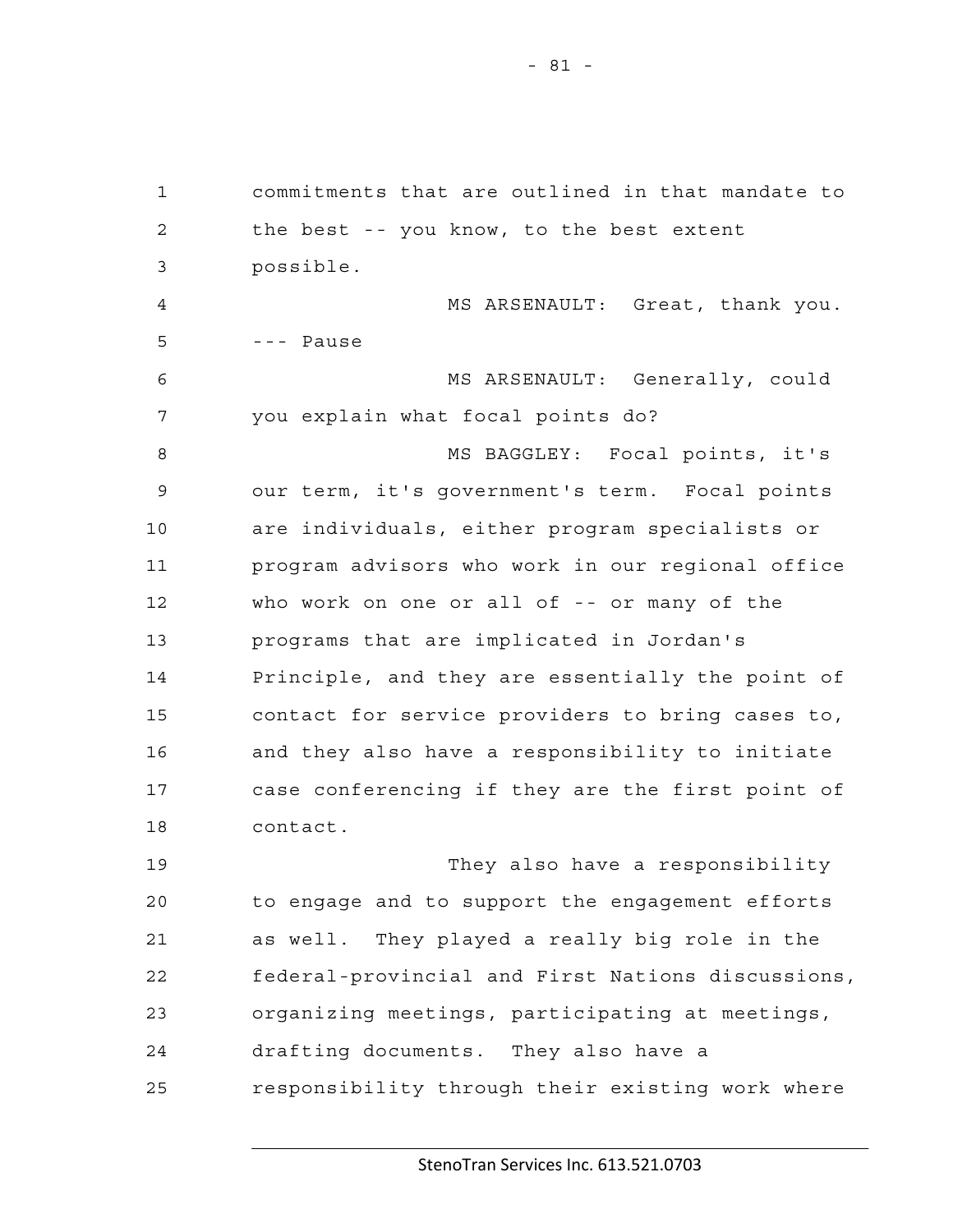1 they attend workshops or meetings to also, if 2 asked to present on Jordan's Principle, to 3 communicate and update people on their efforts. 4 MS ARSENAULT: Is it similar in 5 all provinces and territories? 6 MS BAGGLEY: Yes. 7 So we have focal points for 8 Aboriginal Affairs and Health Canada in every 9 single province and in the Yukon, and then we 10 also have provincial contacts in every province 11 that those focal points would turn to. 12 It may be that that provincial 13 contact isn't the right person right away, but 14 they are a point of contact into the province and 15 that person would be responsible to bring the 16 necessary experts or program analysts or whatever 17 it may be to a case conference. 18 The same thing for our focal 19 points, they may not necessarily be the expert on 20 that issue, but they would know to turn to and 21 bring into case conferencing that expert. 22 MS ARSENAULT: Were you involved 23 in the focal points? 24 MS BAGGLEY: In their case 25 conferencing?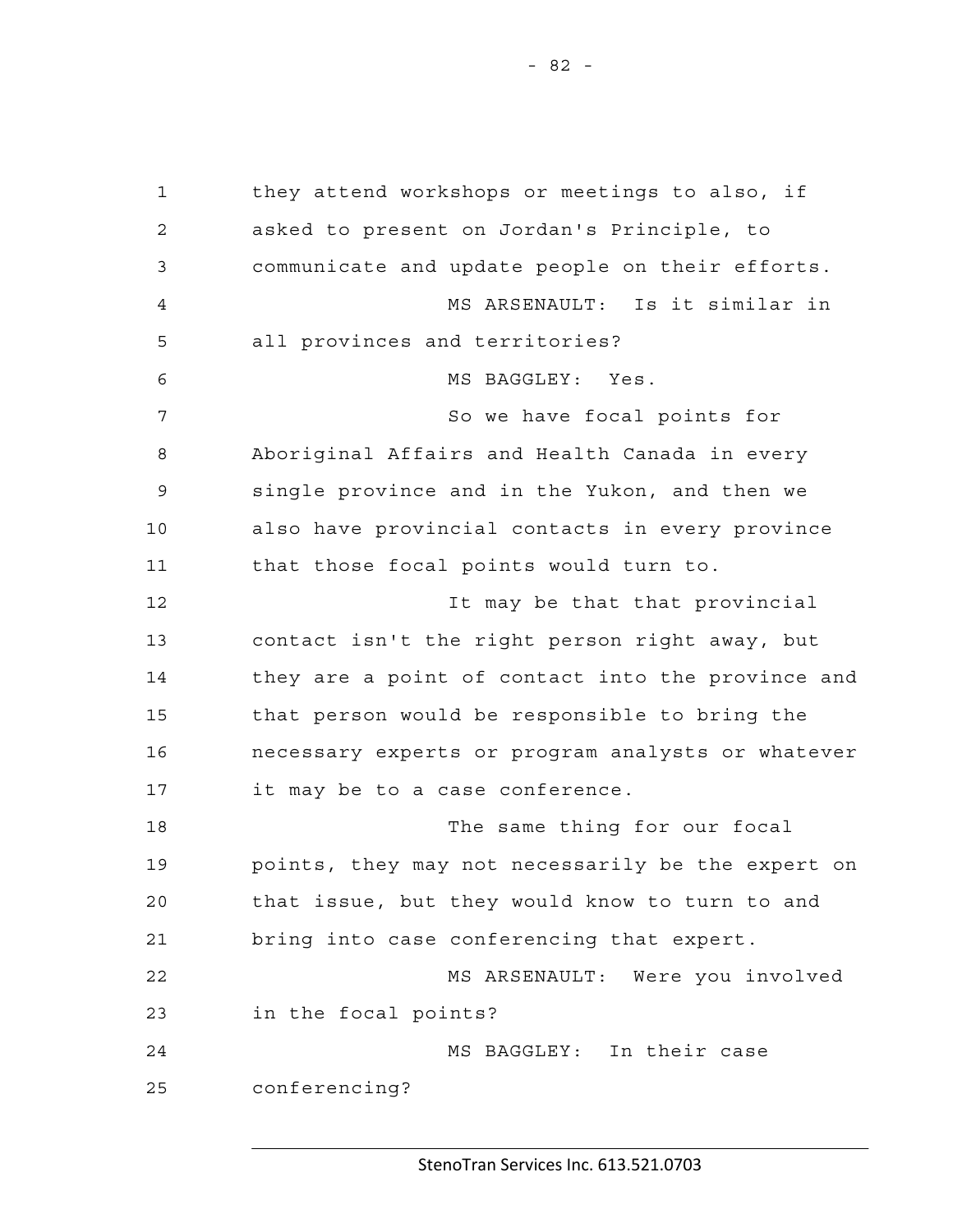1 reimbursement from the province.

2 MS ARSENAULT: From the province? 3 MS BAGGLEY: Yes, because if it's 4 a dispute, then ultimate -- well, it's possible 5 that ultimately Aboriginal Affairs or Health 6 Canada could be seen as the ones responsible for 7 the service, and then at that point the program 8 that is implicated could potentially have to pay 9 back the fund, but if it was deemed to be a 10 provincial responsibility then we would need to 11 invoice the province and then we would need to 12 use that money to reimburse the fund. 13 MS ARSENAULT: Is it or was it 14 possible to apply for Jordan's Principle funding? 15 MS BAGGLEY: No. 16 It is -- as I explained earlier, 17 it's not a program, so like the other programs we 18 have across the federal family, there are no 19 Terms and Conditions, there are no eligible 20 beneficiaries, eligible recipients, eligible 21 expenditures identified, it is very much a policy 22 initiative and it is very much a process that is 23 used to resolve cases. 24 MS ARSENAULT: Great. Thank you. 25 If I could just have a moment?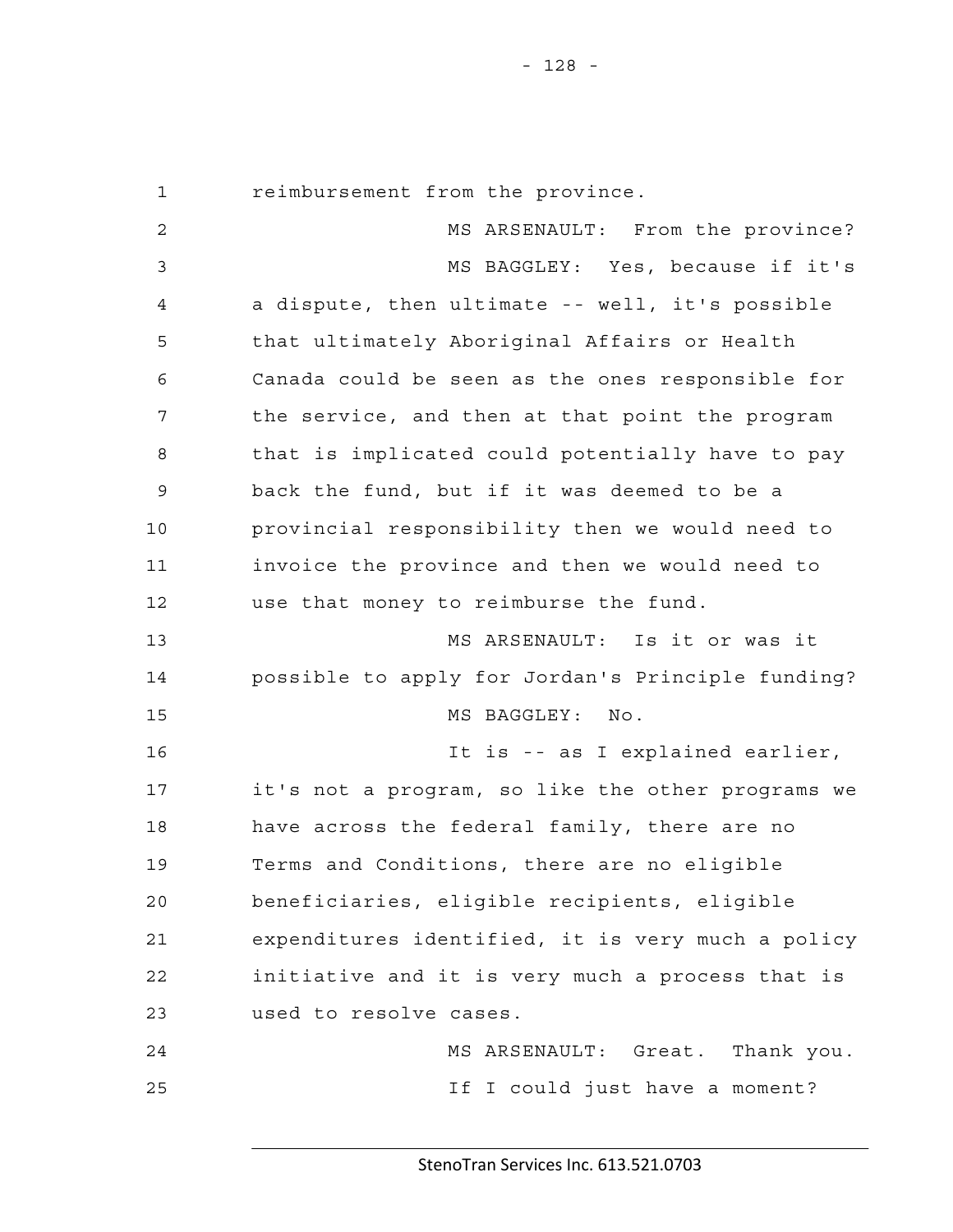1 2 WE HEREBY CERTIFY that this transcript is a true 3 and accurate transcription to the best of our 4 abilities of this proceeding before the Canadian 5 Human Rights Tribunal. 6 7 Proceedings were recorded and provided by the 8 Canadian Human Rights Tribunal and we accept no 9 responsibility for any events that occurred 10 during the above proceedings, for any inaudible 11 and/or indiscernible responses by any person or 12 party involved in the proceeding or for the 13 content of the recording provided. 14 15 16 17 18 \_\_\_\_\_\_\_\_\_\_\_\_\_\_\_\_\_\_\_\_\_\_\_\_ 19 Jean Desaulniers 20 21 22 23 \_\_\_\_\_\_\_\_\_\_\_\_\_\_\_\_\_\_\_\_\_\_\_\_ 24 Beverley Dillabough 25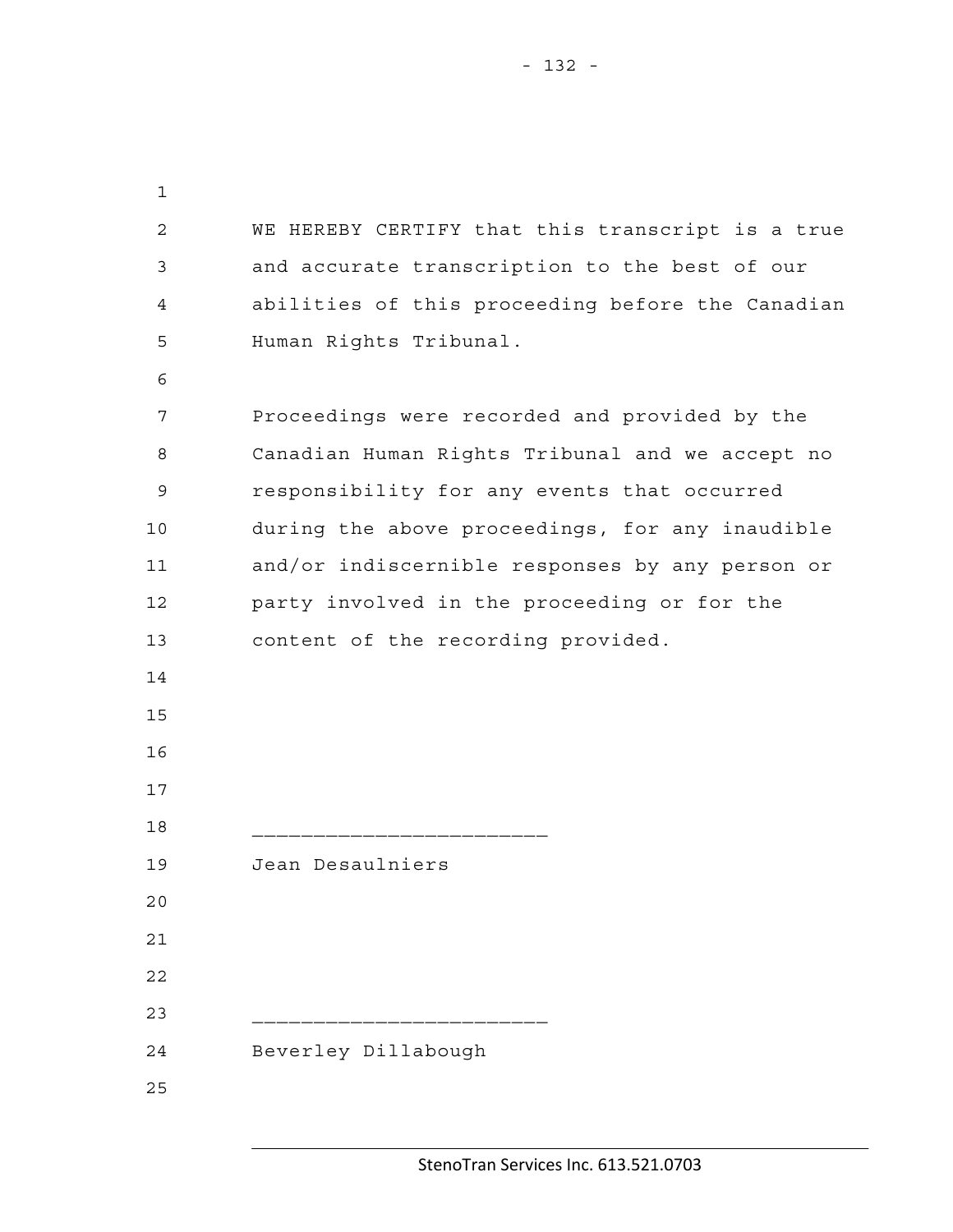# **CANADIAN HUMAN RIGHTS TRIBUNAL**

# **TRIBUNAL CANADIEN DES DROITS DE LA PERSONNE**

Docket: T1340/7708

**BETWEEN:** 

FIRST NATIONS CHILD AND FAMILY CARING SOCIETY OF CANADA and ASSEMBLY OF FIRST NATIONS

**Complainants** 

**and** 

### CANADIAN HUMAN RIGHTS COMMISSION

**Commission** 

**and** 

ATTORNEY GENERAL OF CANADA, (representing the Minister of Indian and Northern Affairs)

**Respondent** 

**and** 

CHIEFS OF ONTARIO and AMNESTY INTERNATIONAL

**Interested Parties** 

## **BEFORE:**

 Edward Lustig Member Réjean Bélanger Member

Sophie Marchildon Panel Chairperson

2014/05/01 Ottawa, Ontario Volume 58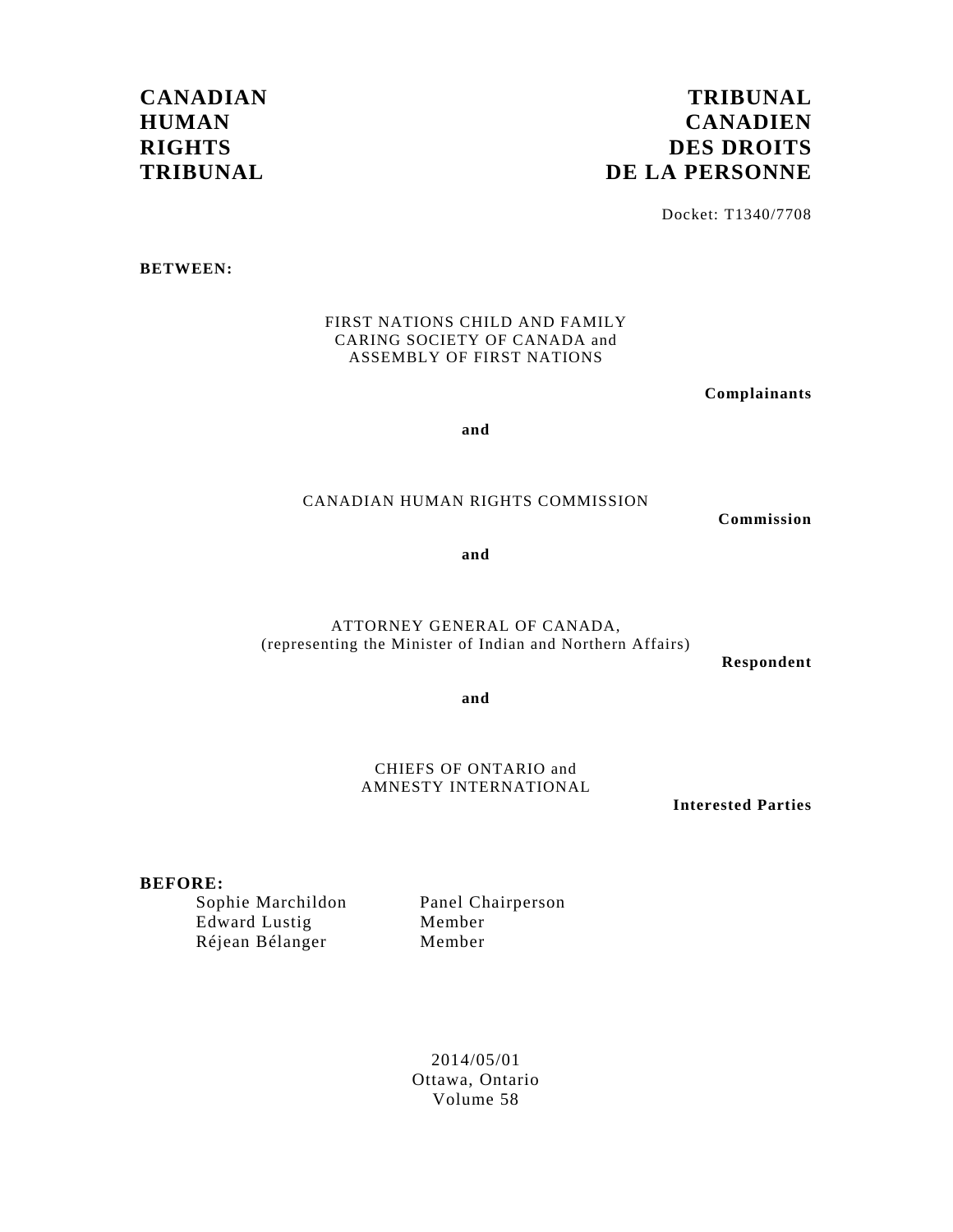## **APPEARANCES**

Daniel Poulin Canadian Human Rights<br>Sarah Pentney Commission Sarah Pentney Michael Sabet First Nations Child and Family Caring Society of Canada Melissa Chan Attorney General of Canada Nicole Arsenault Stuart Wuttke Assembly of First Nations

## - ii -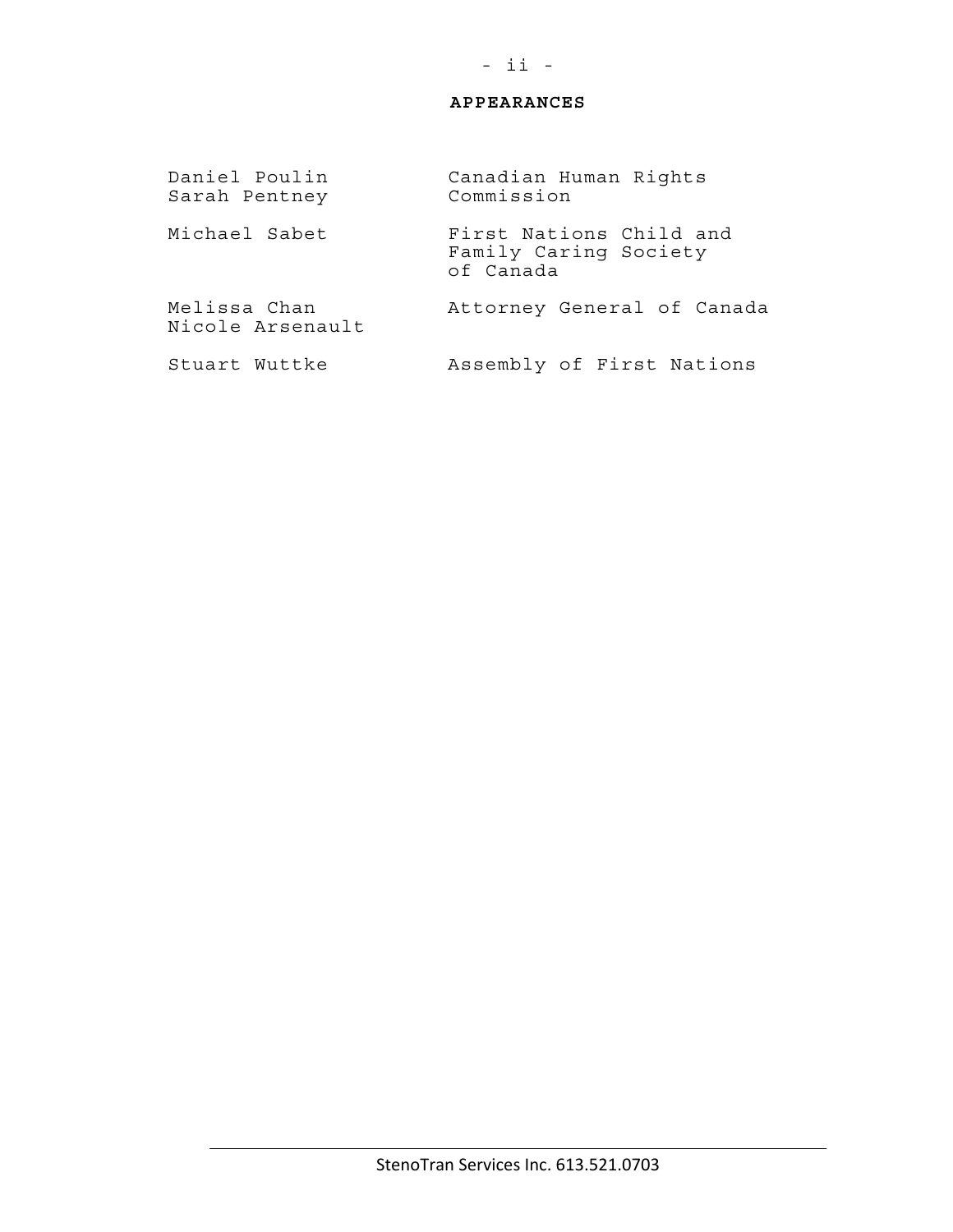# - iii -

## **TABLE OF CONTENTS**

## **PAGE**

| PREVIOUSLY AFFIRMED: CORINNE BAGGLEY |     |
|--------------------------------------|-----|
| Cross-examination by Mr. Poulin      |     |
| Cross-examination by Mr. Wuttke      | 105 |
| Cross-examination by Mr. Sabet       | 124 |
| Re-examination by Ms Arsenault       | 126 |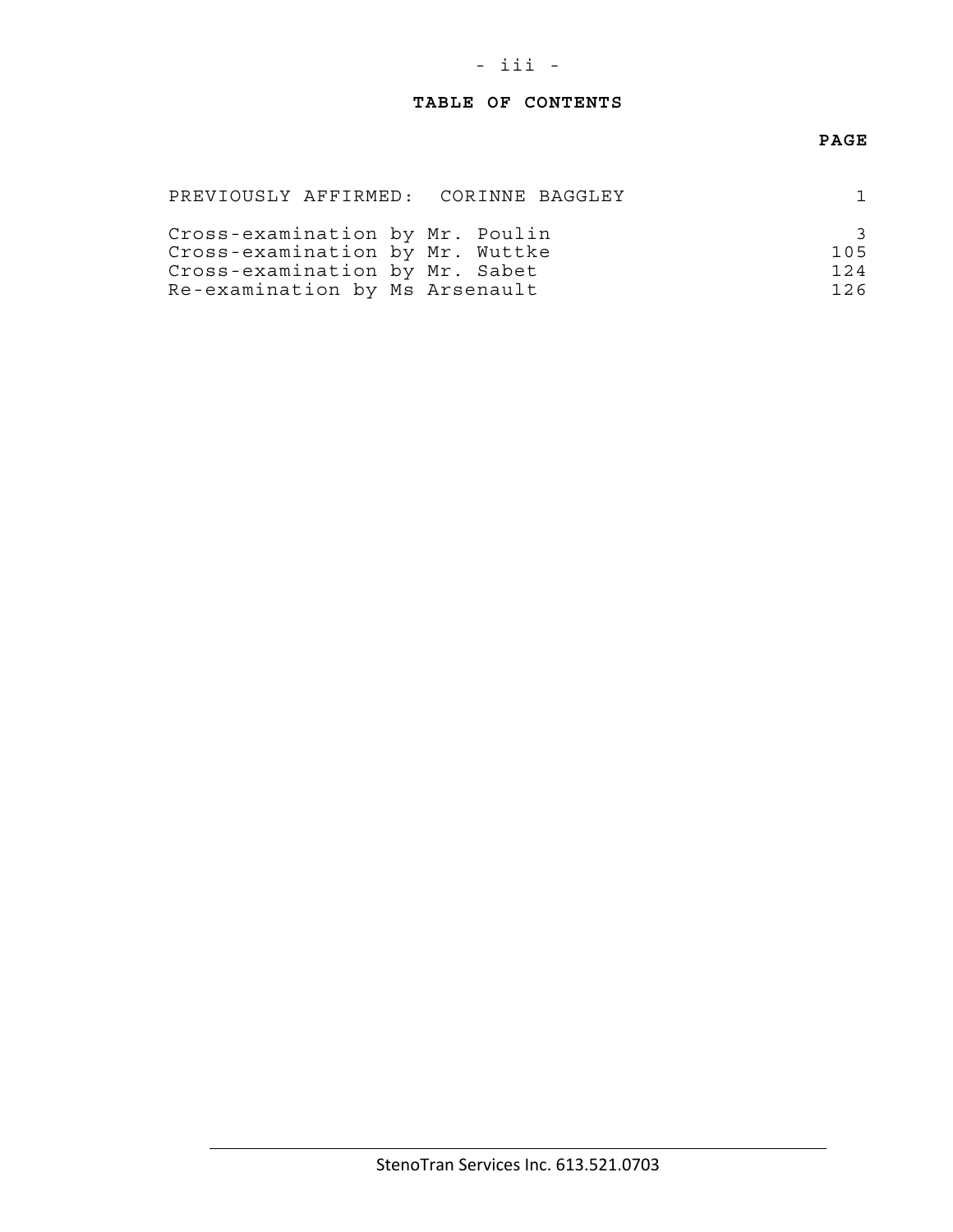1 that was secret and subject to Cabinet 2 confidence. 3 We had to seek the mandate to 4 engage, and once we received that mandate we did 5 engage with provinces, initially from Minister to 6 Minister, but part of that engagement process did 7 include First Nations where there was a 8 willingness to do so, and an interest to do so. 9 And you can see through some of 10 the agreements that we have developed and some of 11 the work that we have done, that we do have First 12 Nations participating in some of those processes. 13 MR. POULIN: But there is no 14 First Nation -- my understanding is there is no 15 First Nation agreement on the definition that is 16 used by the federal government. 17 MS BAGGLEY: Well, it's a federal 18 definition, as I have explained, and we didn't go 19 out seeking agreement with our definition, and we 20 certainly do acknowledge in any documents that we 21 develop through the agreements for example, if 22 there are other definitions that the parties are 23 working with, we do acknowledge and reference 24 those.

25 MR. POULIN: So you looked at --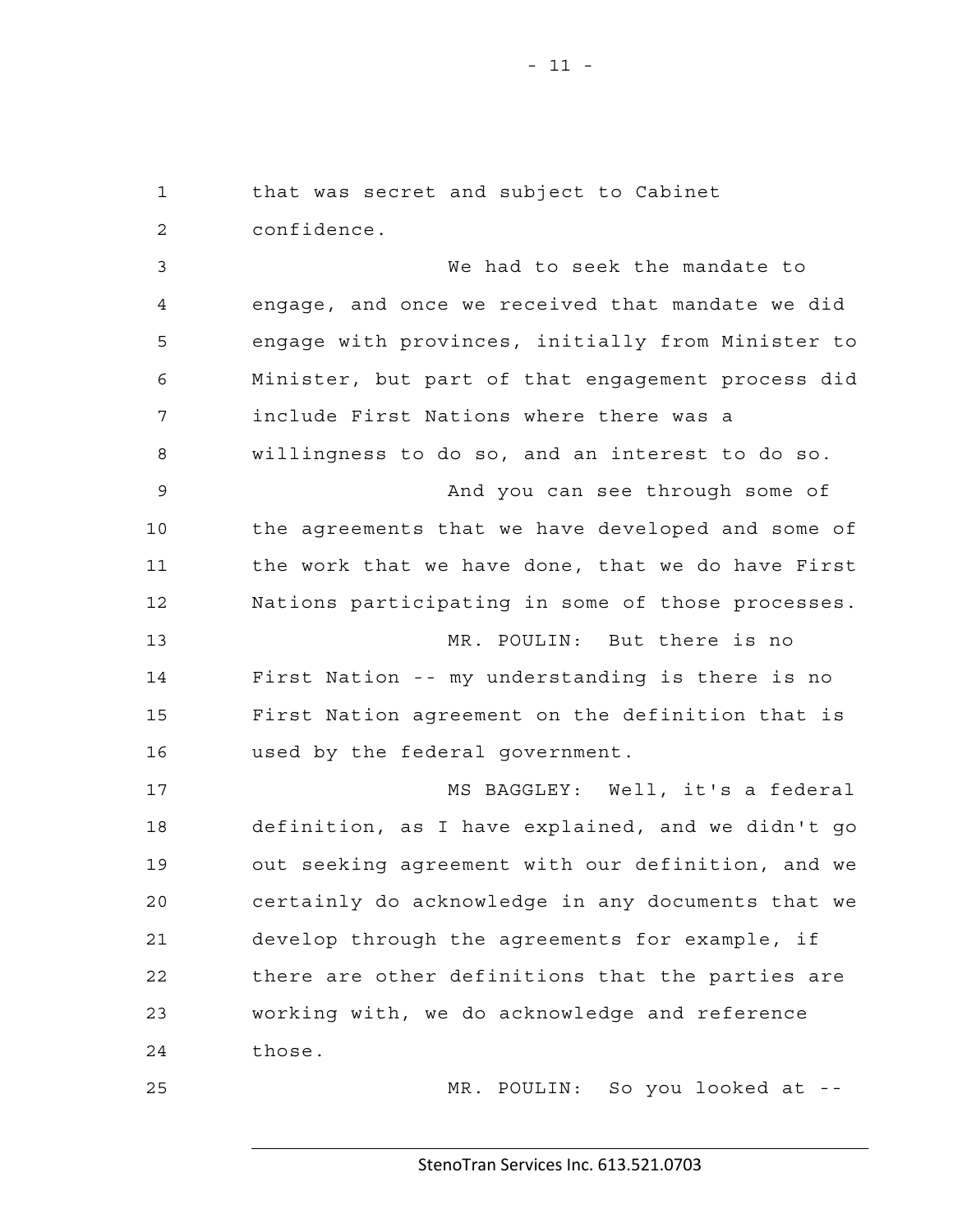1 well. 2 MR. POULIN: Because the only 3 province where there is some publicity appears to 4 be New Brunswick, where you have a pamphlet. 5 MS BAGGLEY: Yes. 6 MR. POULIN: But otherwise there 7 is no publicity of who these people are. 8 MS BAGGLEY: Yeah, that wasn't 9 within our mandate when we implemented Jordan's 10 Principle to publicize the approach. We had a 11 communications strategy in place that was more 12 reactive, so we weren't really permitted to 13 publicize, you know, the -- where to bring 14 Jordan's Principle cases to. 15 MR. POULIN: It's interesting you 16 mention your website, because there is no list on 17 your website --and I cannot print the entire 18 website and produce it -- but there is no list on 19 the website of who these focal points are. 20 MS BAGGLEY: Yeah, we had to -- 21 not to get into details about how we can publish 22 things on our websites, because that is a whole 23 other process in and of itself. We have to be 24 very careful identifying the names of people, and 25 especially because the focal points may change.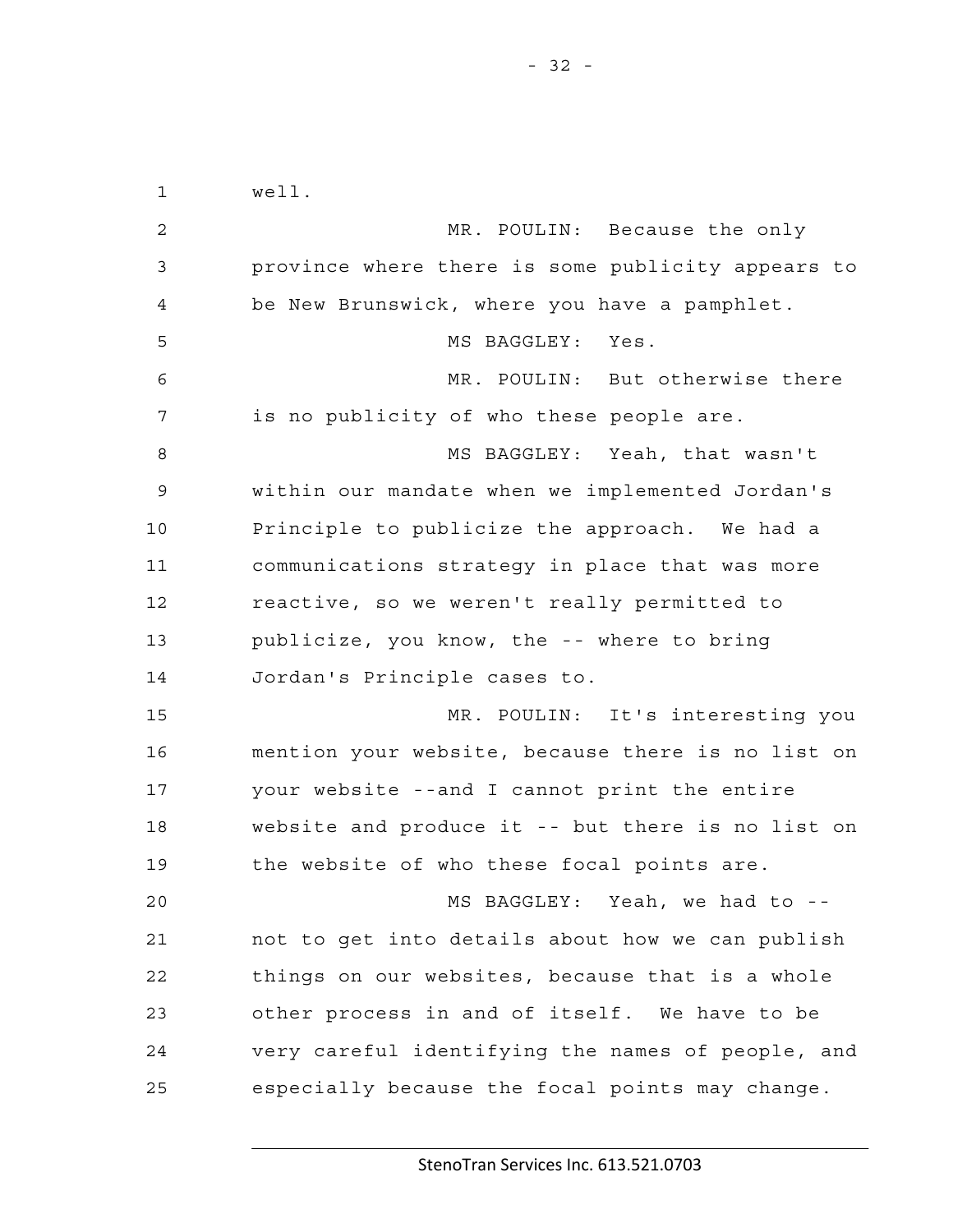1 So what we have on our website is 2 a number for the regional office of Aboriginal 3 Affairs or Health Canada in that region. It is a 4 link that brings you to those numbers, so at 5 least there is a general number into the 6 department, and they are set up so that if there 7 is a Jordan's Principle issue they have the 8 contact name of the person in that department to 9 bring the issue to for response. 10 MR. POULIN: Yeah, my 11 understanding is that it's a general number for 12 the -- 13 MS BAGGLEY: It is. 14 MR. POULIN: -- for the 15 department. 16 MS BAGGLEY: It is. 17 MR. POULIN: It is the general 18 number for the -- so whoever is at the receiving 19 end would need to know who the Jordan's Principle 20 focus point is? 21 MS BAGGLEY: Yes. And that is 22 some work that we have done internally to -- you 23 know, when public inquiries come in to the 24 department, they have a list of who to refer

25 those inquiries to.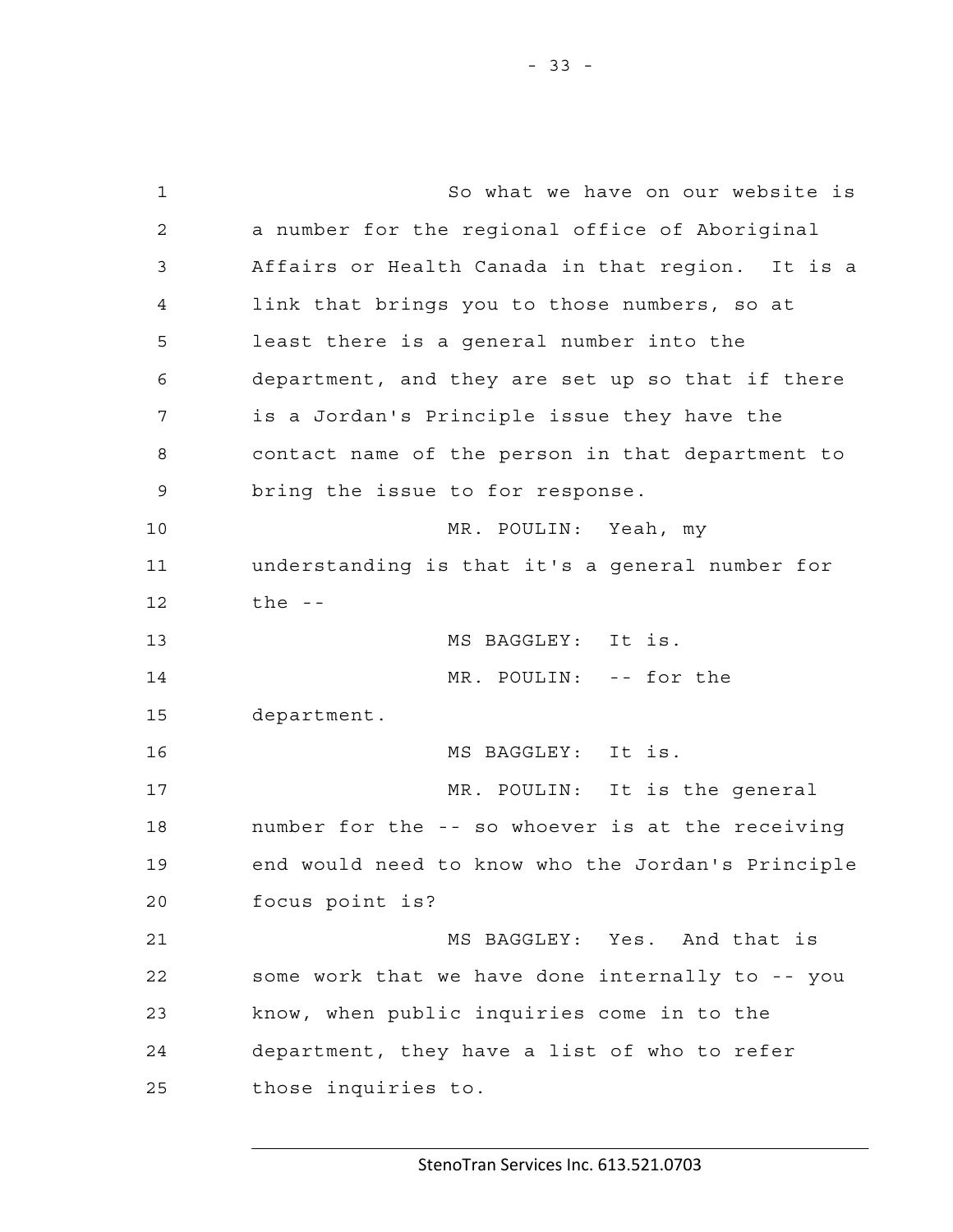1 MR. POULIN: How are they chosen, 2 these focal points? 3 MS BAGGLEY: Well, I don't 4 really -- I don't know what the selection process 5 was, it was before my time, but certainly when I 6 look at who our focal points are, they were 7 definitely chosen as people who have expertise in 8 one or some of the programs that are implicated 9 in Jordan's Principle. 10 MR. POULIN: And are they all 11 employees of AANDC or they employees of Health 12 Canada? 13 MS BAGGLEY: They are both. 14 MR. POULIN: They're both. 15 MS BAGGLEY: Yeah, they are both, 16 they are employees within the regional office for 17 both departments. 18 MR. POULIN: Okay. 19 And how do they -- and do they 20 receive any special training, to your knowledge, 21 about how to handle these issues? 22 MS BAGGLEY: Special training, 23 no. I don't know what you mean by special 24 training. Certainly -- but I will answer and 25 hope that I get at your question -- certainly, a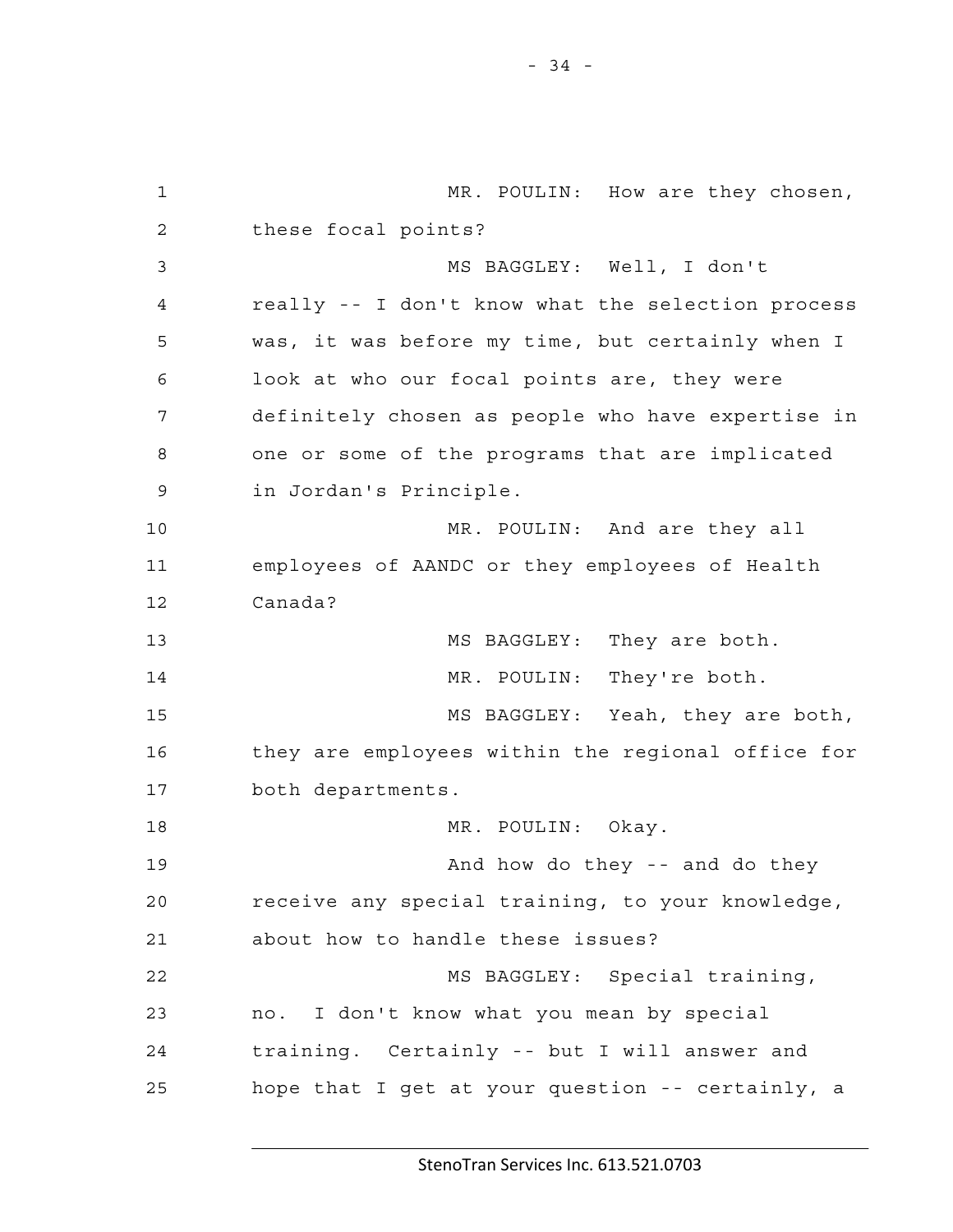1 big part of our efforts as we implemented the 2 motion was we brought all of the focal points 3 together, either through face-to-face meetings 4 for both departments. 5 So that it wasn't called 6 training. You know, it would be a national 7 workshop and a national meeting where we would 8 discuss a number of issues and where we would 9 talk about what Jordan's Principle is, what it 10 isn't, how to communicate, how to track cases and 11 how to work jointly together. So we had a number 12 of workshops over the years. 13 And then we would also have 14 regular, you know, conference calls with all of 15 the focal points where we would provide updates 16 and share information. 17 MR. POULIN: But these -- but the 18 focal points may have changed in the meantime. 19 MS BAGGLEY: They -- 20 MR. POULIN: I think you 21 indicated earlier -- I'm sorry, I interrupted 22 you, but I think you indicated earlier that they 23 might have -- some of them might have changed. 24 MS BAGGLEY: Yes, absolutely. 25 You know, there has been some changes in focal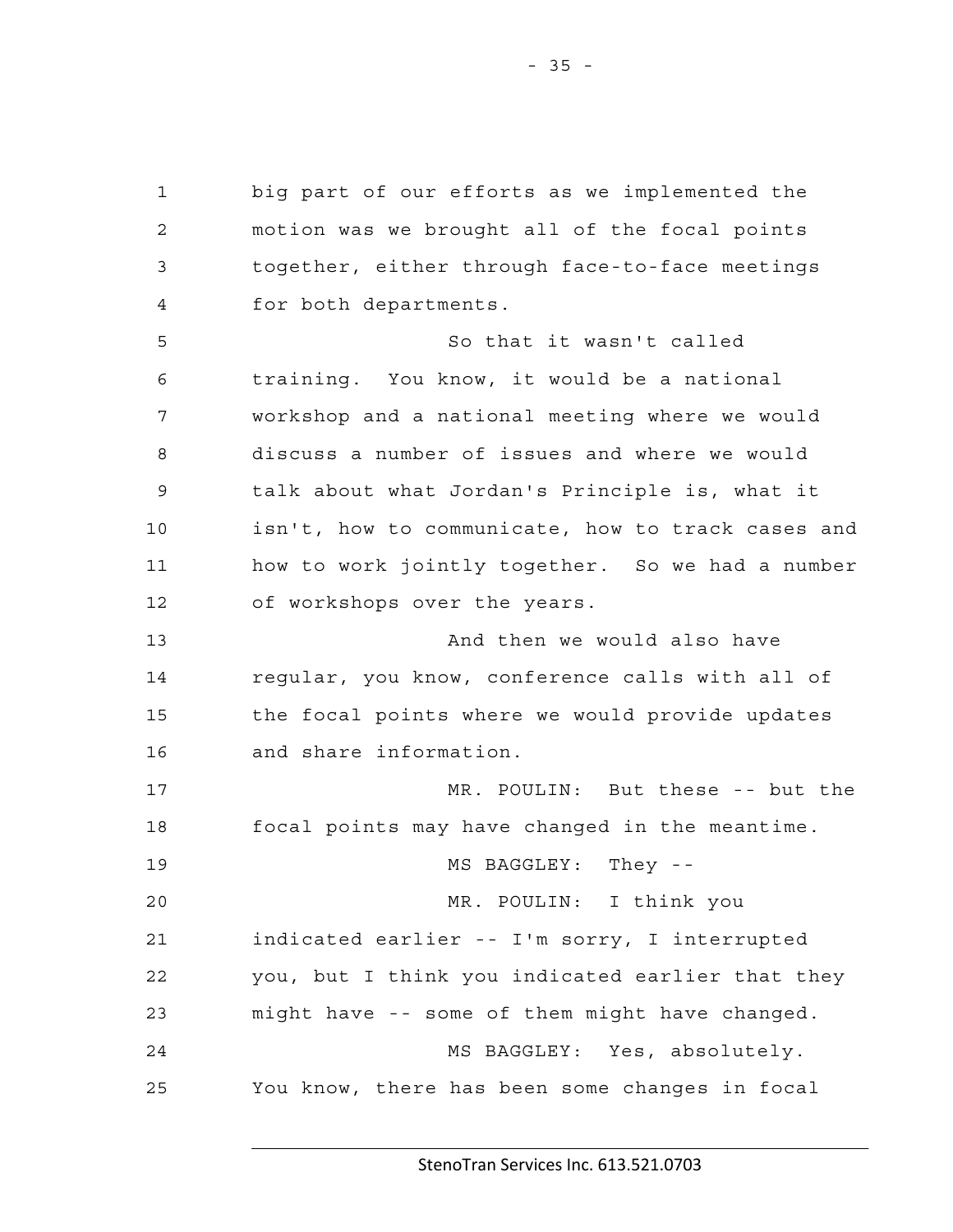- 111 -

1 MR. WUTTKE: Yes. 2 MS BAGGLEY: Okay. Would you 3 like me to read that, or...? 4 MR. WUTTKE: Sure. If you could 5 take a moment to read it just to refresh your 6 memory. 7 MS BAGGLEY: Oh, okay. Okay. 8 MR. WUTTKE: Okay. Back in 2009 9 it states that: 10 The state of  $\mathbb{I}$ ...there were bilateral 11 meetings at the Director's 12 level between Health Canada 13 and INAC and will continue to 14 provide Jordan's Principle's 15 update through existing 16 forums." (As read) 17 On the action follow-up there is 18 a suggestion that a letter will be sent to 19 Jonathan Thompson who is the -- at the time, the 20 Director of Health for the Assembly of First 21 Nations. Would that be correct? 22 MS BAGGLEY: Are you asking if 23 the letter was sent, or...? 24 MR. WUTTKE: Well, first of all, 25 was the letter sent?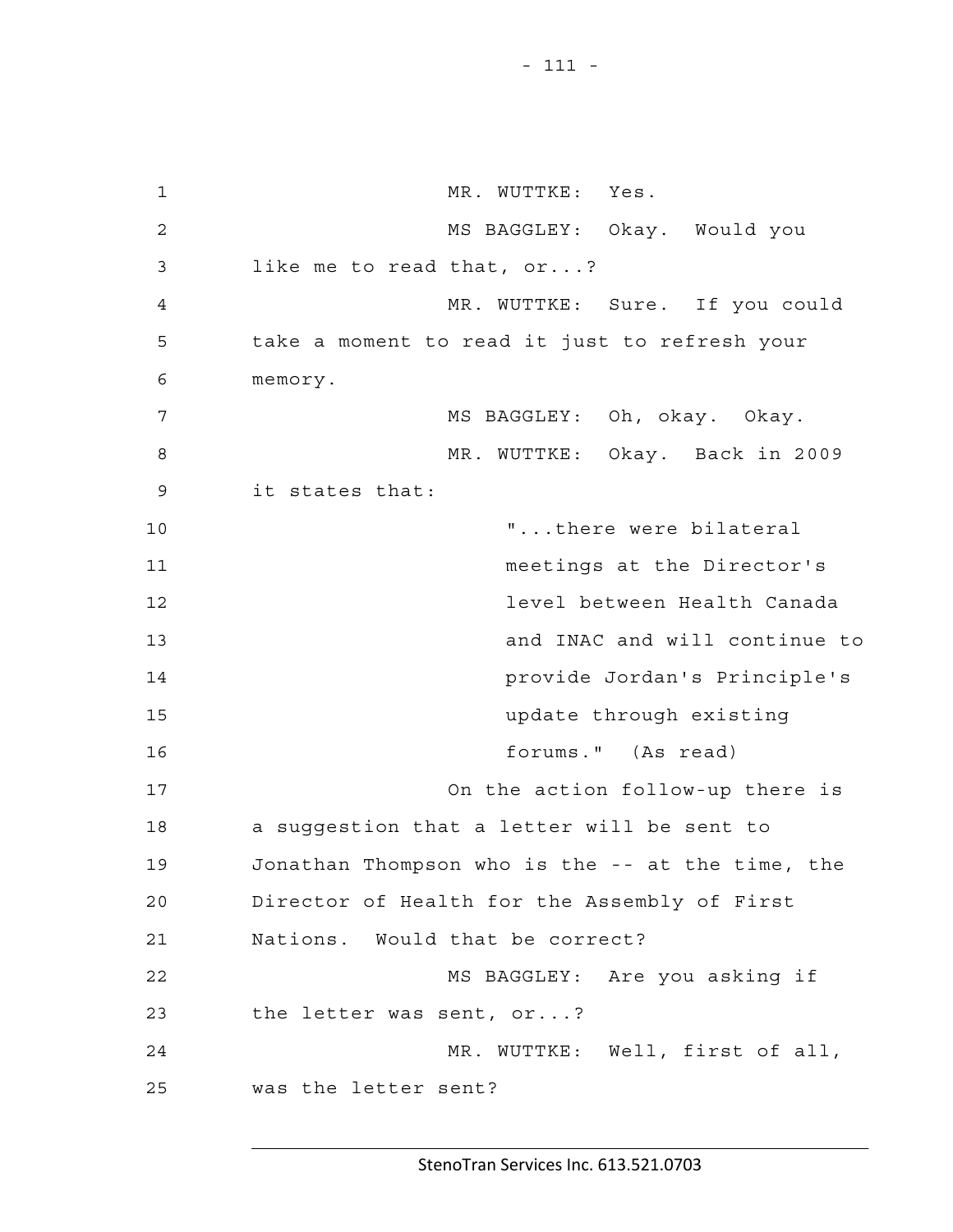- 112 -

1 MS BAGGLEY: Honestly, I'm not 2 sure. 3 MR. WUTTKE: I see. 4 MS BAGGLEY: I don't know if I 5 was on the file -- I was on the file at this 6 time, but I was just starting, so I can't 7 remember if the letter was sent and why we were 8 sending a letter, to be perfectly honest. It's a 9 while ago. 10 MR. WUTTKE: Okay. 11 **If I** were to suqqest the letter 12 was never sent, would that sound right? 13 MS BAGGLEY: Yes, it could be 14 possible. I think certainly the relationship 15 that we have with the AFN and with Jonathan 16 Thompson in particular, it could have been that 17 it was maybe too formal of an approach to take 18 and that perhaps it was a discussion or a 19 follow-up or a telephone call. Many things could 20 have happened, or just the situation could have 21 changed. It's really hard to say. 22 MR. WUTTKE: Okay, thank you. 23 Now, it also states that a list of Focal Points 24 for the regional contacts will be provided to the 25 AFN. Are you aware of that taking place?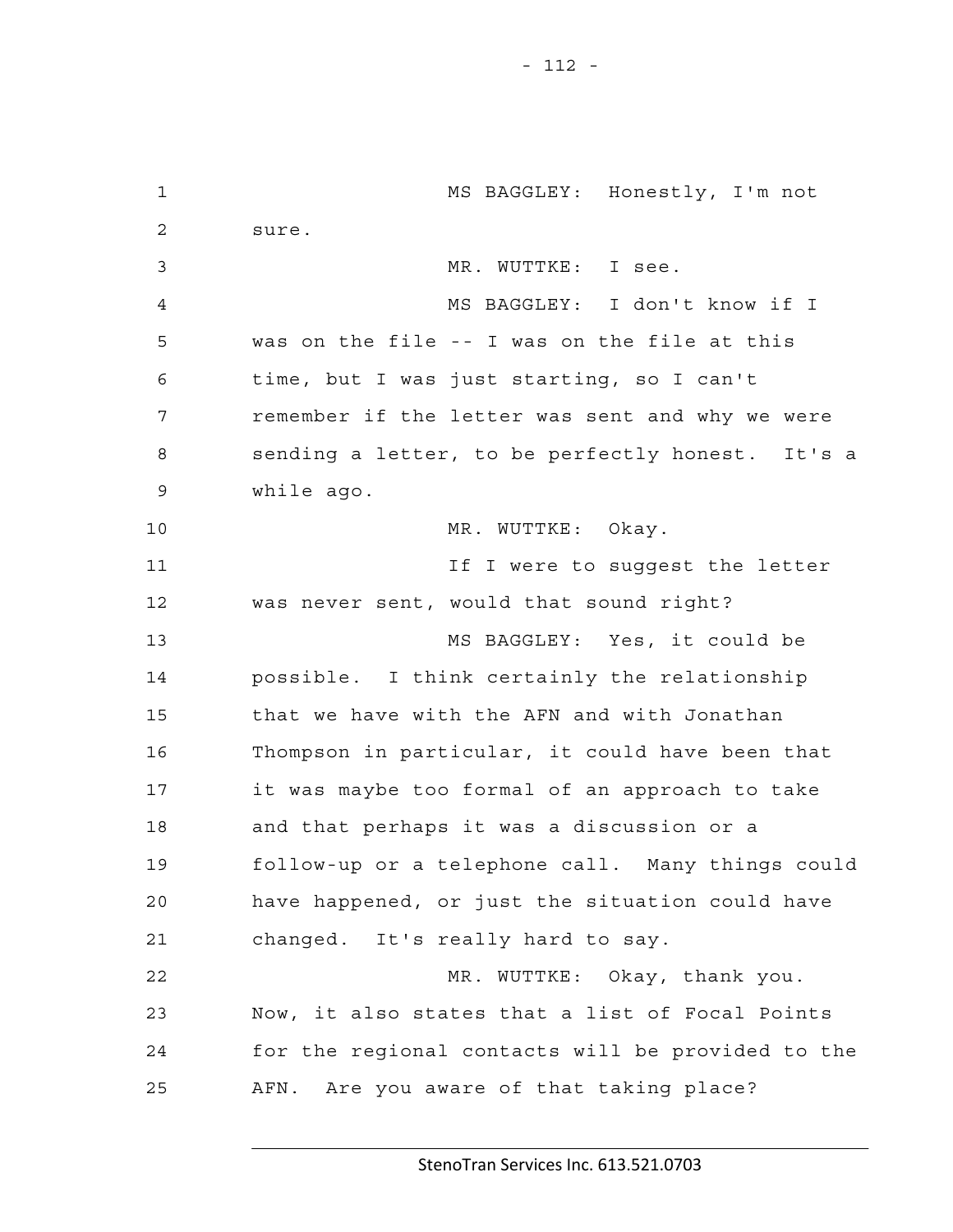1 MS BAGGLEY: If my memory serves 2 me correctly, I believe that Health Canada did 3 provide a list of Focal Points to the AFN, yes. 4 MR. WUTTKE: And would it sound 5 right if I suggested that that list actually 6 came, but three years later, 2012? 7 MS BAGGLEY: Maybe that's 8 possible, yes. 9 MR. WUTTKE: All right, thank 10 you. And with respect to the bilateral 11 discussions you had with the Assembly of First 12 Nations, was there ever an attempt to include the 13 Assembly of First Nations as a member of the 14 Focal Point Committee? 15 MS BAGGLEY: I don't think the 16 intent was there federally to include the AFN. 17 We were very much focused on ensuring that our 18 Focal Points were those in our regional offices. 19 We could only appoint those that worked for us 20 and worked for the federal government. 21 We did indicate, however, that 22 service providers in communities can bring to the 23 case conferencing process who they choose and if 24 they wanted to include a representative of the 25 AFN they could do that, or of another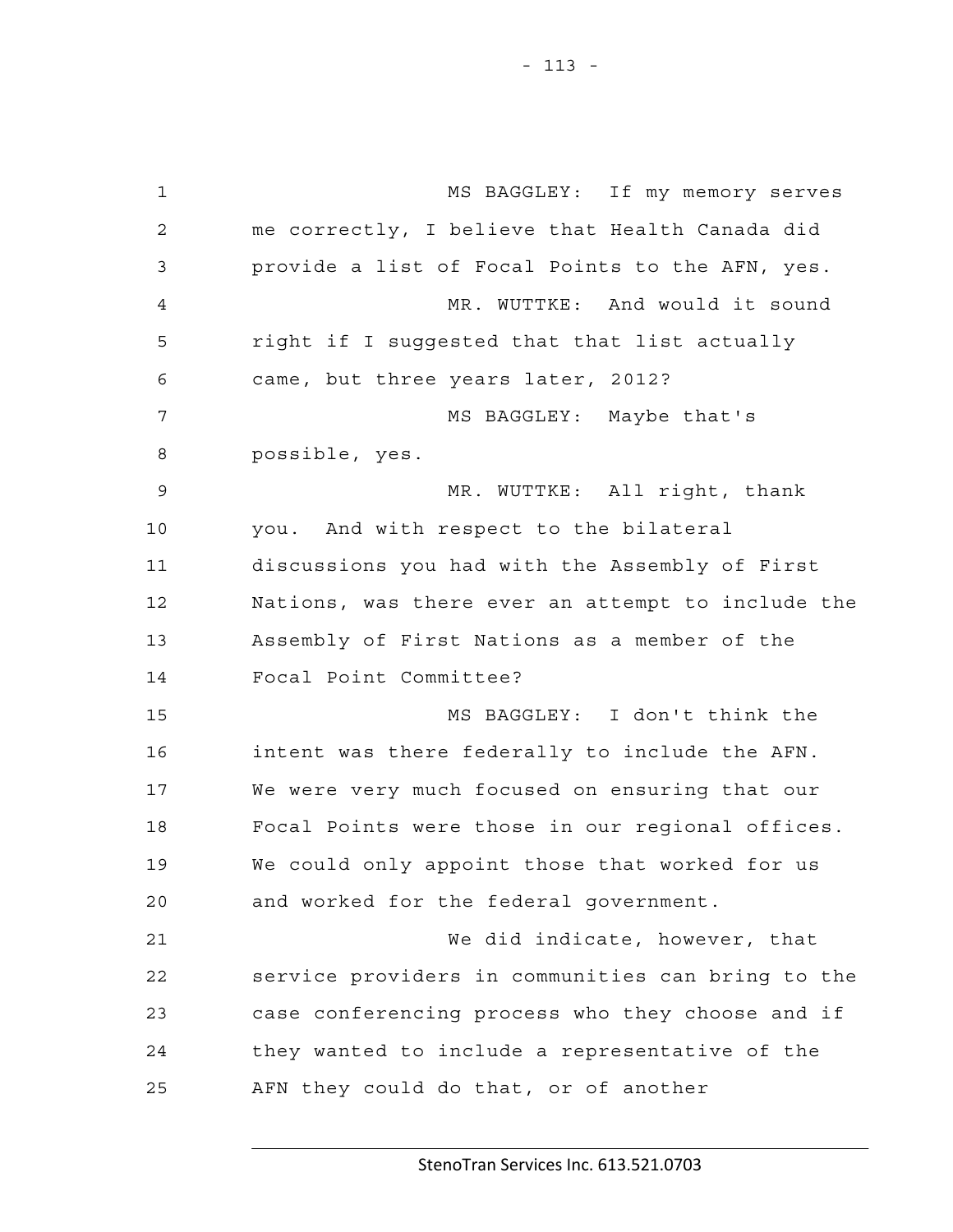1 2 WE HEREBY CERTIFY that this transcript is a true 3 and accurate transcription to the best of our 4 abilities of this proceeding before the Canadian 5 Human Rights Tribunal. 6 7 Proceedings were recorded and provided by the 8 Canadian Human Rights Tribunal and we accept no 9 responsibility for any events that occurred 10 during the above proceedings, for any inaudible 11 and/or indiscernible responses by any person or 12 party involved in the proceeding or for the 13 content of the recording provided. 14 15 16 17 18 \_\_\_\_\_\_\_\_\_\_\_\_\_\_\_\_\_\_\_\_\_\_\_\_ 19 Jean Desaulniers 20 21 22

24 Beverley Dillabough

23 \_\_\_\_\_\_\_\_\_\_\_\_\_\_\_\_\_\_\_\_\_\_\_\_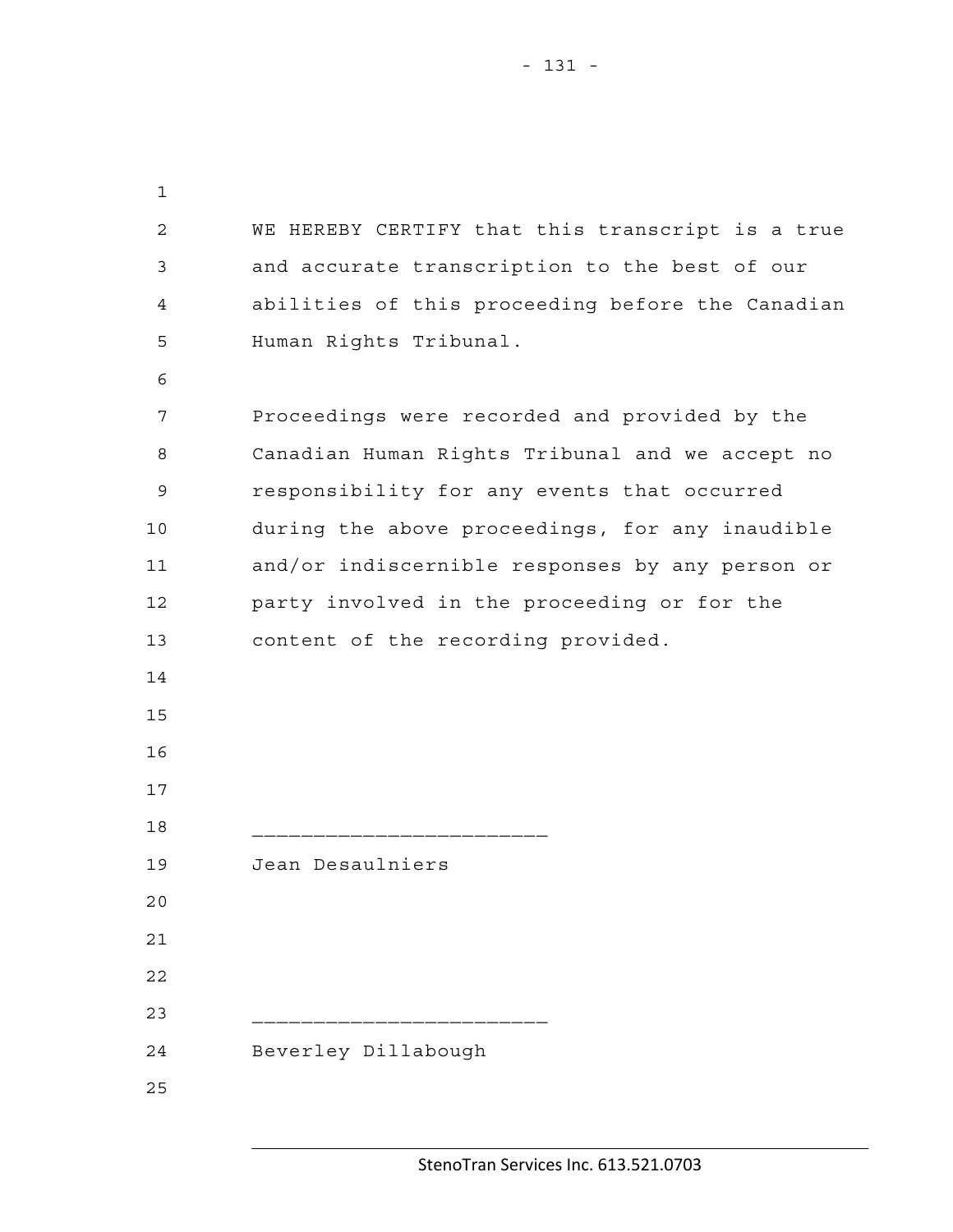Examination No. 17-0109.1A Court File No. T1340/7008

VOLUME I

#### CANADIAN HUMAN RIGHTS TRIBUNAL

B E T W E E N:

 FIRST NATIONS CHILD AND FAMILY CARING SOCIETY OF CANADA and ASSEMBLY OF FIRST NATIONS

Complainants

 $-$  and  $-$ 

CANADIAN HUMAN RIGHTS COMMISSION

Commission

- and -

 ATTORNEY GENERAL OF CANADA (representing the Minister of Indigenous and Northern Affairs Canada)

Respondent

 $-$  and  $-$ 

 CHIEFS OF ONTARIO and AMNESTY INTERNATIONAL CANADA Interested Parties

\*\*\*\*\*\*\*\*\*\*\*\*\*\*\*\*\*\*\*\*\*\*

 CROSS-EXAMINATION OF ROBIN BUCKLAND, ON AN AFFIDAVIT sworn January 25, 2017, pursuant to an appointment made on consent of the parties, to be reported by Gillespie Reporting Services, on February 6, 2017, commencing at the hour of 10:10 in the forenoon.

\*\*\*\*\*\*\*\*\*\*\*\*\*\*\*\*\*\*\*\*\*\*

APPEARANCES:

Stuart Wuttke,  $\begin{array}{ccc} \text{Stuar} & \text{for the Complainant, AFN} \end{array}$ Violet Ford,  $\overline{f}$  and  $\overline{f}$  for the Complainant, AFN Daniel Poulin, the Commission of the Commission Samar Musallam, samar Musallam, the Commission Jonathan D. N. Tarlton, The Respondent Controller and the Respondent Melissa Chan, the Respondent of the Respondent of the Respondent Maggie Wente,  $\qquad \qquad$  for the Interested Party, COO Julian N. Falconer,  $\overline{f}$  for the Interested Party, NAN

David P. Taylor,<br>
Anne Levesque,<br>
for the Complainant, Caring Society<br>
for the Complainant, Caring Society for the Complainant, Caring Society Akosua Matthews,  $f(x) = f(x)$  for the Interested Party, NAN

 This Cross-Examination was reported by Gillespie Reporting Services at Ottawa, Ontario, having been duly appointed for the purpose.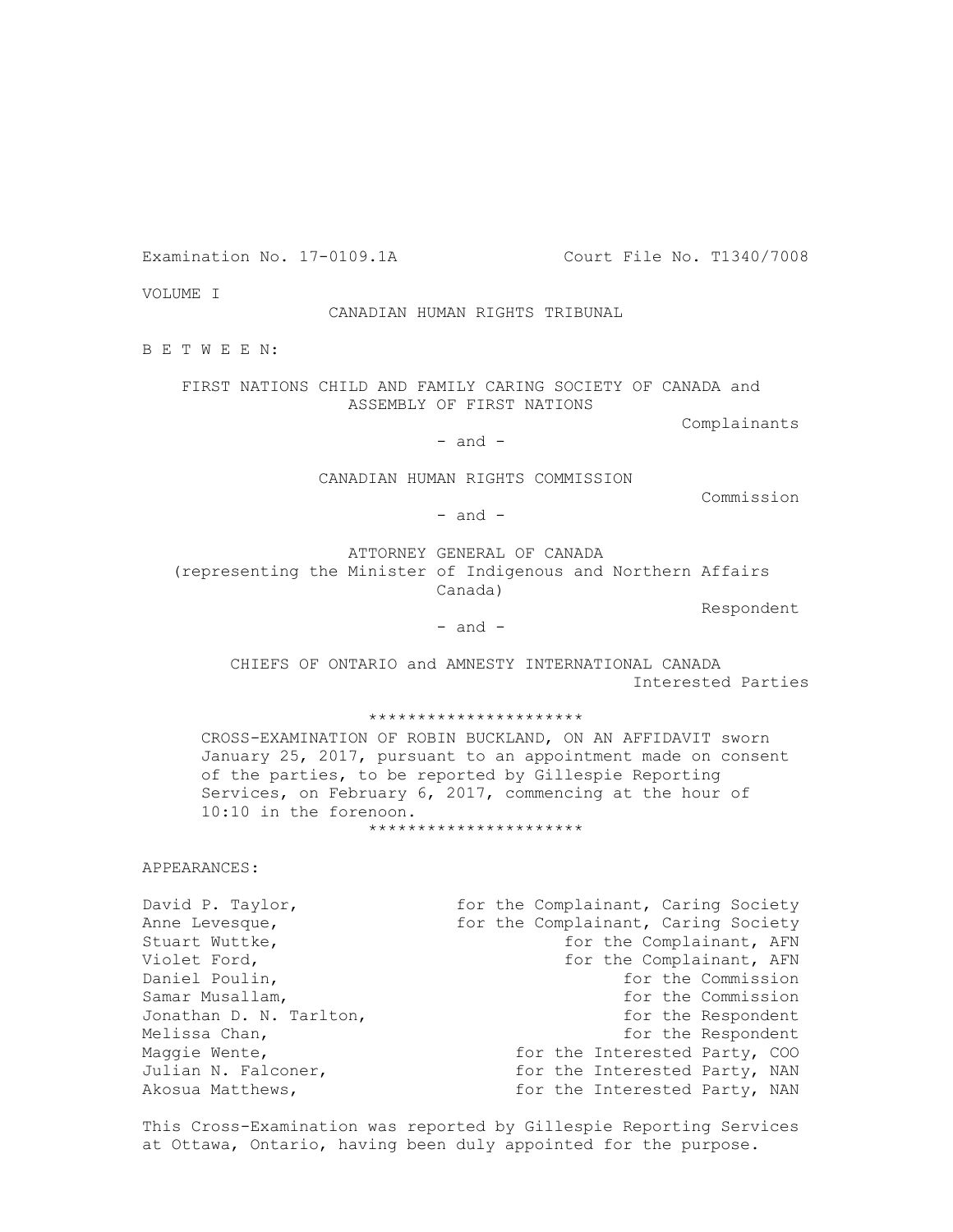#### INDEX

| NAME OF WITNESS:      | ROBIN BUCKLAND            |
|-----------------------|---------------------------|
| CROSS-EXAMINATION BY: | MR. TAYLOR                |
| NUMBER OF PAGES:      | 2 THROUGH 135 INCLUSIVE   |
| CROSS-EXAMINATION BY: | MR. FALCONER              |
| NUMBER OF PAGES:      | 135 THROUGH 238 INCLUSIVE |

## ADVISEMENTS, OBJECTIONS & UNDERTAKINGS

| 138, 149, 166, 170, 189, 201, 210 |  |  |  |  |
|-----------------------------------|--|--|--|--|
|                                   |  |  |  |  |

#### REQUESTS FOR INFORMATION

 \*R\* ..19, 31, 34, 51, 54, 87, 100, 106, 112, 113, 119, 130, 133, 134, 149, 166, 169, 172, 201, 210, 229, 230, 234, 238

#### EXHIBITS

| EXHIBIT NO. RB-1: Letter May 10, 2016, to Dragisa Adzic from  |
|---------------------------------------------------------------|
|                                                               |
| EXHIBIT NO. RB-2: Memorandum February 15, 2016, to the        |
|                                                               |
| EXHIBIT NO. RB-3: Letter July 6, 2016, with Attachments A and |
|                                                               |
| EXHIBIT NO. RB-4: Letter May 9, 2016, from Paula Isaak and    |
|                                                               |
| EXHIBIT NO. RB-5: Presentation: Jordan's Principle - Child    |
| First Initiative, September 15, 201636                        |
| EXHIBIT NO. RB-6: Presentation Excerpt: Jordan's Principle -  |
| Child First Initiative, August 29, 201637                     |
| EXHIBIT NO. RB-7: Fact sheet: Jordan's Principle - Address    |
| the Needs of First Nations Children44                         |
| EXHIBIT NO. RB-8: Letter September 26, 2016, from Dr.         |
|                                                               |
| EXHIBIT NO. RB-9: Letter October 27, 2016, from Minister      |
|                                                               |
| EXHIBIT NO. RB-10: Letter November 14, 2016, from Dr.         |
|                                                               |

 $(i)$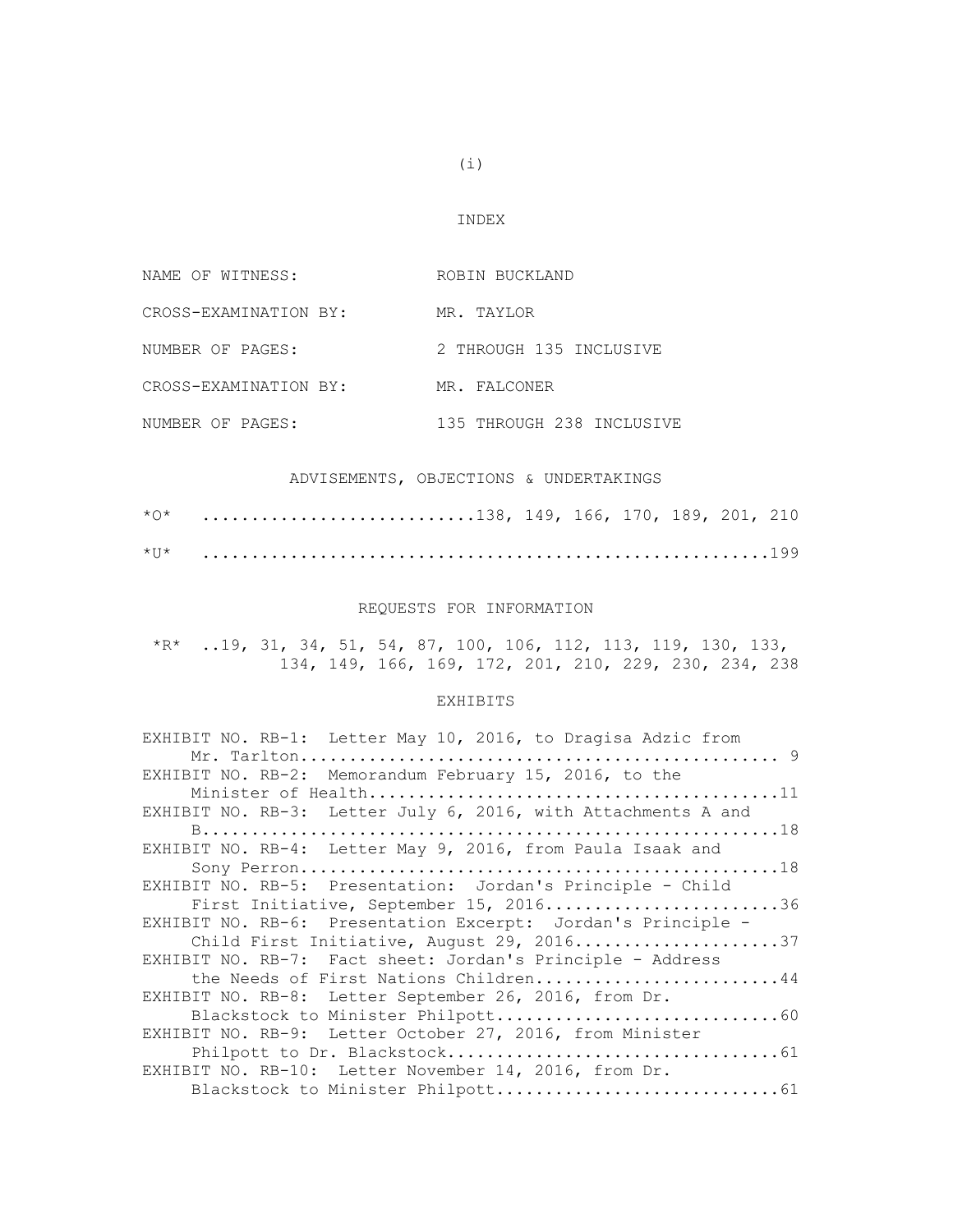| EXHIBIT NO. RB-11: Letter February 3, 2017, from Jocelyn      |
|---------------------------------------------------------------|
| Andrews to Chiefs of First Nations in Alberta64               |
| EXHIBIT NO. RB-12: E-mail chain January 19, 2017, to February |
| 3, 2017, between Carolyn Buffalo, Emily Vespi, John           |
| Cristescu and Nathalie Lachance. 82                           |
| EXHIBIT NO. RB-13: The First Nations Principles of OCAP®128   |
| EXHIBIT NO. RB-14: Report extract "Nobody Wants to Die - They |
|                                                               |
| EXHIBIT NO. RB-15: Nishnawbe Aski Nation press release        |
|                                                               |
| EXHIBIT NO. RB-16: CBC news posting April 9, 2016222          |

DATE TRANSCRIPT ORDERED: February 8, 2017 DATE TRANSCRIPT COMPLETED: February 13, 2017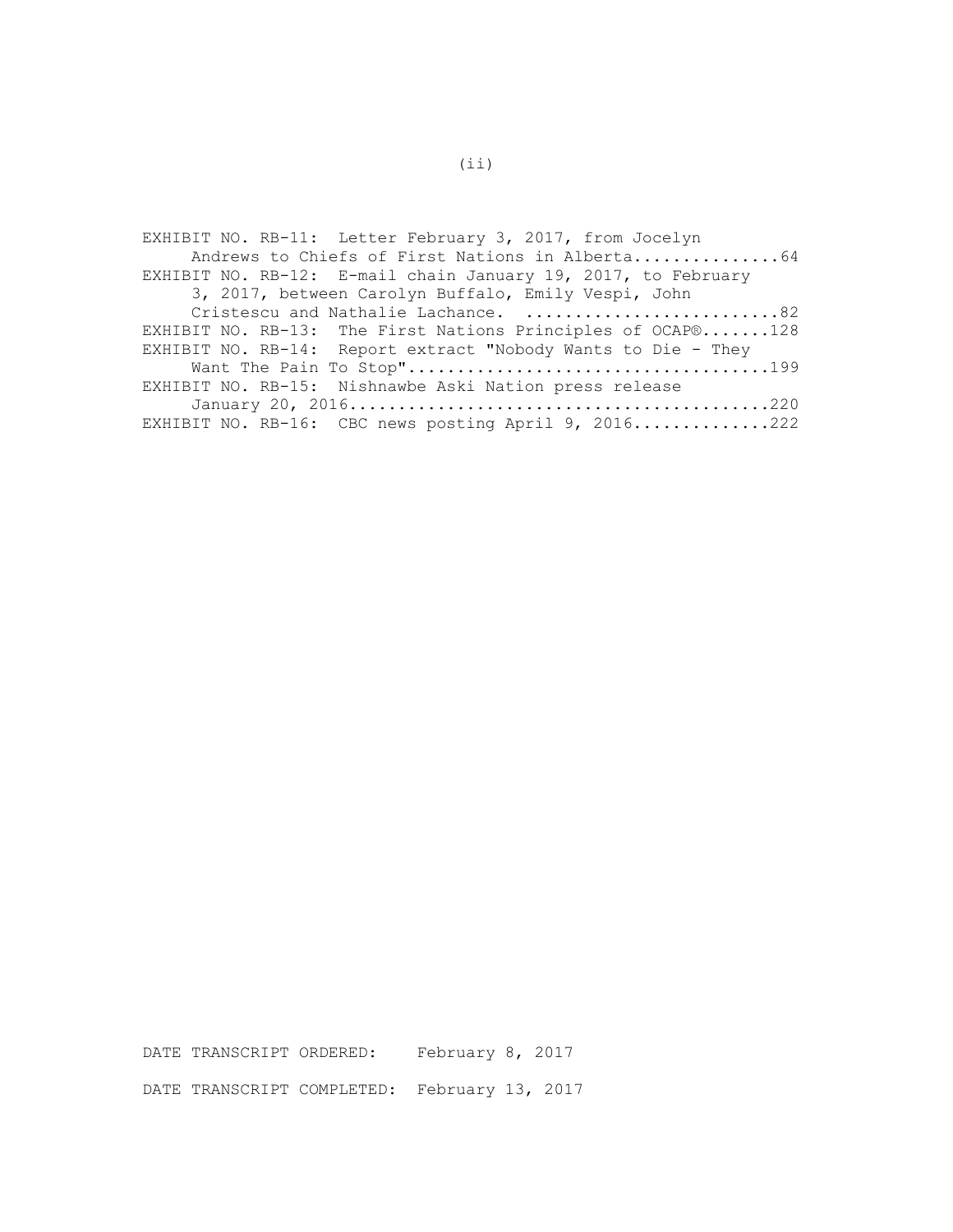1 this can work itself out, regardless of whether we agree on 2 the actual black letter of the law. 3 MR. TARLTON: Thank you very much, I appreciate 4 that. 5 MS. WENTE: And I think Chiefs of Ontario is agreed 6 as well. 7 MR. TARLTON: AFN? 8 MR. WUTTKE: As is AFN. 9 MR. TARLTON: Mr. Poulin? 10 MR. POULIN: I think it's a great outcome. As you 11 know, I don't have any questions to ask the witnesses, but 12 I do have an interest in the process, so... 13 MR. TAYLOR: On that basis, I'll go back to my 14 further request which is RB-3. 15 MR. TARLTON: Yes. 16 MR. TAYLOR: That's the July 6th, 2016, letter 17 which is also addressed to a distribution list. And so the 18 request there would be, much as it was for RB-4, to have a 19 copy of the distribution list. \*R\* 20 MR. TARLTON: Thank you. As I say, I won't take 21 that as, obviously, as an undertaking, but again we will 22 certainly make our best efforts to fulfill your request. 23 MR. TAYLOR: Thank you very much. 24 BY MR. TAYLOR:

25 226. Q. Now, Ms. Buckland, I'd like to go back to the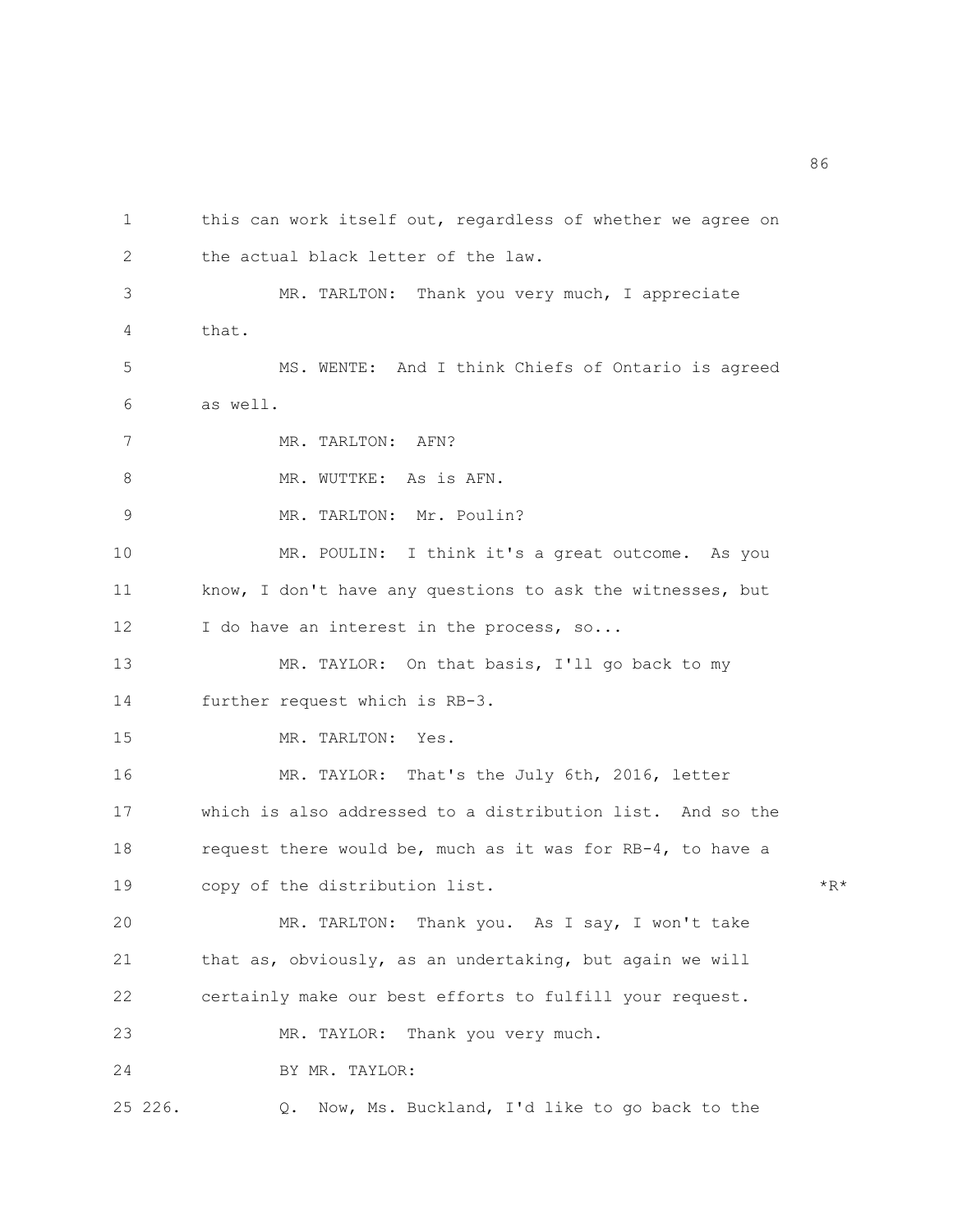1 service access resolution fund which we were discussing 2 before we broke for lunch. Now, I understand that there's 3 a service access resolution fund specific intake process or 4 intake form. Is there also -- is that the only form that's 5 used as intake when a Jordan's Principle case comes into 6 contact with the focal point Health Canada-INAC apparatus? 7 A. I believe so. 8 227.  $Q.$  When was that form created? 9 A. I'm sorry, I don't remember exactly when it was 10 created. 11 228. Q. Is it a newly created form since the 12 child-first initiative began or is it a pre-existing form? 13 A. No, newly created. 14 229. Q. Newly created, okay, thank you. So, some time 15 since January 26, 2016? 16 A. Yes. 17 230. Q. Thank you. Now, paragraph 8 of your affidavit, 18 it may be helpful to go there. Now, this first sentence 19 here says Canada is also improving the process for case 20 resolution. And I'm wondering, is that the cumulative 21 effect of the enhanced service coordination and the service 22 access resolution fund is this improvement of the process 23 or are there other components to that as well? 24 A. I would say that, yes, that's a fair statement. 25 So we're improving case resolution through both the service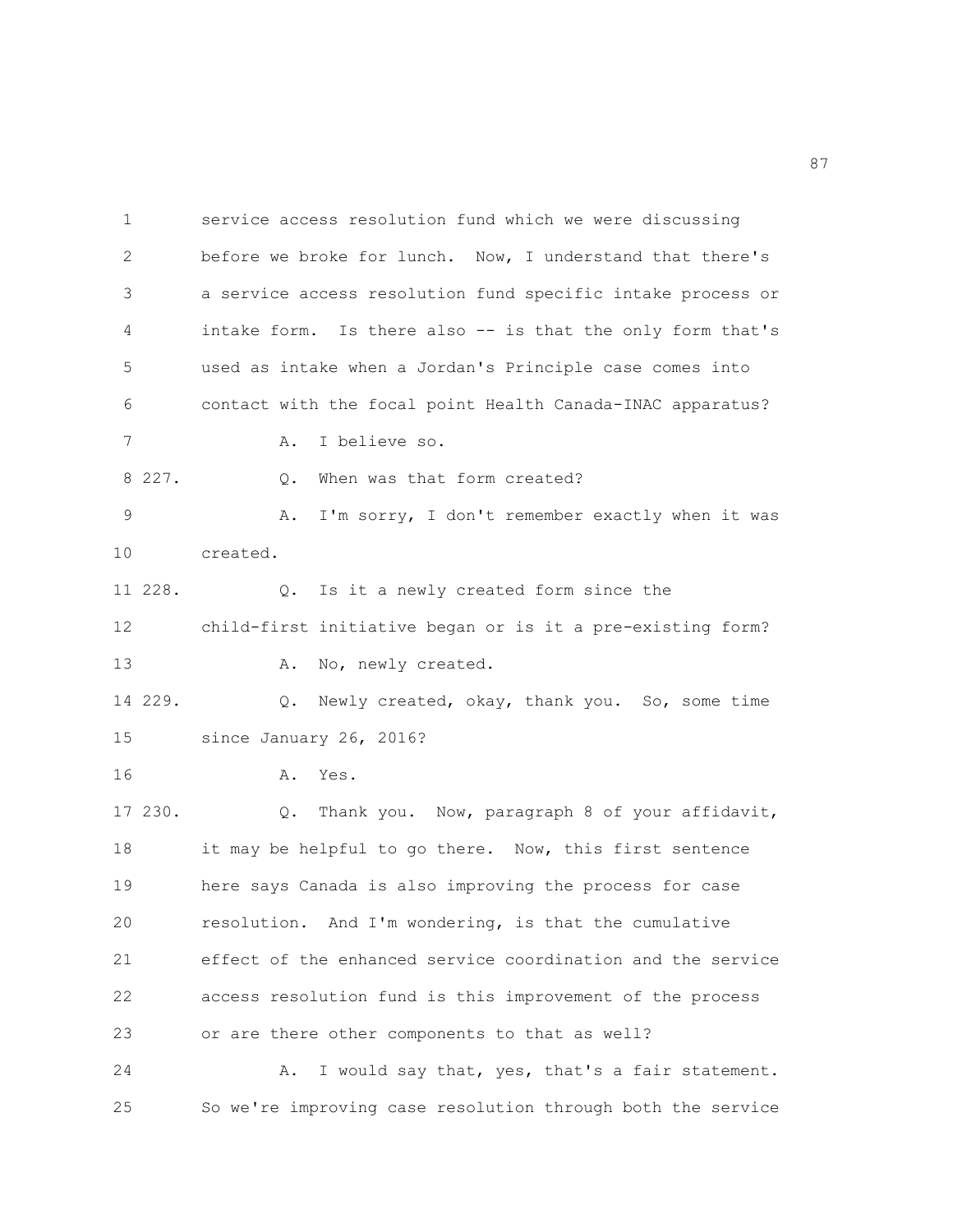1 WE HEREBY CERTIFY THAT the foregoing was 2 transcribed to the best of our skill and ability. 4 ............................................ 5 G R S / R. Eliot, A.C.T.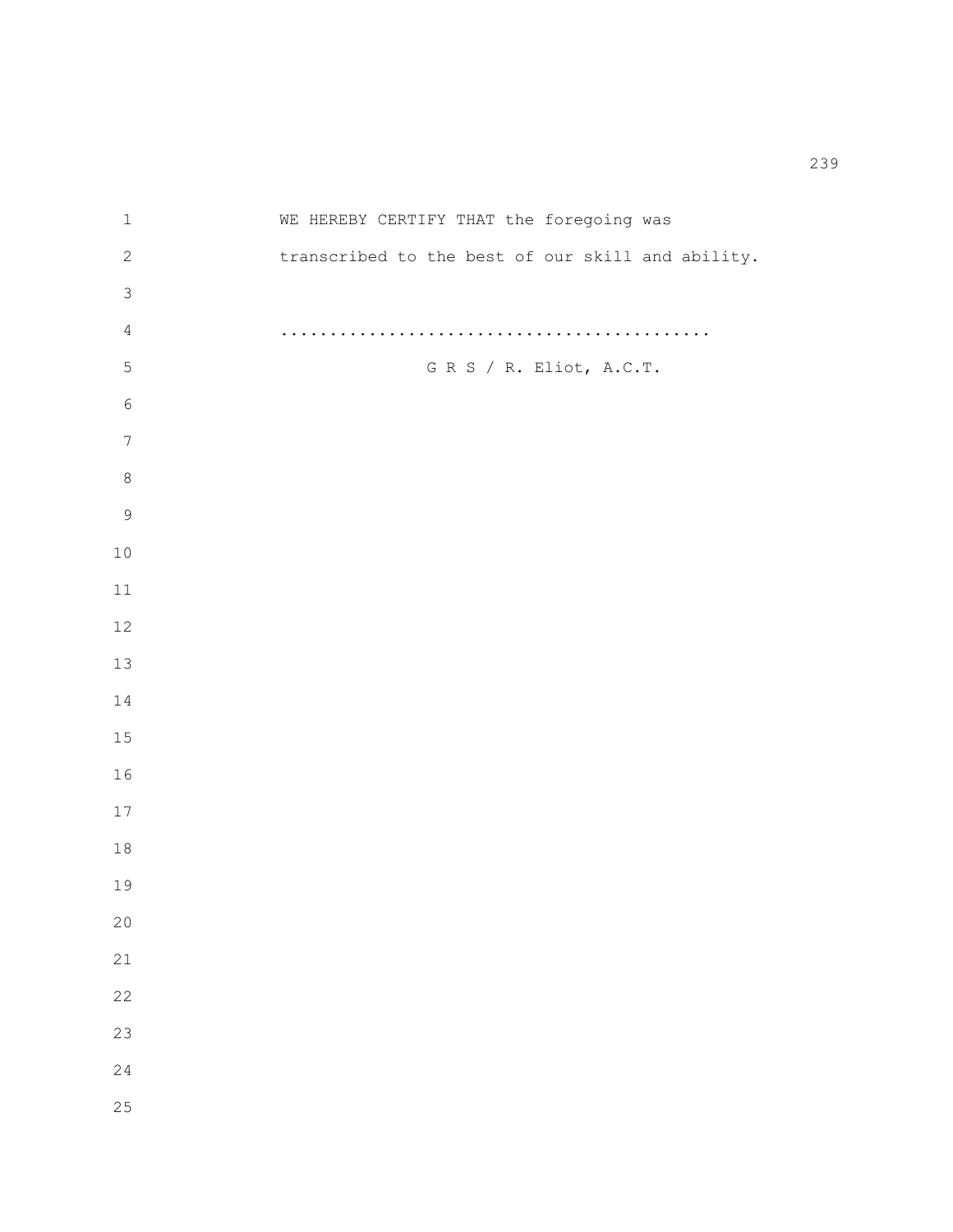Tribunal File No. T-1340/7008

## **CANADIAN HUMAN RIGHTS TRIBUNAL**

BETWEEN:

# **FIRST NATIONS CHILD AND FAMILY CARING SOCIETY OF CANADA**  and **ASSEMBLY OF FIRST NATIONS**

Complainants

-and-

### **CANADIAN HUMAN RIGHTS COMMISSION**

Commission

-and-

## **ATTORNEY GENERAL OF CANADA**

(representing the Minister of Indian and Northern Affairs)

Respondent

-and-

**CHIEFS OF ONTARIO, AMNESTY INTERNATIONAL CANADA** and

\_\_\_\_\_\_\_\_\_\_\_\_\_\_\_\_\_\_\_\_\_\_\_\_\_\_\_\_\_\_\_\_\_\_\_\_\_\_\_\_\_\_\_\_\_\_\_\_\_\_\_\_\_\_\_\_\_\_\_\_\_\_\_\_\_\_\_\_\_\_\_\_

**NISHNAWBE ASKI NATION** 

Interested Parties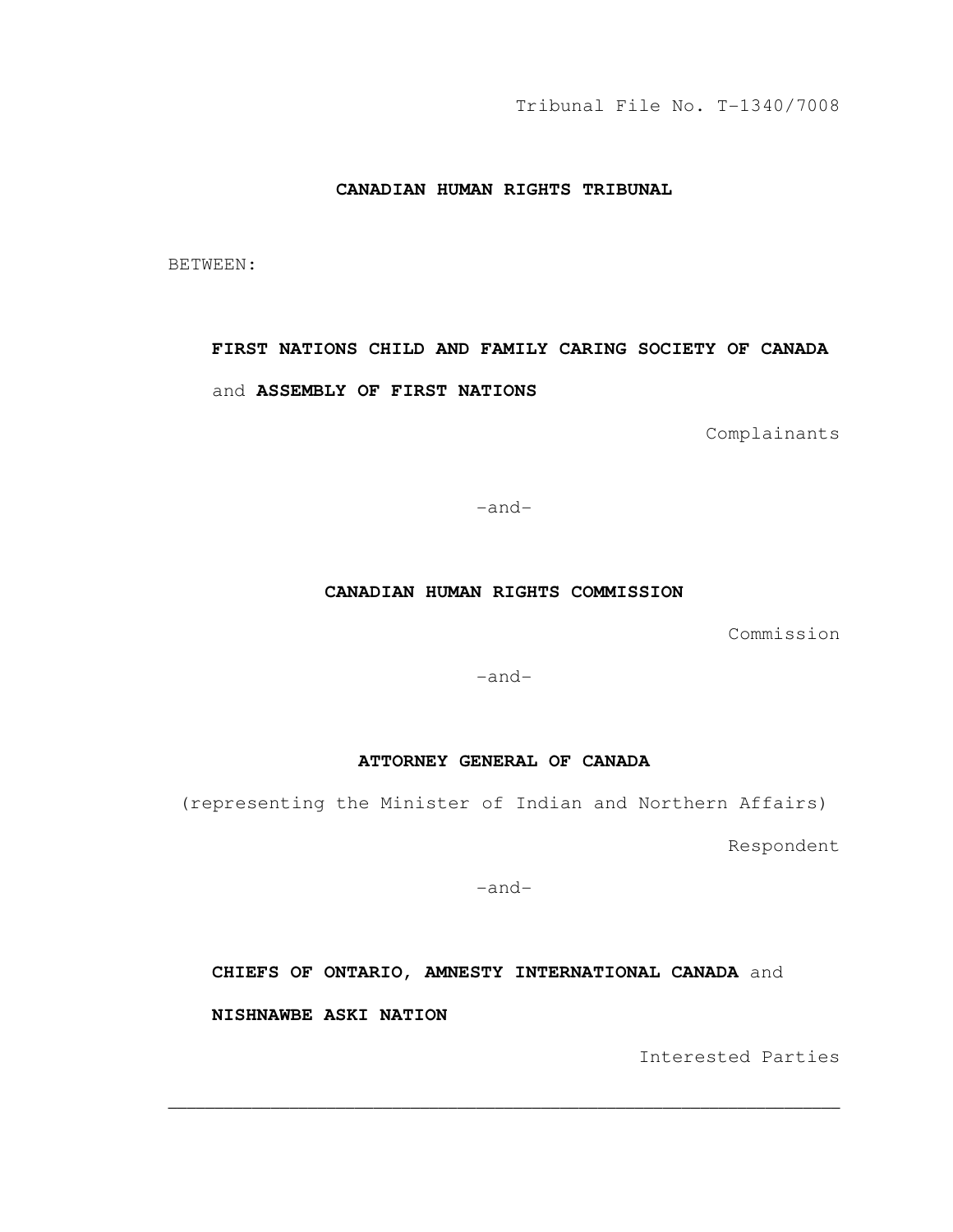**HEARD BEFORE:** Ms. Sophie Marchildon, Panel Chairperson Mr. Edward P. Lustig, Panel Member

 $\overline{\phantom{a}}$  , and the contract of the contract of the contract of the contract of the contract of the contract of the contract of the contract of the contract of the contract of the contract of the contract of the contrac

- PLACE HEARD: Ottawa, Ontario
- **DATE HEARD:** Wednesday**,** October 31, 2018
- **APPEARANCES:** Dr. Cindy Blackstock
	- Mr. David Taylor
	- Ms. Sarah Clarke
	- For First Nations Child and Family
	- Caring Society of Canada
	- Mr. Stuart Wuttke
	- Mr. Thomas Milne
	- For the Assembly of First Nations
	- Mr. Daniel Poulin
	- Ms. Jessica Walsh
	- For the Canadian Human Rights Commission
	- Mr. Robert Frater, Q.C. Ms. Patricia MacPhee For the Attorney General of Canada

 $\overline{\phantom{a}}$  , and the contract of the contract of the contract of the contract of the contract of the contract of the contract of the contract of the contract of the contract of the contract of the contract of the contrac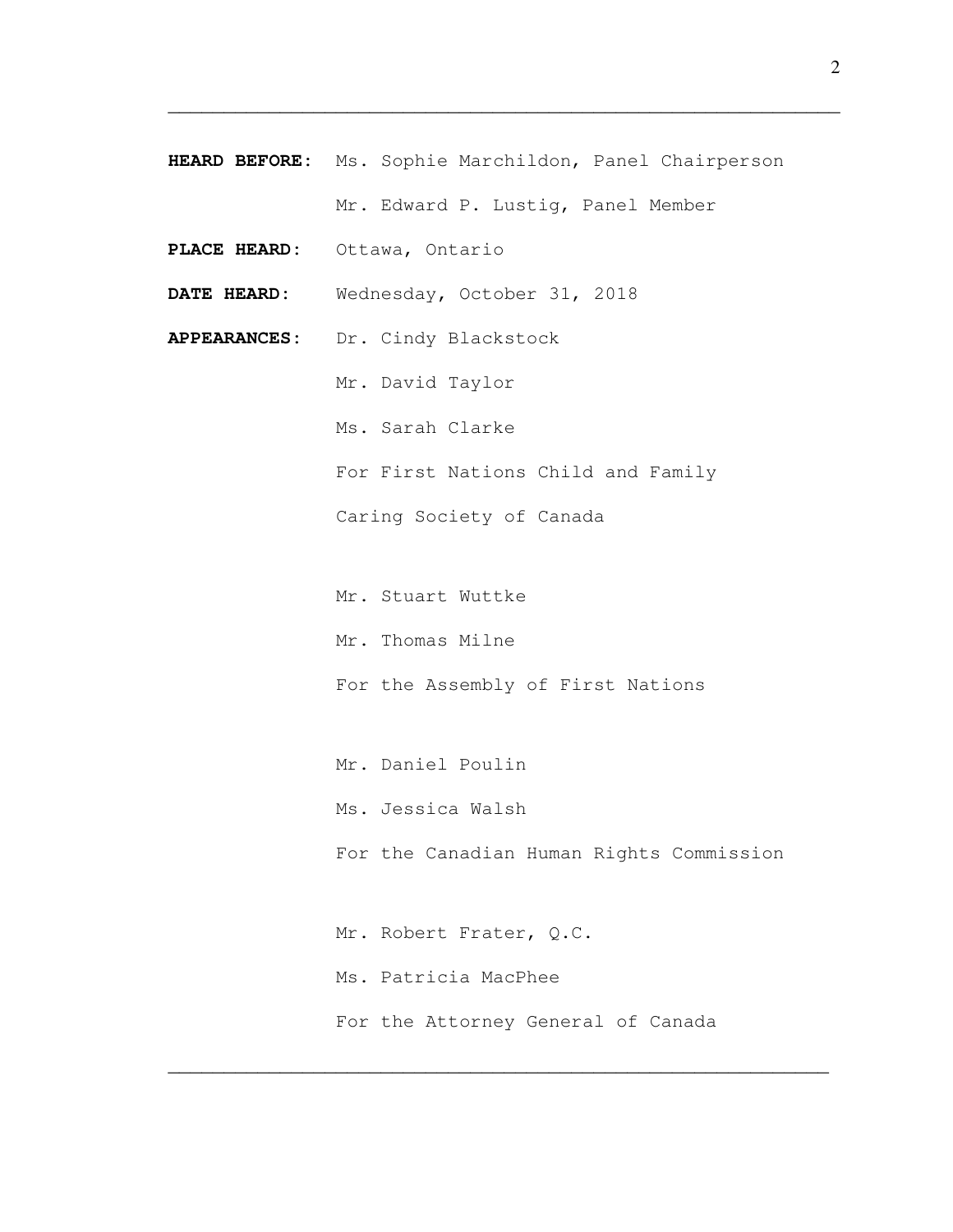**APPEARANCES:** Ms. Maggie Wente

Ms. Sinead Dearman

For the Chiefs of Ontario

 $\overline{\phantom{a}}$  , and the contribution of the contribution of the contribution of the contribution of the contribution of  $\overline{\phantom{a}}$ 

Ms. Akosua Matthews

For the Nishnawbe Aski Nation

# **Recorded by:**

 $\overline{\phantom{a}}$  , and the contract of the contract of the contract of the contract of the contract of the contract of the contract of the contract of the contract of the contract of the contract of the contract of the contrac

# **Canadian Human Rights Tribunal**

240 Sparks Street, 6th Floor West

Ottawa, Ontario

K1A 1J4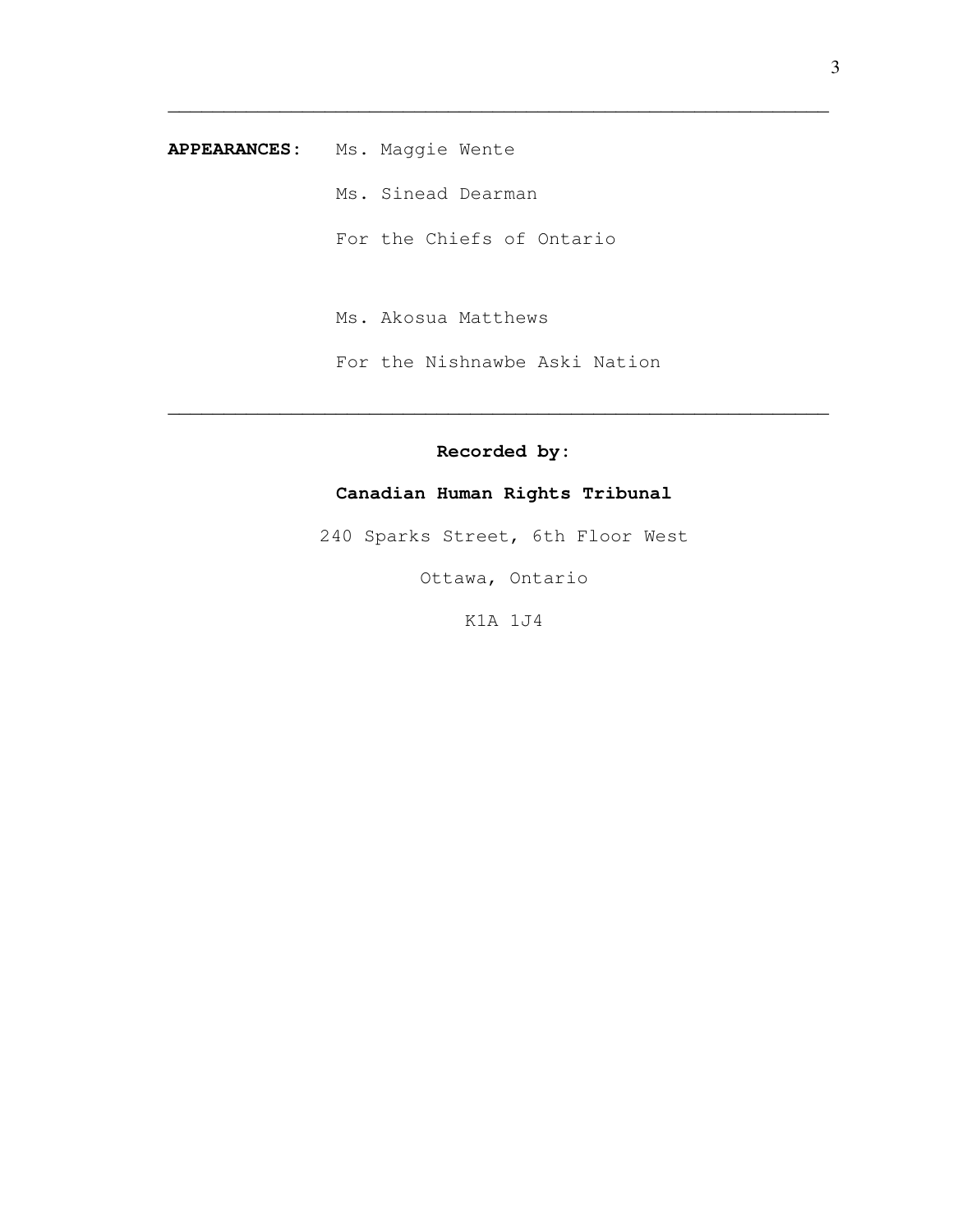**OPENING REMARKS/DISCUSSION...........................**..5

## **DR. VALERIE GIDEON**

| Cross-Examination by Mr. Taylor (Cont'd)5  |
|--------------------------------------------|
| Examination by the Chair88                 |
| Cross-Examination by Mr. Taylor (Cont'd)92 |
| Cross-Examination by Mr. Wuttke153         |
| Cross-Examination by Ms. Matthews164       |
| Re-Direct Examination by Mr. Frater183     |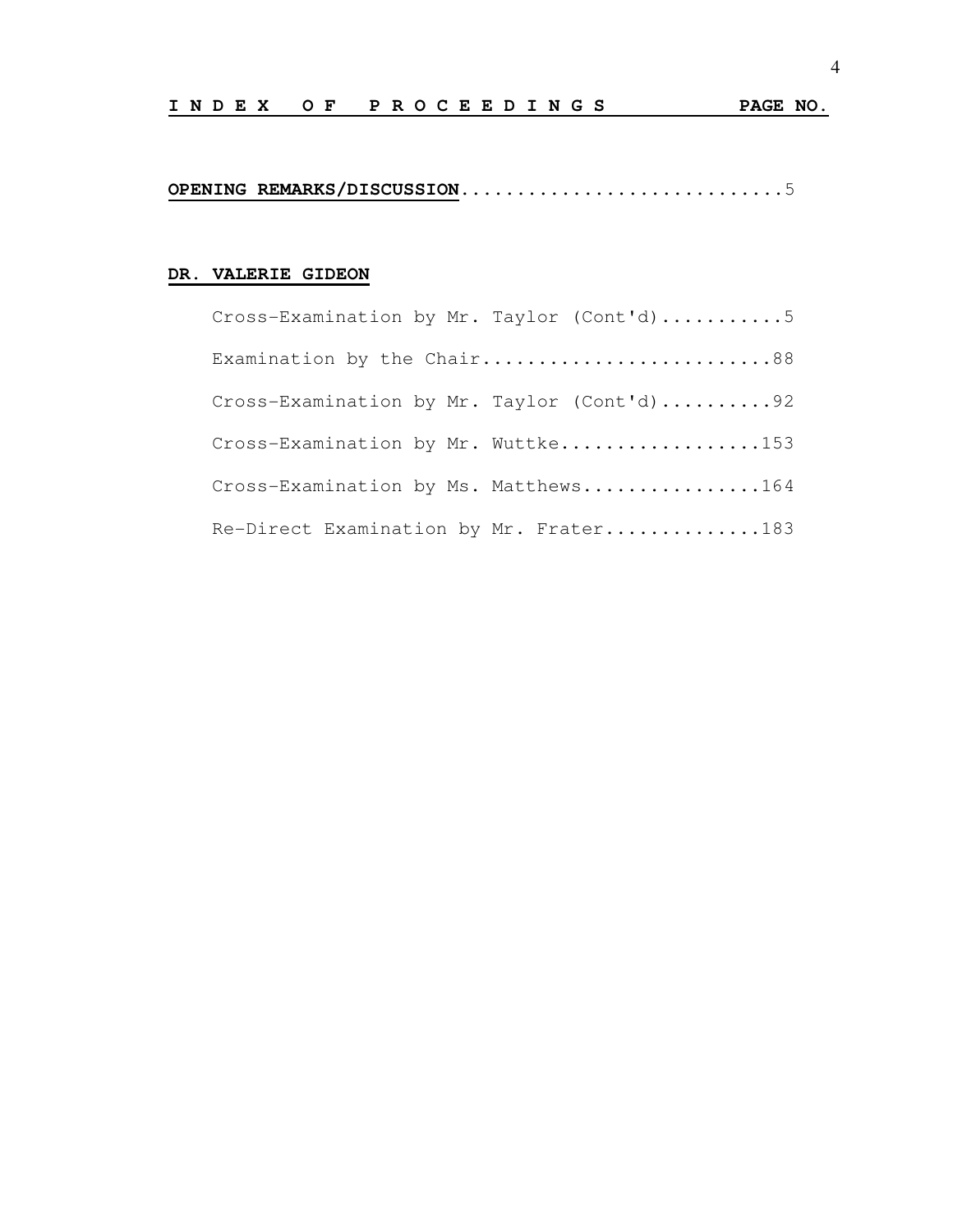# **REQUESTS/UNDERTAKINGS FOR MS. MATTHEWS PAGE NO.**

(1) To determine if there is a monetary cap, or threshold on an individual request under an advanced payment, and advise.....................170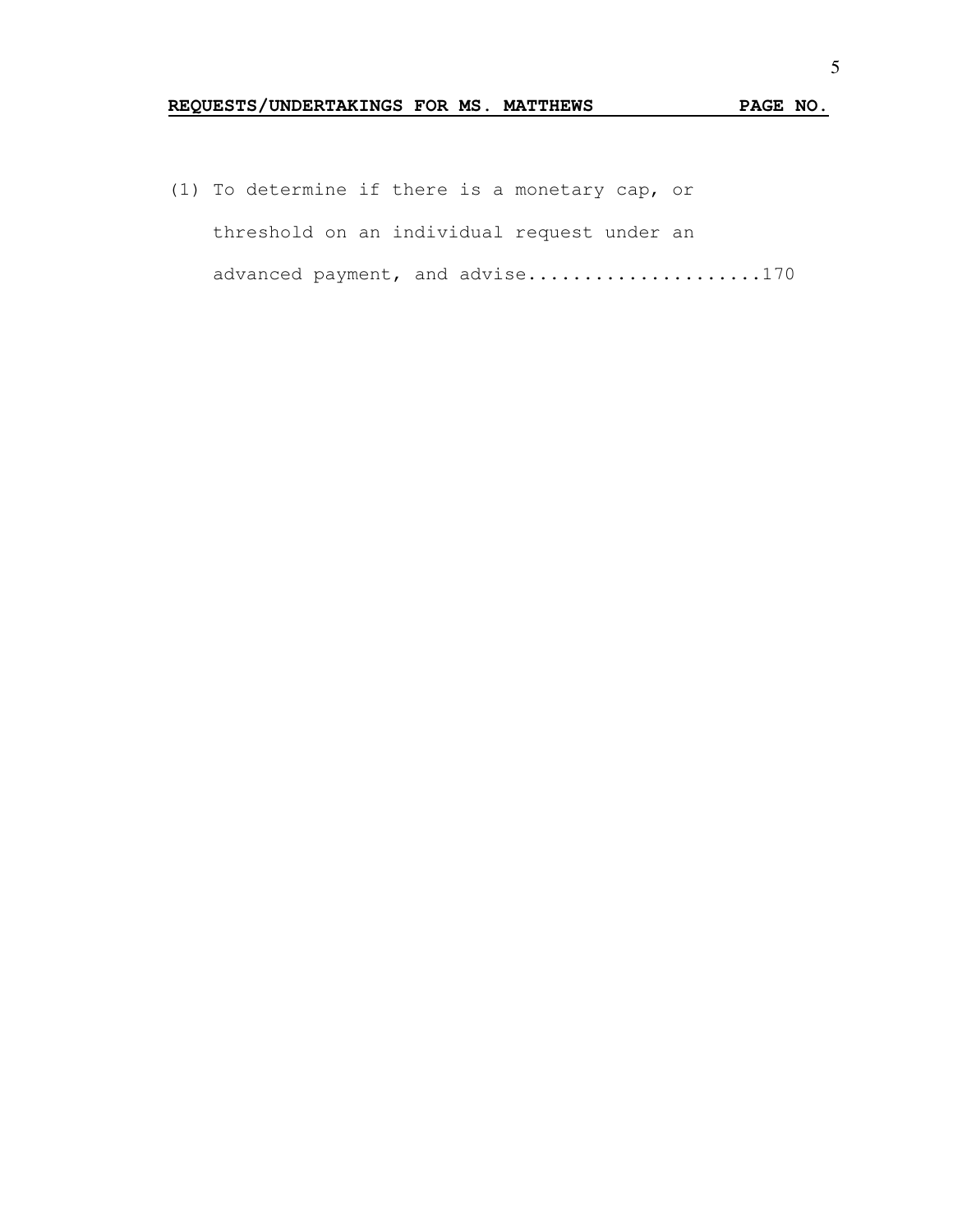# **NO. DESCRIPTION PAGE NO.**

- Ex-1 A document from the First Nations Child and Family Caring Society of Canada, consisting of 15 tabs, with an additional Tab 16 provided as looseleaf...................152
- Ex-2 An 18-page document entitled "Jordan's Principle and The Child First Initiative Guide on Advanced Payments" provided by Ms. Matthews on behalf of Nishnawbe Aski Nation.........................................178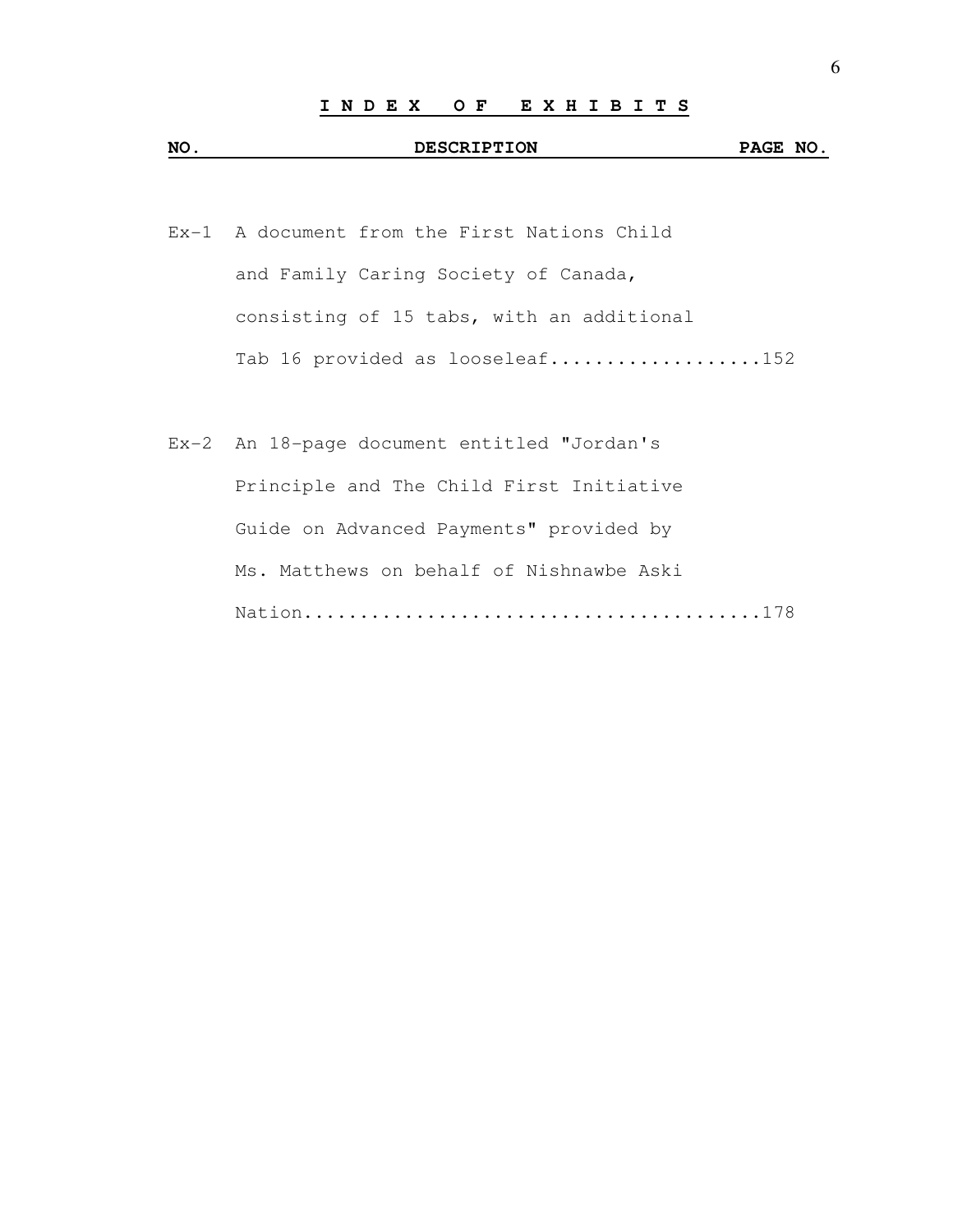that I recall. **Q.** As I said, a high level paraphrase is fine, thank you. Now, just in terms of past cases, so, I understand, from reviewing your Affidavits, as well as Mr. Perron's Affidavits, that the number of past cases that came forward from Indigenous Services' internal review was quite small, in -- I mean, relatively speaking, numbering, I think, less than 200? **A.** No, I think it was over 200, but less than 300. **Q.** Less 300? So, in the --- **A.** Yeah. **Q.** In the low hundreds we could agree? **A.** I think it was 266 by October 31st, but I could be wrong on that front. **Q.** And given the number of unaddressed service needs that you've seen since July of 2016, and particularly since the May Orders in 2017, you'd agree it's highly unlikely that there are only 200-and-some individuals who had had asked --- **A.** Unmet needs, and cost. **Q.** Unmet needs prior to? Yes. **A.** I would say it's highly unlikely, yes. **Q.** Now, would you agree that Dr. Blackstock

25 has brought your attention to the cases of, in the past,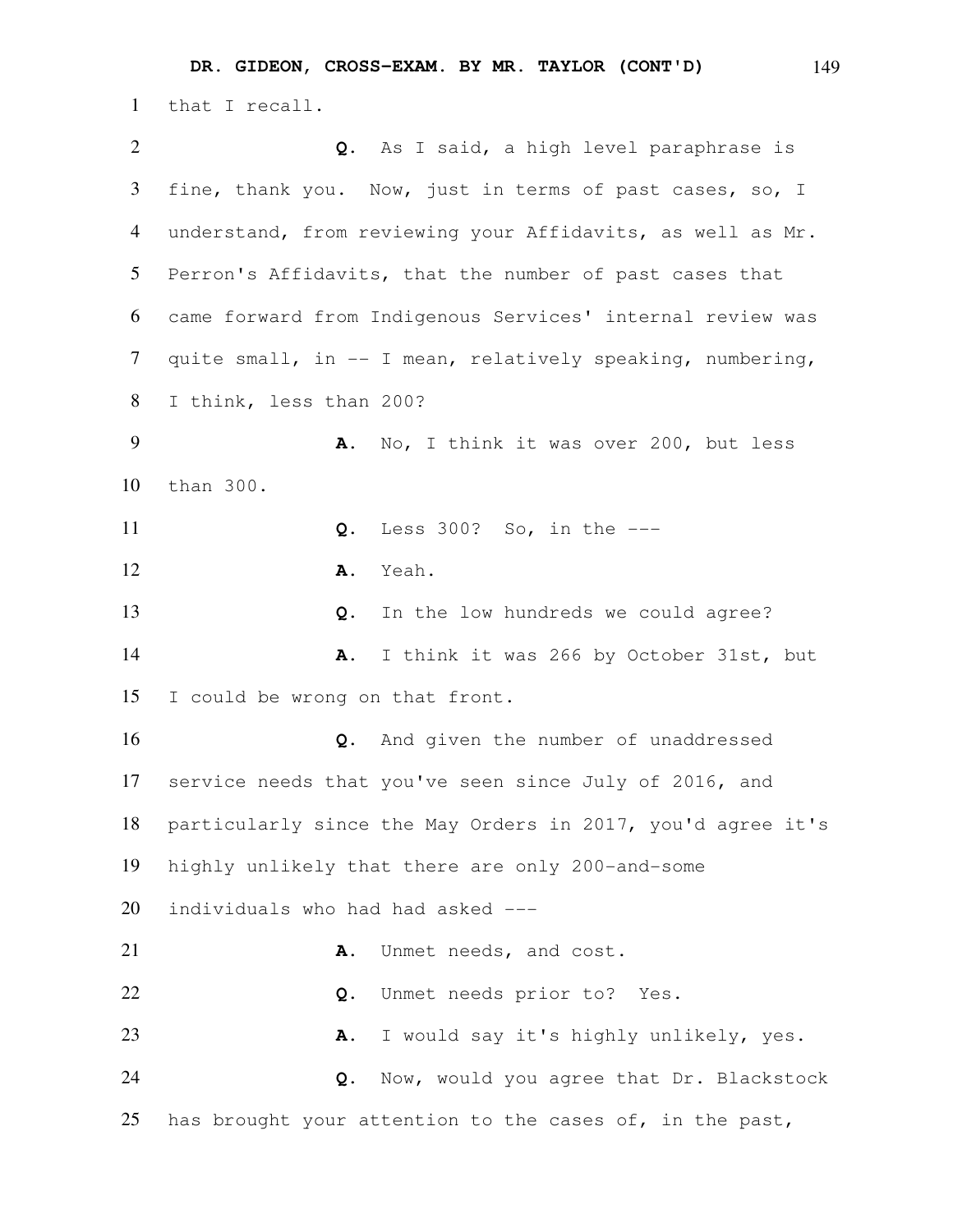#### **CERTIFICATE OF COURT TRANSCRIBER**

I, Diana E. Saxby, Court Transcriber, hereby certify that I have transcribed the foregoing and it is a true and accurate transcript of the partial evidence given by **DR. VALERIE GIDEON** in this matter, **FIRST NATIONS CHILD AND FAMILY CARING SOCIETY OF CANADA** and **ASSEMBLY OF FIRST NATIONS** (Complainants), **CANADIAN HUMAN RIGHTS COMMISSION**  (Commission), **ATTORNEY GENERAL FOR CANADA, (REPRESENTING THE MINISTER OF INDIAN AND NORTHERN AFFAIRS)** (Respondent) and **CHIEFS OF ONTARIO, AMNESTY INTERNATIONAL CANADA and NISHNAWBE ASKI NATION** (Interested Parties), taken by way of electronic recording on Wednesday, the 31st day of October, 2018, given the poor quality of electronic recording and the absence of detailed log notes.

Diand Happy

 Certified by Diana E. Saxby Court Transcriber (Reg. No. 2006-14)

Halifax, Nova Scotia

Thursday, December 20, 2018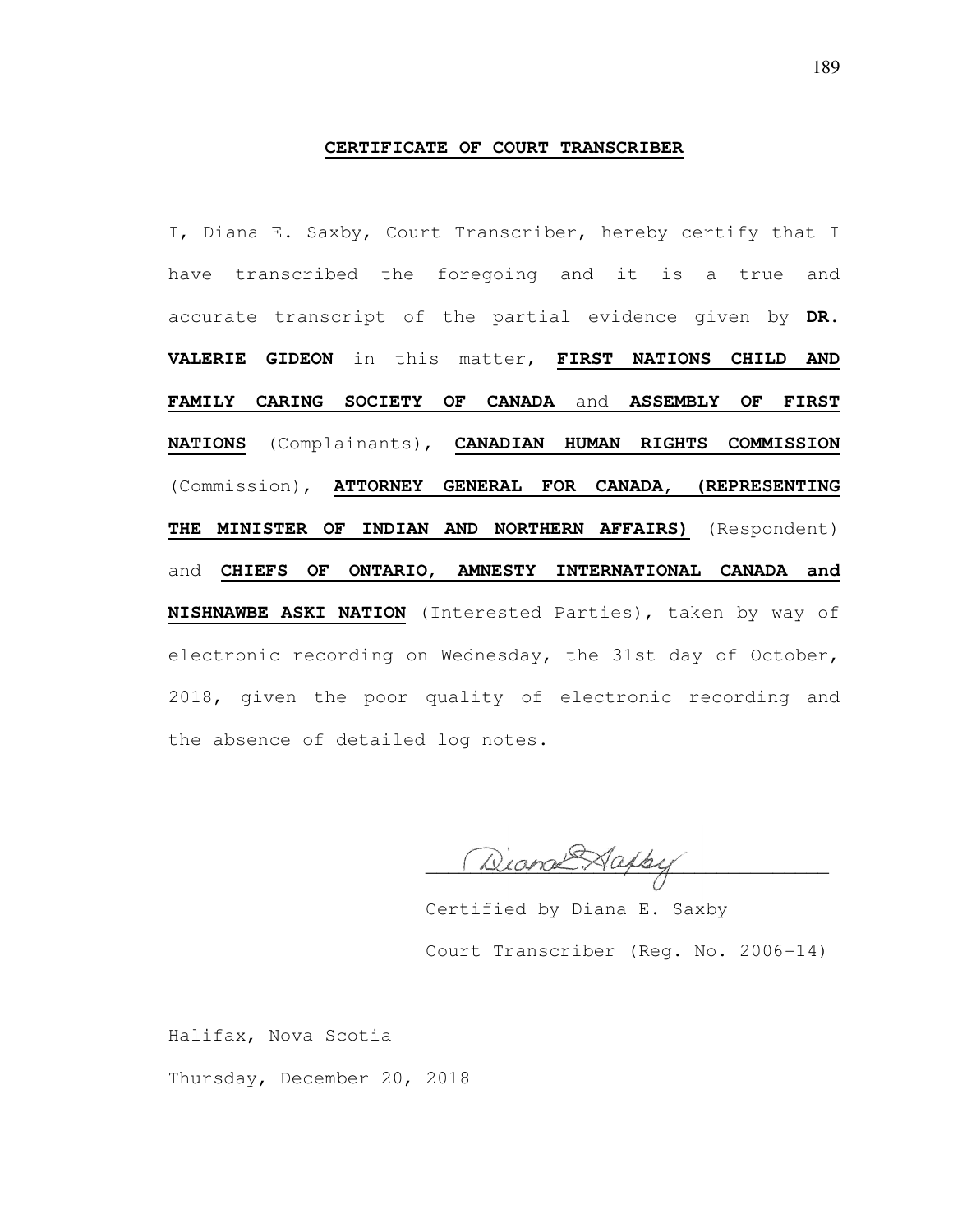# JORDAN'S PRINCIPLE CHART DOCUMENTING CASES JUNE 8

From: Corinne Baggley <corinne.baggley@ainc-inac.gc.ca> To: Joel Baxter <joel.baxter©ainc-inac.gc.ca> Cc: Jacob Krolczyk <jacob.krolczyk©ainc-inac.gc.ca> Date: Mon, 31 Aug 2009 09:12:01 -0400 Attachments: NCR-#2303917-vl-JORDAN\_S\_PRINCIPLE\_CHART\_DOCUMENTING\_CASES\_JUNE\_8. DOC (66.05 kB)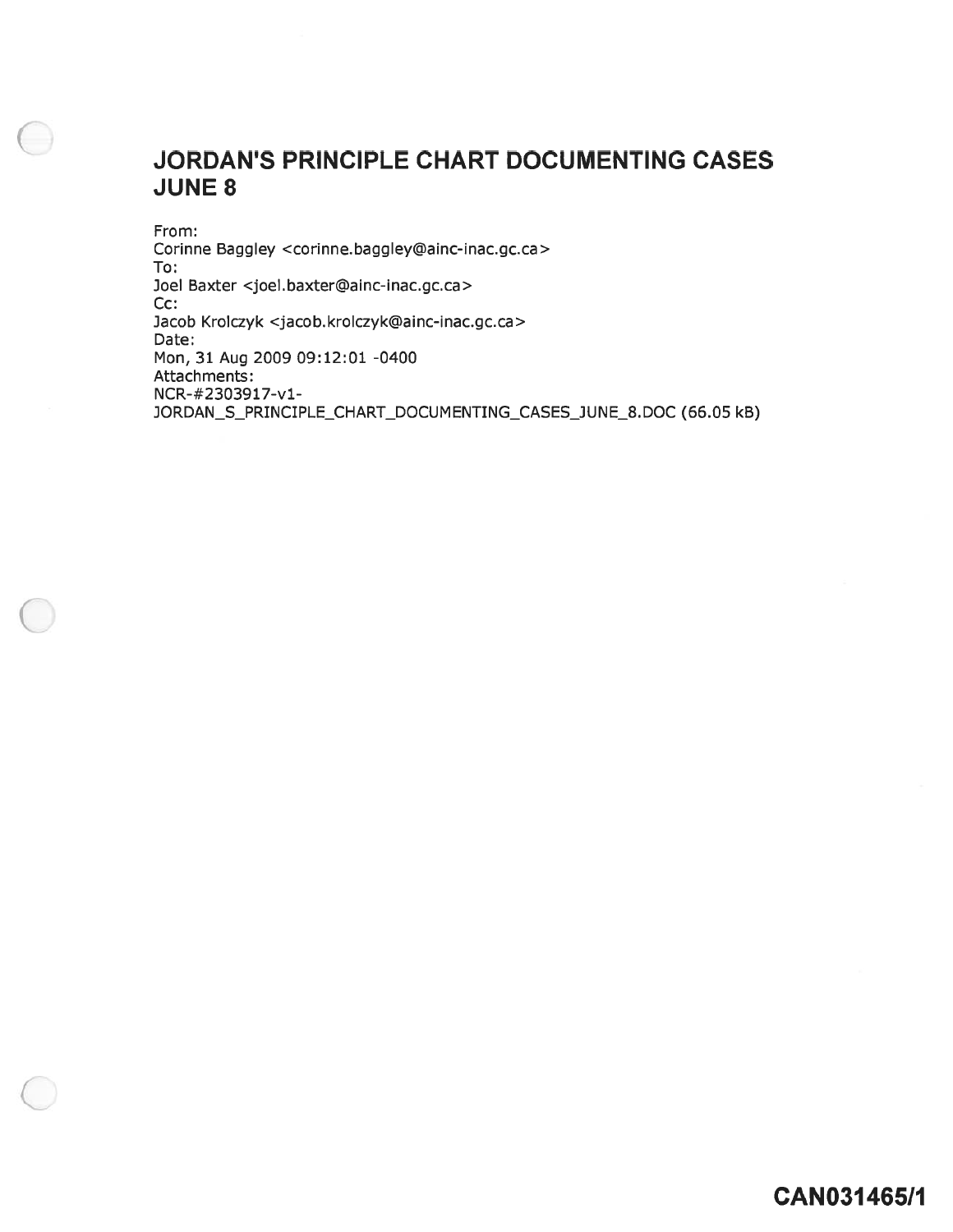| Manitoba                                                                                                                                                                                                                                                                                                                                                                                             | Band<br>Cross Lake                                                              | MB BED                                                                            | community<br>Case and                                             |
|------------------------------------------------------------------------------------------------------------------------------------------------------------------------------------------------------------------------------------------------------------------------------------------------------------------------------------------------------------------------------------------------------|---------------------------------------------------------------------------------|-----------------------------------------------------------------------------------|-------------------------------------------------------------------|
| of Health<br><b>Crowder to Minister</b><br>2008 by MP Jean<br>around medications<br>NIHB matter<br>Parent to resolve<br>May 14, 2008 with<br>Contact June 4,<br>hospital bed<br>regional FNIHB and                                                                                                                                                                                                   | for HC to provide a<br>request from parent                                      | October 2007:<br>Initial contact:                                                 | region and<br>Connact with<br>method                              |
| Child must be inclined at 30 degrees to<br>equipment; medications; respite and<br>Services required includes: medical<br>avoid respiratory failure/distress<br>respiratory distress)<br>hospital bed                                                                                                                                                                                                 | system (disease progressively causes<br>loss of sight, speech, motor skills and | Child diagnosed with Batten Disease, a<br>fatal inherited disorder of the nervous | Nature of disability (les)                                        |
| Director in November 2007 that coverage<br>mandate of NIHB or HCC and referred<br>family to INAC<br>for hospital beds does not fall within                                                                                                                                                                                                                                                           | HC confirmed in a letter from Regional                                          | the hospital bed?<br>Dispute: who is responsible to pay for                       | <b>Nature of Dispute</b>                                          |
|                                                                                                                                                                                                                                                                                                                                                                                                      |                                                                                 | Federal/Federal                                                                   | <b>Browlingian</b><br>Federal<br>me                               |
| of Manitoba<br>HC and province                                                                                                                                                                                                                                                                                                                                                                       | Secondary:                                                                      | Manitoba INAC<br>Primany                                                          | service<br><b>Departments</b><br><b>Arcylders</b><br>panjong      |
|                                                                                                                                                                                                                                                                                                                                                                                                      |                                                                                 |                                                                                   | Hhatici<br>uomenuou                                               |
| Response to MP<br>and urged them to work<br>August 11, 2008<br>of months. INAC then<br>and INAC for a number<br>and forth between HC<br>Bed delivered to family<br>INAC contact the FN<br>HC suggested that<br>noted that the<br>Decision:<br>with the family<br>had no role<br>community was<br>Program"<br>(Confirmed by INAC)<br>"transferred" and they<br>n Summer 2008<br>This matter went back | "Assisted Living<br>bed under INAC's                                            | funding to purchase<br>Family eligible for                                        | Resolution Timelines<br>and Outcome)<br><b>Date Case Resolved</b> |

First

Nations'

Children

with

Disabilities

Cases

6 October 2013 October2013

 $\tilde{\nu}$ 

# CANO3I 466/1

 $\bar{\epsilon}$ 

 $\tilde{\Sigma}$ 

 $\overline{a}$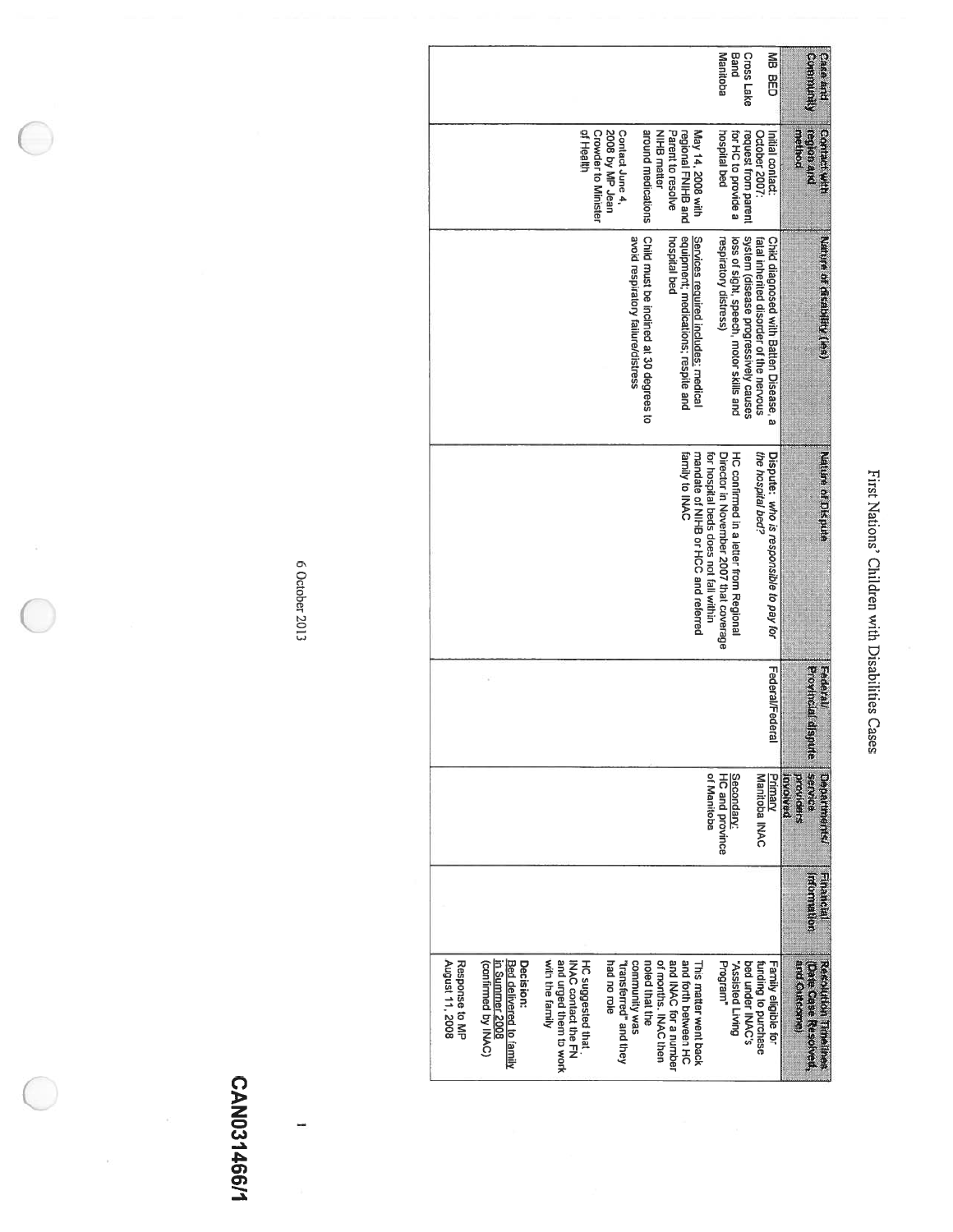| <b>Big and</b>                    | Contact With                                        | Nature of disability (les)                                                                                                  |                                                                                                                           |                                        |                                                |                                             |                                                                           |
|-----------------------------------|-----------------------------------------------------|-----------------------------------------------------------------------------------------------------------------------------|---------------------------------------------------------------------------------------------------------------------------|----------------------------------------|------------------------------------------------|---------------------------------------------|---------------------------------------------------------------------------|
| comunity                          | <b>PATE STORDER</b><br><b>THE ELECCE</b>            |                                                                                                                             | <b>Nature of Dispute</b><br>$x \times x$<br>医学家                                                                           | <b>Erovincial disp</b><br>Federal<br>Ħ | service<br>providers<br>Summarize<br>panjong   | <b>EUPRECIE</b><br><b>utoritation</b>       | and Outdome<br>Devices assessed<br>Resolution Timelines                   |
| in care<br>MB-Diabetic,           | email to MB HC<br>December 8, 2008:<br>from MB INAC | service provider (FNCFS) in Winnipeg.<br>temporary placement care of an agency<br>16 yr old girl with type 1 diabetes is in | unzing component?<br>Dispute: who will pay for the cost of the                                                            | reserve)<br>Child in-care (of          | and Family<br><b>Primany</b> :<br>INAC-FNChild | \$124.50<br>daily cost is<br>Cost of nurse: | between MB HC and<br>Email discussions<br><b>INAC and national</b>        |
| First Nations,<br>Island Lake     |                                                     | Nations community<br>Her needs cannot be met in her First                                                                   | Service provider concerned about liability<br>issues to administer her injections and                                     |                                        | Services                                       |                                             | December 10-11, 2008                                                      |
| Manitoba                          |                                                     | Services required includes: insulin<br>injections and monitoring of blood sugar                                             | Registered Nurse attends to her 2x/day<br>monitoring blood sugar levels. A                                                |                                        | Winnipeg Service<br>Secondan:<br>NIHB, HCC,    |                                             | Federal level or with the<br>never took place at the<br>Case conferencing |
|                                   |                                                     | as child has suicidal and self harm<br>levels 2x/day; and constant supervision                                              | Differing perspectives.                                                                                                   |                                        | Provider<br>(Madonald Youth                    |                                             | province.                                                                 |
|                                   |                                                     | tendencies                                                                                                                  | since this is in relation to medical<br>INAC: Believes HC should pay for this                                             |                                        | Services)                                      |                                             | service<br><b>Decision:</b><br>NAC paid for the                           |
|                                   |                                                     |                                                                                                                             | Health: Believes HCC does not have                                                                                        |                                        |                                                |                                             |                                                                           |
|                                   |                                                     |                                                                                                                             | and INAC has the authority to pay. HC's<br>authority to provide services off-reserve<br>believes that INAC can canvas the |                                        |                                                |                                             |                                                                           |
|                                   |                                                     |                                                                                                                             | children in care, and province would<br>province since they are responsible<br>ਕੁ                                         |                                        |                                                |                                             |                                                                           |
|                                   |                                                     |                                                                                                                             | child was under provincial care<br>potentially' cover the nursing cost if the                                             |                                        |                                                |                                             |                                                                           |
| BC-Boost                          | Summer of 2008<br>Second contact                    | requiring food supplement "Boost" at 1500<br>19 year old male with cerebral palsy                                           | Federal government are wiling to pay the<br>Dispute: Neither the Provincial or                                            | Federal/Provincia                      | Priman:<br>INAC, HC-NIHB                       | disability<br>Receives                      | <b>PAC-6-position was-</b><br>SBW BHIN TBH                                |
| <b>First Nations-</b><br>Squamish | it appears this case<br>December 1, 2008-           | catories/day                                                                                                                | cost of the "Boost" supplement                                                                                            |                                        | Province of BC                                 | income amount                               | Repensible-for-<br><b>Payment for the</b>                                 |
| ဌ                                 | resurfaced after                                    | Since turning 19 he is now eligible for                                                                                     | Case was brought to INAC's and HC's                                                                                       |                                        | Secondary:                                     | \$600.00/month                              | cupplement (based on                                                      |
|                                   | discussions around<br>payment of Boost              | disability income and residing on reserve                                                                                   | attention summer of 2008 and involved<br>discussions between INAC, NIHB                                                   |                                        | ξ                                              | Cost of 'Boost'                             | input from Penny)                                                         |
|                                   |                                                     | Services required: N/A                                                                                                      |                                                                                                                           |                                        |                                                | is \$4,000/year                             | INAC has reaffirmed its                                                   |
|                                   | Email discussions                                   |                                                                                                                             | Comparability: person would not receive                                                                                   |                                        |                                                |                                             | position that it has no                                                   |
|                                   | from December 2-5<br>between INAC, HC               |                                                                                                                             | coverage through the province if he<br>resided off reserve                                                                |                                        |                                                |                                             | authority to provide<br>what is perceived as a                            |
|                                   | barameters of<br><b>Clarifications on</b>           |                                                                                                                             |                                                                                                                           |                                        |                                                |                                             | individual and that the<br>health benefit to this                         |
|                                   |                                                     |                                                                                                                             |                                                                                                                           |                                        |                                                |                                             |                                                                           |

6 October 2013 October2013

parameters

Z<br>H

 $\bigcirc$ 

Program

individual

person's

disability

a<br>E that the

CANO3I CAN031466/2

 $\overline{2}$ 

First Nations' Children with Disabilities Cases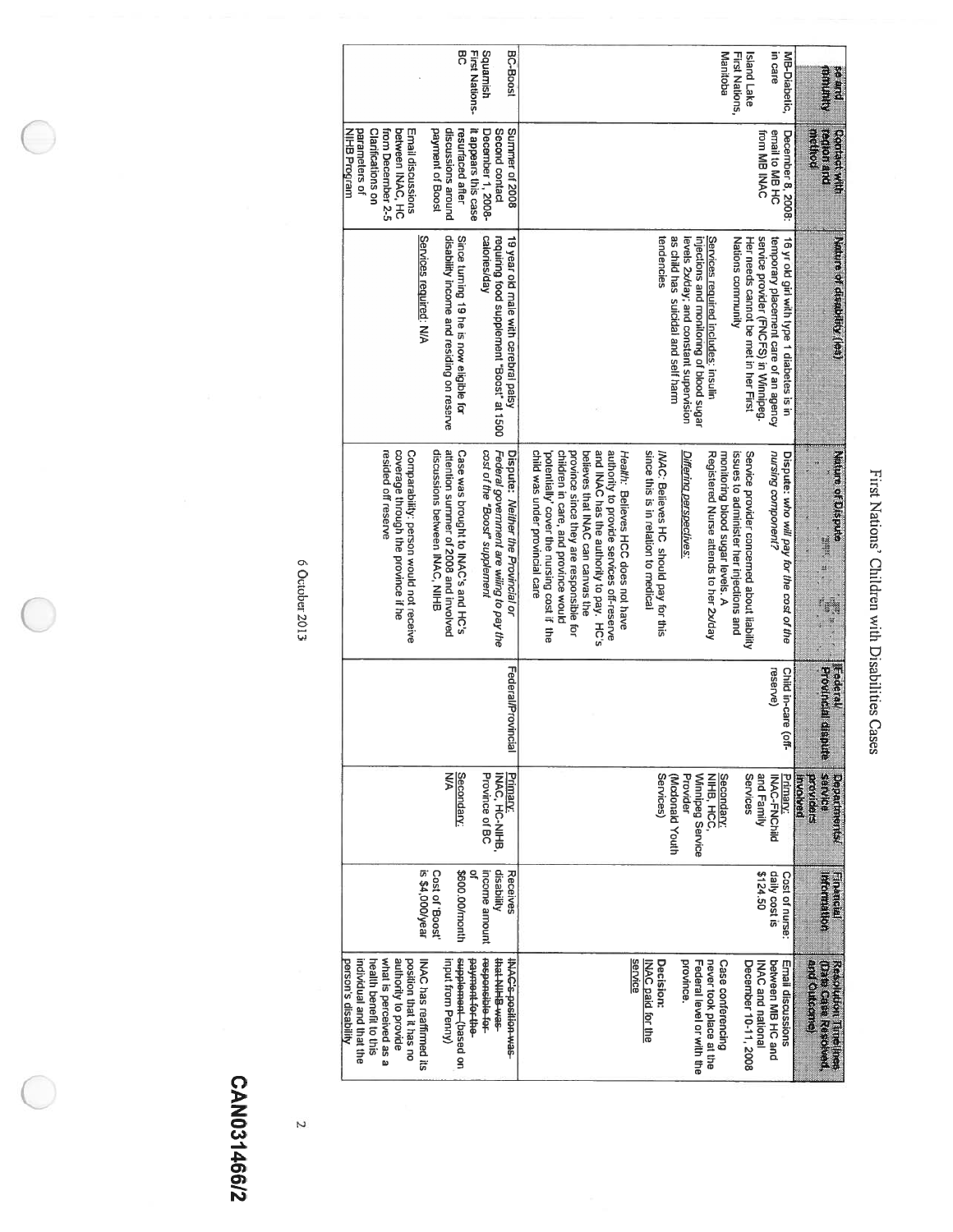| ĺ<br>֞֟֟֟֟֟֟֟֟֟֬֝    |
|----------------------|
| i<br>i               |
| <br> <br> <br>       |
| $\ddot{\phantom{a}}$ |
| į<br>                |
| ١                    |

| pus as<br>Ammun | put acides<br>pottem<br><b>Contact With</b>           | <b>Nature of disability (les)</b>                                                        | <b>Nature of Dispute</b>                                                      | Provincial displ<br>Federal<br>医原                  | service<br><b>Introlved</b><br>pepartnents<br>providers | Financial<br><b>HECHRITAGE</b>  | <b>and Olitome</b><br><b>Data Case Resolved</b><br>Resolution Timelines                                    |
|-----------------|-------------------------------------------------------|------------------------------------------------------------------------------------------|-------------------------------------------------------------------------------|----------------------------------------------------|---------------------------------------------------------|---------------------------------|------------------------------------------------------------------------------------------------------------|
|                 | supplements<br>December 5<br>nutritional<br>Legarding |                                                                                          |                                                                               |                                                    |                                                         |                                 | was to convey this to<br>supplement. The plan<br>the family -<br>the cost of the<br>income could cover off |
|                 |                                                       |                                                                                          |                                                                               |                                                    |                                                         |                                 | decision was reached<br><b>Decision:</b><br>In Summer 2008, a                                              |
|                 |                                                       |                                                                                          |                                                                               |                                                    |                                                         |                                 | sufficient funds to pay<br>that family had<br>funding would not be<br>for the boost and<br>provided        |
| BC-Splatsin     |                                                       | 14 year old girl residing in a foster home                                               | Dispute: Original question: which service                                     | The child receives                                 | Priman:                                                 | <b>NAC</b> provides             | Reimbursement of                                                                                           |
| Splats"in First |                                                       | with Spina Bifida<br>located off reserve was diagnosed at birth                          | services on an on-going basis<br>provider should pay for personal care        | which exceeds<br>a level of care                   | <b>INAC</b>                                             | Care<br>\$250.00/day for        | Overpayment 2007-<br>2008 was completed for                                                                |
| <b>Nation</b>   |                                                       |                                                                                          | Some services accessed through Health                                         | eligibility in either<br>provincial or fed<br>eral | BC Ministry of<br>Child and Family                      | auou dnou6<br>(equivalent to    | an amount of \$65K                                                                                         |
| g<br>community- |                                                       | multiple disabilities including paralysis<br>Due to the severity of the illness, she has | Canada's HCC program but services only                                        | jurisdiction                                       | <b>Development</b>                                      | rate). It is not                | Case conferencing has                                                                                      |
|                 |                                                       | bladder and bowel control. Child also has<br>from SB, which impacts mobility, use of     | available when child returns to the<br>reserve. (FN community has been paying |                                                    |                                                         | known how<br>much of this is    | community despite<br>yet to take place with                                                                |
|                 |                                                       | a mental handicap                                                                        | to ensure child receives needed care)                                         |                                                    | Secondary:<br><b>BC Health</b>                          | paid to the                     | attempts by BC                                                                                             |
|                 |                                                       | Services required includes: Nursing                                                      | Situation assessed and province has                                           |                                                    | <b>BC Aboriginal</b>                                    | foster parent                   | province to engage<br>regional office and                                                                  |
|                 |                                                       | services; Occupational therapy; Physical                                                 | stated quite clearly that they would not be                                   |                                                    | <b>Affairs</b>                                          | Seeking                         | mem                                                                                                        |
|                 |                                                       | Therapy; Social development                                                              | paying for this level of service to a child                                   |                                                    | Community                                               | Joj jevoudde<br>145 K for 2008- |                                                                                                            |
|                 |                                                       | Personal care aid for child and family.<br>There has been an additional recent need      | through assessment that care does not<br>off-reserve. Conclusion was reached  |                                                    | FN community<br>Living BC                               | 2009 FY to                      | a plan of care which is<br>Province has proposed                                                           |
|                 |                                                       | for psychological counselling for the child                                              | require to be performed by a health care                                      |                                                    | health director,                                        | cover ongoing                   | similar to the care now                                                                                    |
|                 |                                                       |                                                                                          | professional. Several attempts made in                                        |                                                    | education                                               | over-                           | in place but replacing                                                                                     |
|                 |                                                       | <b>Provincial health authority currently</b>                                             | recent months by regional office and the                                      |                                                    | director, social                                        | expenditure                     | expensive nursing care                                                                                     |
|                 |                                                       | provides care and occupational therapy in                                                | province to engage the community in a                                         |                                                    | worker, nurse                                           | trom the                        | and associated mileage                                                                                     |
|                 |                                                       | the school setting                                                                       | discussion to explore other options, with                                     |                                                    | <b>First Nations</b>                                    | community's                     | with training and care                                                                                     |
|                 |                                                       |                                                                                          | no success to date. Payment is still                                          |                                                    | Leadership                                              | 子<br>CC                         | by a non-professional                                                                                      |

6 October 2013  $C$ ctober 2013

C

# CAN031466/3 CAN03146613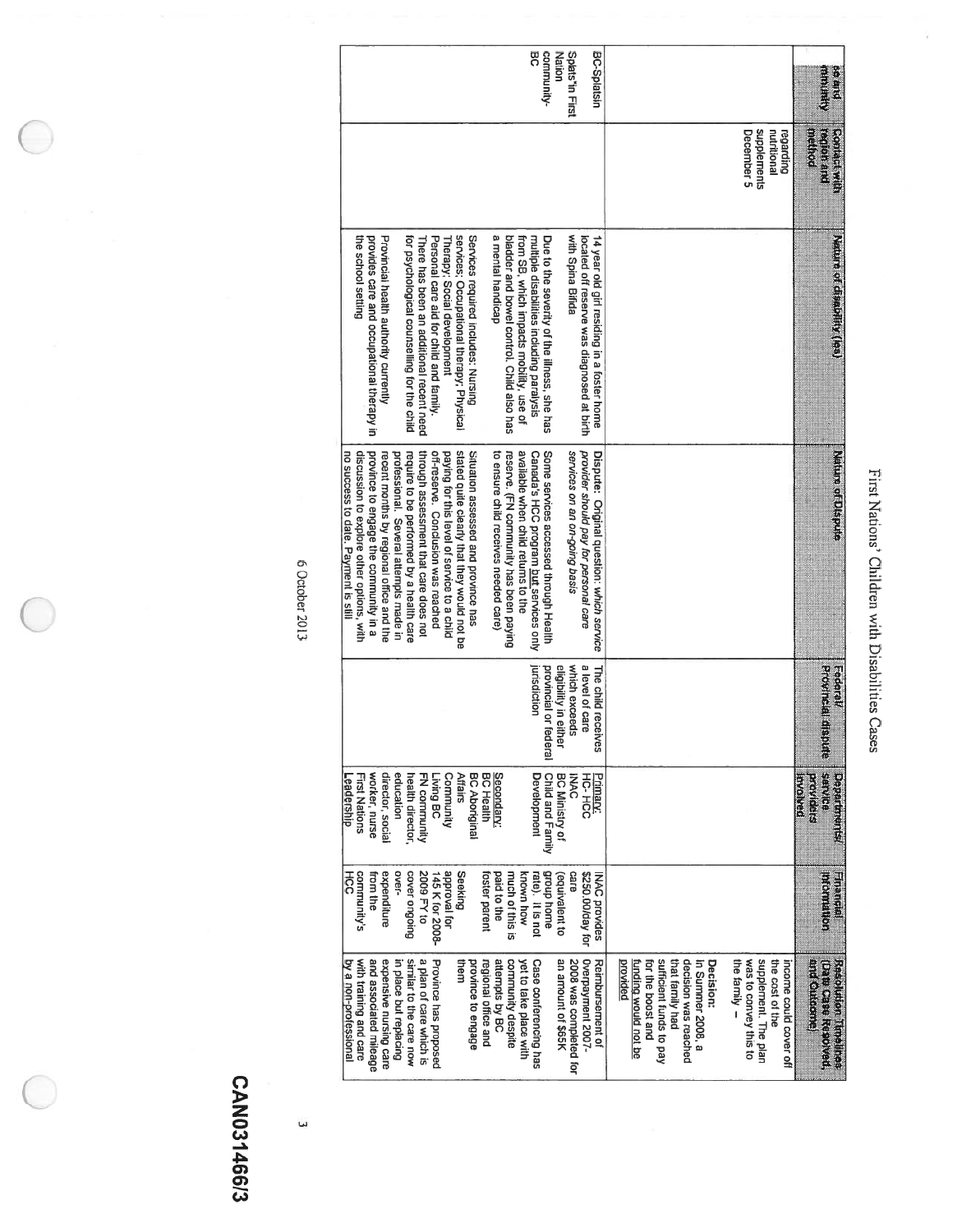| <b>Aldurazyme</b><br>- XSVS<br><b>Grup</b><br>from                                                                                                                                                                                                                                                                                                                                                                                                                                                                                                                                                                                                                               | ee and<br><b>DENHAND</b>                                           |
|----------------------------------------------------------------------------------------------------------------------------------------------------------------------------------------------------------------------------------------------------------------------------------------------------------------------------------------------------------------------------------------------------------------------------------------------------------------------------------------------------------------------------------------------------------------------------------------------------------------------------------------------------------------------------------|--------------------------------------------------------------------|
| <b>Brup Buikiddns</b><br>shared cost of<br>esodoud e pue<br>Based on<br>an experimental<br>received a request<br>were sorted out<br>province and HC<br>Saskatchewan,<br>to fund the cost of<br>In Jan 2008, NIHB<br>jurisdictional<br>Ministerial direction<br>responsibilities<br>Until April 2009) till<br>for 6-month basis<br>(50/50) to the child                                                                                                                                                                                                                                                                                                                           | nethod<br><b>CANACT WILD</b><br>pup goibe                          |
| which is a very rare genetic disease.<br>diagnosed with Hurler-Scheie syndrome,<br>in a hospital (clinical setting)<br>infusion, under close medical supervision<br>Aldurazyme is delivered to patients via IV<br>children are receiving the drug across<br>called 'Aldurazyme', which (total of 14<br>Saskatchewan First Nations child<br>Canada)<br>Treatment is using an expensive drug                                                                                                                                                                                                                                                                                       | Nature of cisability (res)                                         |
| determine if all residents are eligible to<br>government (or either) pay the cost for the<br>of the FN which retains authority for this<br>with CHA requiring provinces to fund<br>contracted service providers<br>child in foster care off reserve. The Band<br><b>Outstanding</b><br>hospital setting<br>medically necessary drugs to all residents<br>has itself determined the level of care and<br>administered drugs. This is consistent<br>qrug Aldurazyme?<br>Dispute: should province or federal<br>receive Aldurazyme and other similarily<br>Health: Believes all P/Ts should<br>The situation is complicated by a by-law<br>(including First Nations and Inuit) in a | Asture of Dispute                                                  |
| Federal/Provinci                                                                                                                                                                                                                                                                                                                                                                                                                                                                                                                                                                                                                                                                 | <b>Erovithcial displ</b><br>Federal<br>Ħ                           |
| Secondan:<br>Saskatchewan<br>Priman:<br>HC-NIHB,<br>Counci                                                                                                                                                                                                                                                                                                                                                                                                                                                                                                                                                                                                                       | service<br>Susautured<br>panonu<br>providers                       |
| cost is \$320K<br>on dosage)<br>child grows<br>\$1M as the<br>but can rise to<br>Current annual<br>(cost is based                                                                                                                                                                                                                                                                                                                                                                                                                                                                                                                                                                | Finational<br><b>Metruation</b>                                    |
| drug for child for 6<br>School)<br>xxxxx<br>Decision:<br>Saskatchewan and<br>outstanding deficil<br>8<br>months (ending in April<br>NIHB agreed to fund<br>possible. HC believes<br>conterence as soon as<br>Province is taking the<br>reimbursing the<br>ihat an <u>agreement on</u><br>ead to initiate a case<br>(as is now done in the<br>prerequisite to<br>he ongoing care is                                                                                                                                                                                                                                                                                               | and Outcome)<br><b>Date Case Rescrived</b><br>Resolution Timelines |

First

Nations'

Children

with

Disabilities

Cases

6 October 2013 October2013

# CAN031466/4 CAN03146614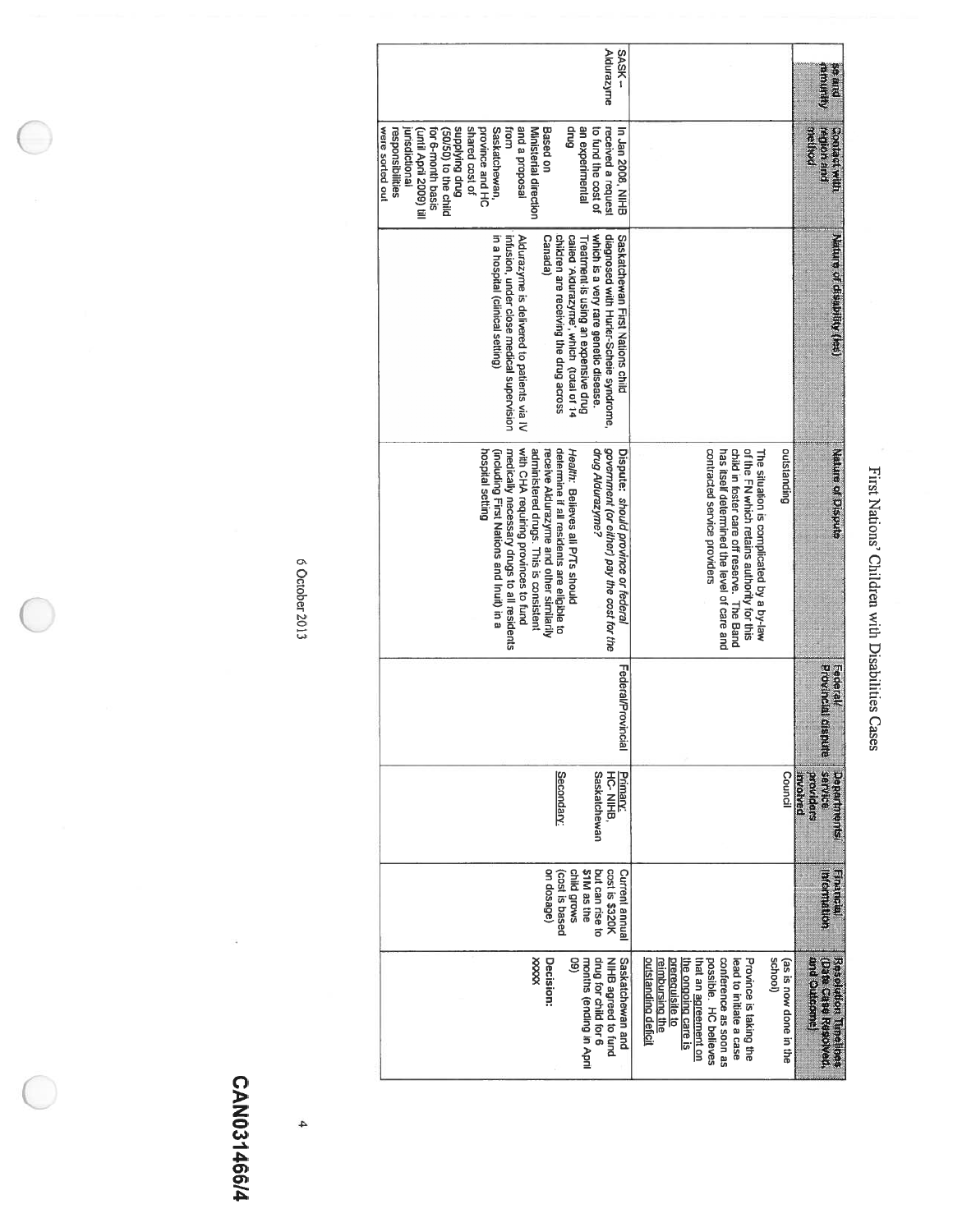0053.xls

| <b>REGION</b> | <b>CASES</b>   | <b>HC/INAC IMPLICATED PROGRAM AREAS</b> |             |            |             |             |                 | <b>Provincial Involvement</b> |                                                                                                                                                                                                                                                                                                                                                                                                                                                                                                   |  |  |
|---------------|----------------|-----------------------------------------|-------------|------------|-------------|-------------|-----------------|-------------------------------|---------------------------------------------------------------------------------------------------------------------------------------------------------------------------------------------------------------------------------------------------------------------------------------------------------------------------------------------------------------------------------------------------------------------------------------------------------------------------------------------------|--|--|
|               |                | <b>HCCP</b>                             | <b>NIHB</b> | <b>CFS</b> | <b>HCSE</b> | <b>IHCP</b> | IA              |                               | <b>CASE DESCRIPTION</b>                                                                                                                                                                                                                                                                                                                                                                                                                                                                           |  |  |
|               | $\mathbf{1}$   |                                         | <b>YES</b>  |            |             |             | <b>YES</b>      | <b>YES</b>                    | 19 v/o male diagnosed with cerebral palsy who required the food supplem<br>denied coverage and dispute ensued between P/F government to cover p<br>supplement.                                                                                                                                                                                                                                                                                                                                    |  |  |
| BC(3)         | $\overline{2}$ | <b>YES</b>                              |             | <b>YES</b> |             |             |                 | <b>YES</b>                    | 14 y/o residing in a foster home off reserve diagnosed with Spina Bifida. D<br>between the F/P and FN Band regarding funding and payment for personal<br>an ongoing basis.                                                                                                                                                                                                                                                                                                                        |  |  |
|               | $\mathbf{3}$   |                                         | <b>YES</b>  | <b>YES</b> |             |             |                 | <b>YES</b>                    | FN CFS requested province to cover funding balance for a child's wisdom<br>Province contacted HC regarding eligibility to appeal, as maximum dental<br>was reached and policy restricts appeal. Province contacted INAC CIC req<br>would cover over limit costs on an individual basis as part of maintenance<br>stance is that through the Coordination of Benefits framework over-limits r<br>status FN                                                                                         |  |  |
|               | $\mathbf{1}$   | <b>YES</b>                              | <b>YES</b>  |            |             |             |                 | <b>YES</b>                    | Parents commute to visit 1 $\frac{1}{2}$ y/o medically fragile child diagnosed with co<br>who remains in Edmonton hospital since birth, requiring substantial medic<br>the child's condition has stabilized, doctors have agreed to the child's disc<br>community with expectation that FNIH nursing services and NIHB (medica<br>transportation) would cover costs. Key issues raised by FNIH concern the<br>community and required resources, as child is ventilator dependent with a<br>issues |  |  |
|               |                |                                         |             |            |             |             | H <sub>19</sub> |                               | 2 y/o diagnosed with Spastic Quadriplegia (type of Cerebral Palsy) who re                                                                                                                                                                                                                                                                                                                                                                                                                         |  |  |
| AB (4)        | $\overline{2}$ |                                         | <b>YES</b>  |            |             |             |                 |                               | generating communication device to be able to communicate. The assistive<br>excluded under NIHB MS & E benefit list and the child was denied<br>Child (7-12 y/o) diagnosed with severe sensorineural permanent hearing I                                                                                                                                                                                                                                                                          |  |  |
|               | 3              |                                         | <b>YES</b>  |            |             |             |                 |                               | recommended wireless FM system to improve hearing. This is not a regist<br>under NIHB MS & E benefit list and the child is not eligible to receive prov<br>funding                                                                                                                                                                                                                                                                                                                                |  |  |
|               | 4              | <b>TBD</b>                              | <b>TBD</b>  | <b>TBD</b> | <b>TBD</b>  | <b>TBD</b>  | <b>TBD</b>      | <b>TBD</b>                    | 20 year old adult - NEED MORE INFORMATION FROM FOCAL POINT                                                                                                                                                                                                                                                                                                                                                                                                                                        |  |  |
|               | 5              | <b>TBD</b>                              | <b>TBD</b>  | <b>TBD</b> | <b>TBD</b>  | <b>TBD</b>  | <b>TBD</b>      | <b>TBD</b>                    | 4 yr old child with bilateral sensorineural hearing loss, global delay with se<br>speech language. Primary concern was the ability for the child to access t<br>attending a school off- reserve and in the interim attend Aboriginal Head S                                                                                                                                                                                                                                                       |  |  |
| SK (5)        | 1              |                                         | <b>YES</b>  |            |             |             |                 | <b>YES</b>                    | FN child diagnosed with Hurler-Scheie Syndrome requiring expensive dru<br>Aldurazym. F/P dispute ensued over responsibility for payment coverage.<br>not normally pay for drugs that are not covered by other public drug plans                                                                                                                                                                                                                                                                   |  |  |
|               | $\overline{2}$ |                                         | <b>YES</b>  |            |             |             |                 | <b>YES</b>                    | 1 1/2 yr old child who was scheduled to undergo surgery in Edmonton (su<br>SK). Child resided on reserve however was never registered with required<br>Health, INAC or FNIHB). Immediate concern was ensuring that the child no<br>necessary surgery. Second issue regarded who would pay the travel and<br>the caregiver and mother to travel to Edmonton                                                                                                                                        |  |  |
|               | $\mathbf{3}$   |                                         |             | <b>YES</b> | <b>YES</b>  |             |                 | <b>YES</b>                    | 17 y/o deaf youth who requested to attend a school for the deaf located o<br>neighbouring province of MB. Key issue regarded who was responsible f<br>costs or tution transfer reimbursements, INAC, SK or MB?                                                                                                                                                                                                                                                                                    |  |  |
|               | 4              | <b>YES</b>                              |             | <b>YES</b> |             |             |                 |                               | Infant whose Mother was requesting respite since she also had other sma<br>for                                                                                                                                                                                                                                                                                                                                                                                                                    |  |  |
|               | 5              |                                         | <b>YES</b>  |            |             |             |                 |                               | Child with complex case of ADHD and anxiety. Ritalin was prescribes and<br>As an alternative option, Concerta was prescribed and was successful. Ho<br>not listed under NIHB drug coverage list                                                                                                                                                                                                                                                                                                   |  |  |
|               | 1              |                                         | <b>YES</b>  |            |             |             | <b>YES</b>      | <b>YES</b>                    | 9 y/o diagnosed with Batten disease who required electric nursing bed. Er<br>regarding responsiblity over authority for payment for the bed between IN                                                                                                                                                                                                                                                                                                                                            |  |  |
|               | $\overline{2}$ | <b>YES</b>                              |             |            |             |             |                 | <b>YES</b>                    | 3 y/o diagnosed with Triple H Syndrome. The child is wheel chair bound a<br>PT and had not been receiving either services. Ensuing issue pertaining to<br>of OT/PT services. HCCP program has limited funding for OT/PTas it is no<br>service element.                                                                                                                                                                                                                                            |  |  |
|               | 3              | <b>YES</b>                              |             |            | <b>YES</b>  |             |                 |                               | 10 y/o, diagnosed with Ullrick's Muscular Dystrophy. Request for physiothe<br>sent by physiotherapist to INAC for approval for                                                                                                                                                                                                                                                                                                                                                                    |  |  |
|               | 4              |                                         |             | <b>YES</b> |             |             |                 | <b>YES</b>                    | 15 y/o with Conduct Disorder, ADHD, aggression/violence, OCD, FASD. F<br>FNCFS who required care in a specialized foster home 24/7. Ensuing iss<br>pays for services while youth is off-reserve in specialized foster home                                                                                                                                                                                                                                                                        |  |  |
|               | 5              | <b>YES</b>                              |             | <b>YES</b> |             |             |                 | <b>YES</b>                    | 17 y/o old with diabetes who also demonstrated self injurious behaviour. N<br>included specialized nursing services for insulin injections and behaviour i<br>dispute between CFS and HCCP, regarding the provision of funding for nu<br>administer insulin injection twice a day.                                                                                                                                                                                                                |  |  |
| MB (10)       | 6              | <b>YES</b>                              |             |            |             |             |                 | <b>YES</b>                    | 18 month infant diangnosed with neuro degenerative disorder. Child and f<br>resident on reserve, however relocated near Children's Hospital so child c<br>treatment. Parents were seeking additional services for the family in the a                                                                                                                                                                                                                                                             |  |  |
|               | $\overline{7}$ | TBD                                     | <b>TBD</b>  | TBD        | <b>TBD</b>  | <b>TBD</b>  | <b>TBD</b>      | <b>TBD</b>                    | New Democrat MPs Niki Ashton, Jean Crowder and Carol Hughes brough<br>death of six-month old infant who had to be medivaced to Winnipeg to und                                                                                                                                                                                                                                                                                                                                                    |  |  |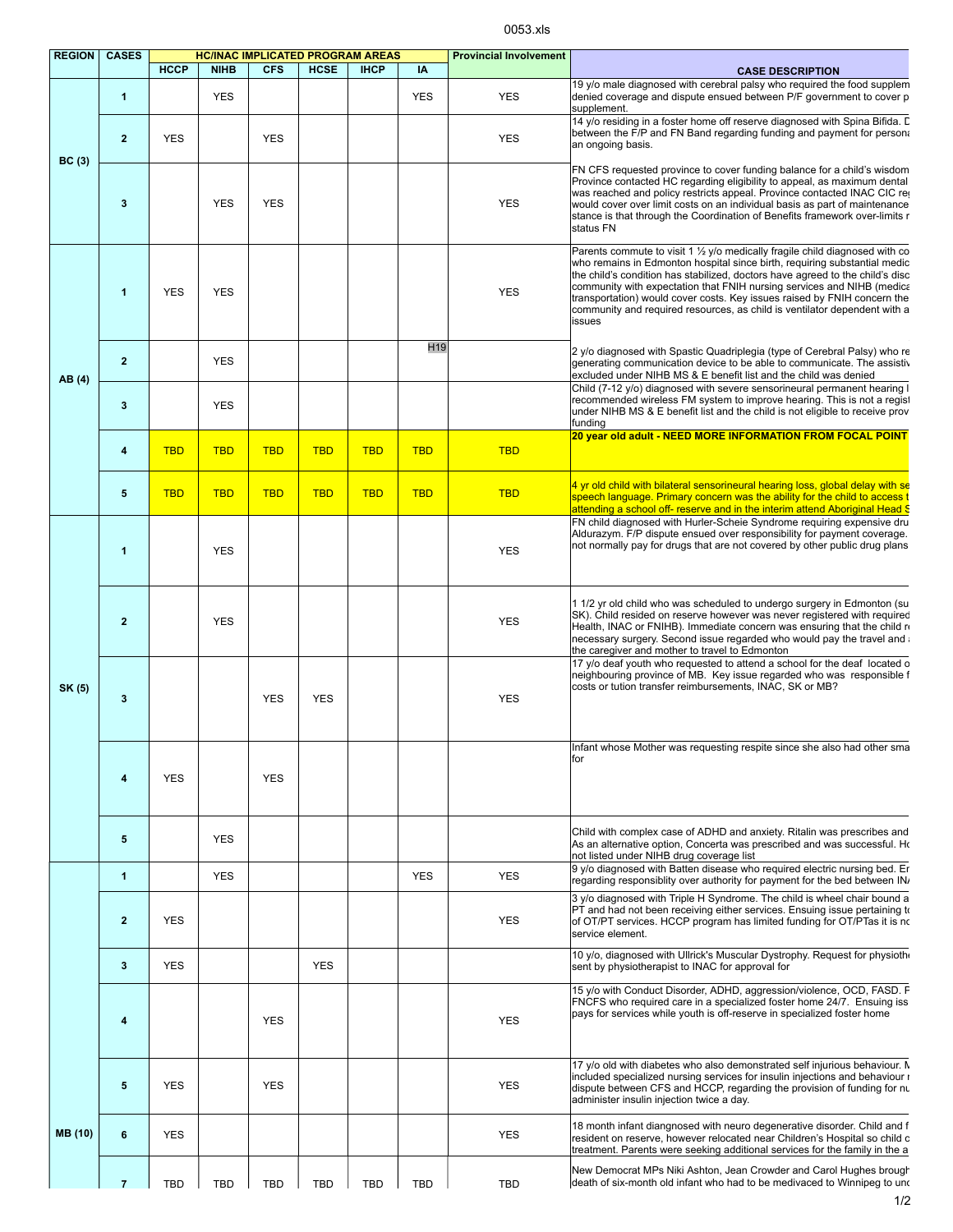0053.xls

|                |                         |            |            |                |            |              |              |            | treatment for meningitis that went undetected at local nursing station. MPs<br>attention to "inadequate and inaccessible health care services" and Jordal                                                                                                                                                                                                                                                                                                                                                                                                                                                                                                                                                                                                                                                                                       |
|----------------|-------------------------|------------|------------|----------------|------------|--------------|--------------|------------|-------------------------------------------------------------------------------------------------------------------------------------------------------------------------------------------------------------------------------------------------------------------------------------------------------------------------------------------------------------------------------------------------------------------------------------------------------------------------------------------------------------------------------------------------------------------------------------------------------------------------------------------------------------------------------------------------------------------------------------------------------------------------------------------------------------------------------------------------|
|                | 8                       |            | <b>YES</b> | <b>YES</b>     |            |              |              | <b>YES</b> | 7-12 y/r old child diagnosed with oral facial digital. Child has been in care<br>funding is provided through the CFS program for child's care costs. Area c<br>the provision of communication device. Agency submitted a request to IN/<br>renewal (annually) and communication device. Ensuing dispute over fundi<br>the provision of a communication device                                                                                                                                                                                                                                                                                                                                                                                                                                                                                   |
|                | $\boldsymbol{9}$        | <b>TBD</b> | <b>TBD</b> | <b>TBD</b>     | <b>TBD</b> | <b>TBD</b>   | <b>TBD</b>   | <b>TBD</b> | 9 y/o diagnosed with FASD, currently in 6 month voluntary placement with<br>that they are required to live off reserve in order to access services for chi<br>family that as child ages, he will not be able to access Government of Mar<br>supports                                                                                                                                                                                                                                                                                                                                                                                                                                                                                                                                                                                            |
|                | 10                      | <b>TBD</b> | <b>TBD</b> | <b>TBD</b>     | <b>TBD</b> | <b>TBD</b>   | <b>TBD</b>   | <b>TBD</b> | 7 y/o child diagnosed with a congenital condition, autism, ADHD, global de<br>Family claim while child is residing on reserve, the GoC is not willing to tal<br>assist with funding disability related supports and services which are nece<br>had the child resided off reserve they would have access to resources to a<br>living                                                                                                                                                                                                                                                                                                                                                                                                                                                                                                             |
| ON (0)         |                         |            |            |                |            |              |              |            | 0                                                                                                                                                                                                                                                                                                                                                                                                                                                                                                                                                                                                                                                                                                                                                                                                                                               |
|                | 1                       |            | <b>YES</b> |                |            |              |              |            | Infant diagnosed with allergy to bovine and soya based protein allergy, no<br>unable to tolerate standard products and required Nutramigen (infant form<br>management). NIHB program policy does not provide coverage for cases<br>supplements are considered "food."                                                                                                                                                                                                                                                                                                                                                                                                                                                                                                                                                                           |
| QB(2)          | $\overline{2}$          |            | <b>YES</b> |                |            |              | <b>YES</b>   |            | Family of child (7-12 y/o) with severe congenital neurological impairments<br>remote community to city for access to services unavailable in community<br>covering 'temporary family lodging' costs under the Medical Transport Pro<br>not cover lodging costs beyond 3 months. Province may not provide same<br>housing and adapted living expenses                                                                                                                                                                                                                                                                                                                                                                                                                                                                                            |
|                | 1                       | <b>YES</b> | <b>YES</b> | <b>YES</b>     | <b>YES</b> |              |              | <b>YES</b> | Case conferencing approach was used to respond to a child diagnosed w<br>discuss child's multiple needs. The parents, rehab specialists, education a<br>teachers, community nurse, local Child and Family Services social worker<br>representatives, were involved in the case conferencing process.                                                                                                                                                                                                                                                                                                                                                                                                                                                                                                                                            |
|                | $\overline{2}$          |            | <b>YES</b> |                |            |              |              | <b>YES</b> | F/P jurisdictional issues related to the approval of an insulin pump (Lantus<br>infusion pumps are not covered as a regular benefit under NIHB, but are c<br>exceptional basis when blood sugar is hard to regulate. The insulin infusic<br>provided under the provincial drug plan nor the provincial social assistanc                                                                                                                                                                                                                                                                                                                                                                                                                                                                                                                         |
| <b>ATL (4)</b> | 3                       |            | <b>YES</b> | <b>YES</b>     |            |              |              | <b>YES</b> | Child (age range 0-6) diagnosed with neurological disorders and mobility i<br>team recommended the pedi-craft canopy bed (enclosed crib hospital bed<br>community does not have a funding source to provide the bed, which cost<br>\$9000. NIHB does not have the authority to fund hospital beds, and the<br>specialized beds such as the Pedi-craft canopy bed that the hospital recor<br>child. Although the child is not in care, the Director of the CFS agency in tl<br>contacted INAC and asked if coverage for the bed could be provided throu<br>advised that this would not be an eligible expenditure, and the CFS directo<br>a JP case. The provincial Department of Social Development would provid<br>reserve through their Community Based Services for Speical Needs Child<br>could not provide the bed to a family on-reserve. |
|                | $\overline{\mathbf{4}}$ | <b>YES</b> |            |                |            | <b>YES</b>   |              |            | The family of a FN teenager (16 yrs of age) diagnosed with cerebral palsy<br>funding to support 24 hour in home care services for the child. The FN ban<br>funding to continue providing 24 hour care. The community have referred<br>and have requested that AANDC and HC commit to funding the full cost o<br>supports. Home and Community Care Program is providing personal care<br>child. The Assisted Living Program is providing respite care services for th<br>care to provide light housekeeping and meal preparation for the mother. 2<br>eligible under either program, and the band is therefore providing services<br>the program terms and conditions. The FN community insists that a highe<br>needed, and that a service gap exists if all the child's needs cannot be me<br>perferred environment.                            |
| <b>TOTAL</b>   | 27                      | 8          | 14         | $\overline{7}$ | 3          | $\mathbf{0}$ | $\mathbf{2}$ | 15         |                                                                                                                                                                                                                                                                                                                                                                                                                                                                                                                                                                                                                                                                                                                                                                                                                                                 |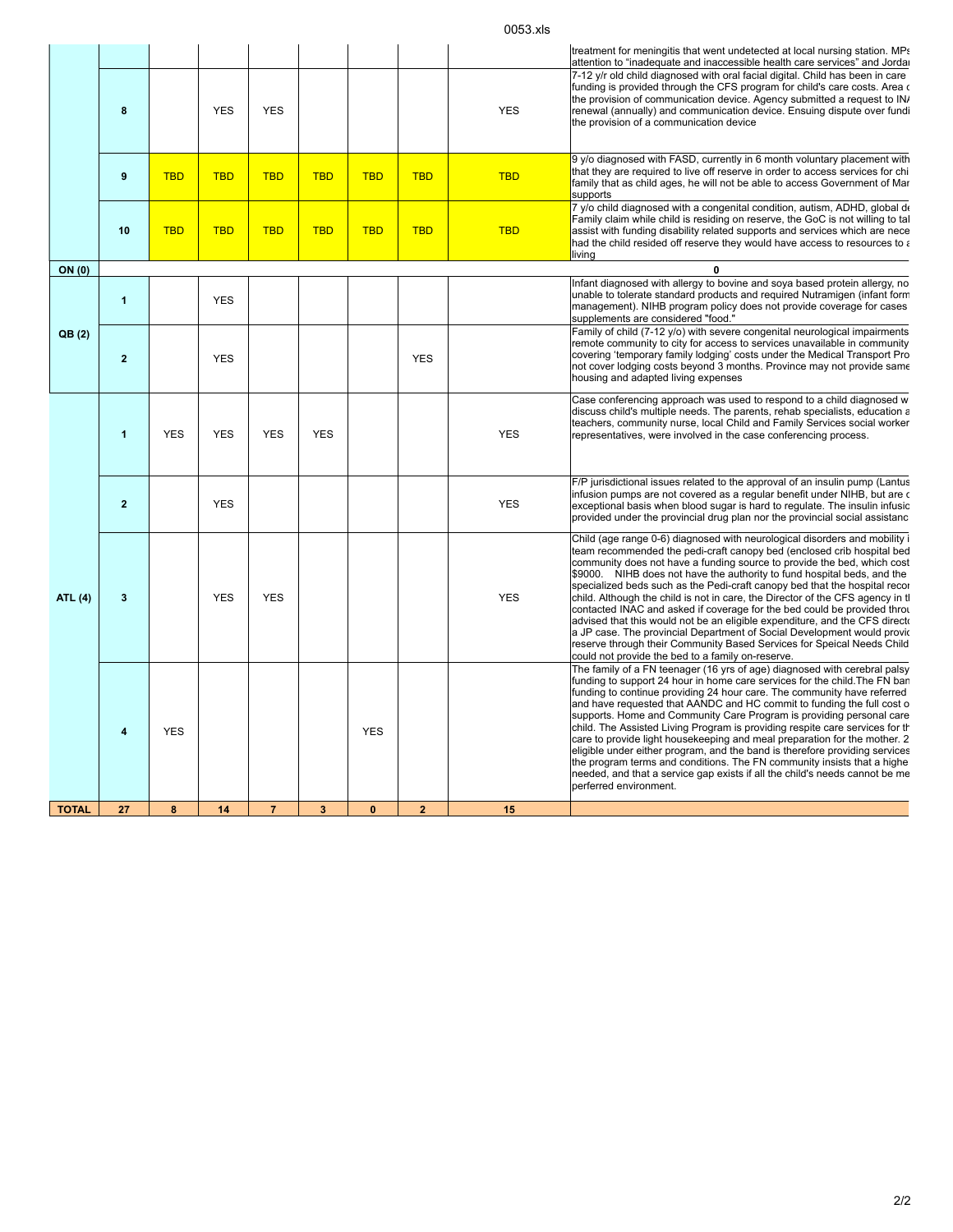| Case                                       | <b>Community</b> |             |             |            |             |     |     |           | <b>Province</b> |                                                                                                                                                                                                                                                                                                                   |                                                                                                                                                                                                                                                                                                                                                                                                                                                                                                                                |  |
|--------------------------------------------|------------------|-------------|-------------|------------|-------------|-----|-----|-----------|-----------------|-------------------------------------------------------------------------------------------------------------------------------------------------------------------------------------------------------------------------------------------------------------------------------------------------------------------|--------------------------------------------------------------------------------------------------------------------------------------------------------------------------------------------------------------------------------------------------------------------------------------------------------------------------------------------------------------------------------------------------------------------------------------------------------------------------------------------------------------------------------|--|
|                                            | <b>Health</b>    | <b>HCCP</b> | <b>NIHB</b> | <b>CFS</b> | <b>HCSE</b> | ΙA  | 18H | <b>AL</b> | Involved ?      | <b>Date Initiated/Case Description</b>                                                                                                                                                                                                                                                                            | <b>Case Outcome</b><br><b>TT Submitted</b>                                                                                                                                                                                                                                                                                                                                                                                                                                                                                     |  |
| $\mathbf{1}$<br>Cross<br>Lake              |                  |             |             |            |             |     |     |           |                 | 2008? - 9 y/o diagnosed with Batten Disease who required<br>electric nursing bed. Ensuing dispute between AANDC and HC<br>regarding responsibility/authority to pay for bed.                                                                                                                                      | AANDC covered medical equipment costs through IA<br>program under special needs component. (closed)                                                                                                                                                                                                                                                                                                                                                                                                                            |  |
| $\overline{2}$<br><b>Brochet</b>           |                  | V           |             |            |             |     |     |           |                 | 3 y/o diagnosed with Triple H Syndrome. Child wheel chair<br>bound and required OT and PT. Was not in receipt of any<br>services. Issue related to funding provision of OT/PT. HCCP<br>program has limited funding for OT/PT as it is not an essential<br>service element.                                        | Regional Health Authority was able to provide OT and<br>PT. Moved to St. Amant Centre. (closed)                                                                                                                                                                                                                                                                                                                                                                                                                                |  |
| $\overline{3}$<br><b>Brochet</b>           |                  |             |             |            |             |     |     |           |                 | 10 y/o diagnosed with Ullrick's Muscular Dystrophy. Request<br>for PT at band school level sent by PT to AANDC for approval.                                                                                                                                                                                      | Awaiting update from D. Scott. Family relocated to<br>Lynn Lake. (closed)                                                                                                                                                                                                                                                                                                                                                                                                                                                      |  |
| $\overline{4}$<br>Swan<br>Lake             |                  |             |             |            |             |     |     |           |                 | 15 y/o with Conduct Disorder, ADHD, aggression/violence,<br>OCD, FASD. Permanent ward of FNCFS who required care in a<br>specialized foster home 24/7. Issue regarding who pays for<br>services while youth is off-reserve in specialized foster home.                                                            | This is an ongoing case where the child being a<br>permanent ward requires a specialized foster home<br>with 24/7 supervision including nursing services. The<br>youth was placed in a foster home that is not<br>recognized as not being eligible for licensing under<br>provincial foster care home legislation. Efforts are<br>being made to secure licensing of the specialized<br>foster home.<br>Dec 2010: AANDC approved Level 5 funding to Oct<br>2011. Transitional planning in place with DOCFS. No<br>further info. |  |
| $5\overline{5}$<br>St.<br>Theresa<br>Point |                  |             |             |            |             |     |     |           |                 | 17 y/o with diabetes demonstrating self harm behavior.<br>Medical requirements included specialized nursing services for<br>insulin injections and behavior monitoring. Dispute between<br>CFS and HCCP, regarding the provision of funding for nursing<br>services to administer insulin injections twice daily. | Due to serious nature of the issue and client's<br>potential danger of self harm, AANDC made decision<br>to fund nursing services on a one-time basis.                                                                                                                                                                                                                                                                                                                                                                         |  |
| $6\phantom{1}6$<br>York<br>Landing         |                  |             | tbd         | tbd        | tbd         | tbd |     | tbd       |                 | 18 m/o infant diagnosed with neuro degenerative disorder.<br>Child and family are ordinarily resident on reserve however<br>relocated near Children's Hospital so child could receive<br>medical treatment. Parents were seeking respite for the<br>family.                                                       | The WRHA provided the family with 8 hours of respite<br>every 2 weeks. Deceased 2011. Mother relocated to<br>York Landing and was expecting again. (closed)                                                                                                                                                                                                                                                                                                                                                                    |  |
| $\overline{7}$<br>Norway<br>House          |                  |             |             |            |             |     |     |           |                 | $7 - 12$ y/o child diagnosed with oral facial digital syndrome.<br>Child has been in care since 2002 where funding is provided<br>through the CFS program for child's care costs. Are of dispute<br>involved provision of communication device. Agency                                                            | Since receipt of funding renewal request and<br>communication device, the information was<br>forwarded to the Province of Manitoba for Level 5<br>approval. A meeting occurred with the FNIHB on                                                                                                                                                                                                                                                                                                                               |  |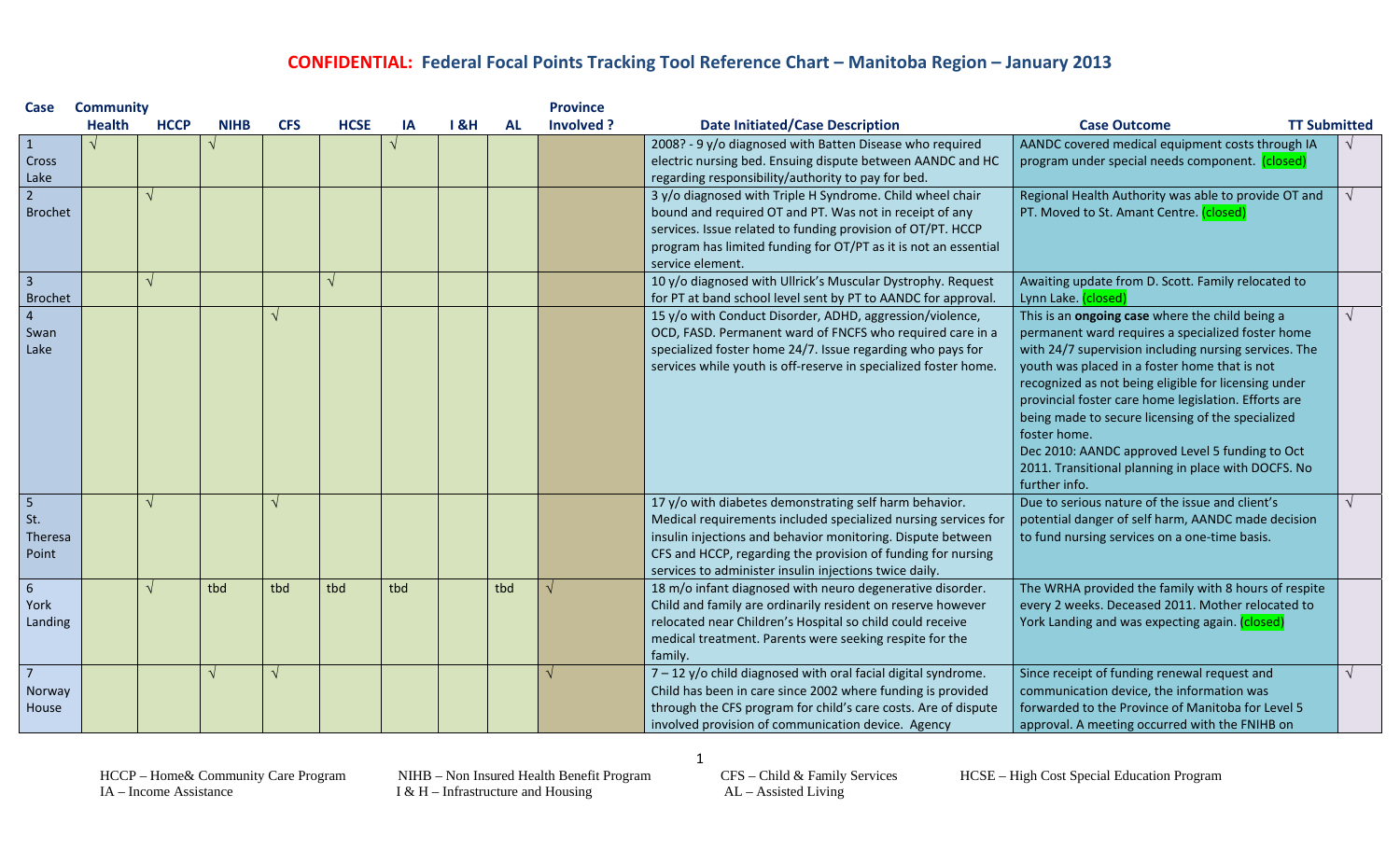| Case                           | <b>Community</b> |             |             |             |             |     |     |                             | <b>Province</b>                                       |                                                                                                                                                                                                                                                                                                                                                                                         |                                                                                                                                                                                                                                                                                                                                                          |  |
|--------------------------------|------------------|-------------|-------------|-------------|-------------|-----|-----|-----------------------------|-------------------------------------------------------|-----------------------------------------------------------------------------------------------------------------------------------------------------------------------------------------------------------------------------------------------------------------------------------------------------------------------------------------------------------------------------------------|----------------------------------------------------------------------------------------------------------------------------------------------------------------------------------------------------------------------------------------------------------------------------------------------------------------------------------------------------------|--|
|                                | <b>Health</b>    | <b>HCCP</b> | <b>NIHB</b> | <b>CFS</b>  | <b>HCSE</b> | IA  | 18H | <b>AL</b>                   | Involved ?                                            | <b>Date Initiated/Case Description</b>                                                                                                                                                                                                                                                                                                                                                  | <b>TT Submitted</b><br><b>Case Outcome</b>                                                                                                                                                                                                                                                                                                               |  |
|                                |                  |             |             |             |             |     |     |                             |                                                       | submitted a request to AANDC for funding renewal (annually)<br>March 8, 2010 with ongoing meetings with the agency<br>and communication device. Dispute over funding<br>and Health Canada. The case is currently active with<br>responsibility for the communication device.<br>ongoing meetings with the CFS agency and FNIHB.                                                         |                                                                                                                                                                                                                                                                                                                                                          |  |
| 8<br><b>Brochet</b>            |                  |             |             |             |             | tbd |     | tbd                         |                                                       | 18 y/o diagnosed with Leukodystrophy. Parents are requesting<br>\$5200 to travel to Winnipeg for an orientation session at the<br>resource centre for individuals with developmental disabilities<br>and autism. Family also requires assistance to travel to<br>Winnipeg once a spot becomes available at the centre.                                                                  | Tbd - case is currently active. On wait list for St.<br>Amant Centre.                                                                                                                                                                                                                                                                                    |  |
| $\overline{9}$<br>Sandy<br>Bay |                  |             |             |             |             |     |     | $\sqrt{ }$                  |                                                       | Nov 2012: Healthy 4 y/o girl suffered cardiac arrest during<br>routine dental extraction resulting in anoxic brain injury. Total<br>dependence for all activities of daily living. Specialized hospital<br>bed and mattress required before discharge to community.<br>Ceiling track, formula, incontinent supplies, home<br>modifications and assistance from HCC/IHC are required.    | Hospital bed provided by Medical Director, Children's<br>Hospital and identified as "private donor". NIHB<br>providing formula, portable hoyer lift, bath frame,<br>wheelchair. FN working with CMHC to seek approval<br>for home modifications. Child discharged from<br>hospital on December 19, 2012. Mom expecting<br>another child in January 2013. |  |
| 10<br>Wasaga<br>mack           |                  |             |             |             |             |     |     |                             | <b>TOROWG</b><br><b>Informed</b>                      | Oct 2012: School age child (gr.2) without upper limbs requires<br>ramps, handrails at both schools as well as modified desk.                                                                                                                                                                                                                                                            | TPM working with school and band to get ramps,<br>handrails and modified desk in place.                                                                                                                                                                                                                                                                  |  |
| 11<br>Little<br>Sask           |                  |             |             |             |             |     |     |                             |                                                       | Oct 2009: 16 y/o male residing in Winnipeg with mother to<br>access services. Child attends school full time and has full time<br>EA. Child has special needs, diet needs, adult diapers, in a<br>wheelchair and wears a helmet. CFS is providing some respite.<br>Mom employed and has other children residing on-reserve.<br>Seeking financial assistance to cover his special needs. | Referred to Mary Brown and NIHB for assistance. NIHB<br>looking into what is being provided. No further<br>update. (case closed - child is age of majority).                                                                                                                                                                                             |  |
| 12<br>Norway<br>House          |                  |             |             | <b>KSMA</b> |             |     |     |                             | $\sqrt{\phantom{a}}$ WRHA Home<br><b>Care Program</b> | Oct 2010: Child with tracheostomy tube and tube fed in<br>Children's hospital. Parents required in Winnipeg for 2 months<br>to be trained on how to care for child. Request from parents<br>for medical respite. HCC does not provide services off reserve.<br>Provincial home care program does not provide services for<br>on-reserve clients.                                        | Nov 2011 WRHA Home Care program agreed to<br>provide home care/respite services to the family on<br>child's discharge. This will continue until parents are<br>trained to care for child and child returns to<br>community. Family decided to remain in Winnipeg.                                                                                        |  |
| 13<br>Oxford<br>House          |                  |             |             |             |             |     |     | $\mathcal{N}$<br><b>IHC</b> |                                                       | July 2009: Requesting guidance and/or funding for respite<br>services in letter to Oxford House, Health Director. Health<br>Canada copied. Unknown nature of disabilities.                                                                                                                                                                                                              | FNIHB, Manitoba region informed health director that<br>medical respite may be available through HCC based<br>on needs assessment by health professional and<br>subject to availability of financial and human<br>resources of community's HCC program. INAC IHC                                                                                         |  |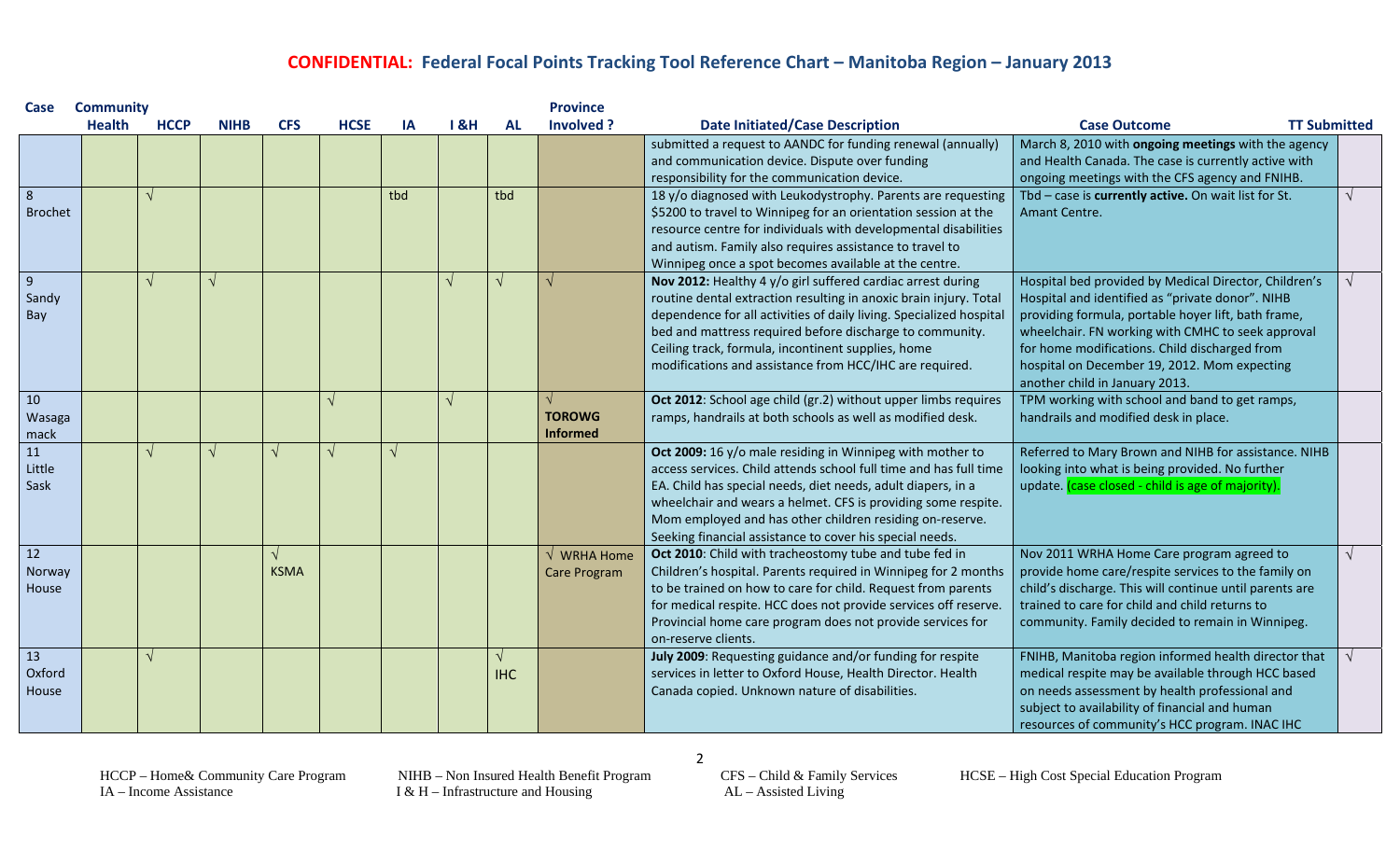| Case                        | <b>Province</b><br><b>Community</b> |             |             |            |             |    |            |            |                                                                                    |                                                                                                                                                                                                                                                                        |                                                                                                                                                                                                                                                                                                                                                                                                                                                                                                                                                                                      |            |
|-----------------------------|-------------------------------------|-------------|-------------|------------|-------------|----|------------|------------|------------------------------------------------------------------------------------|------------------------------------------------------------------------------------------------------------------------------------------------------------------------------------------------------------------------------------------------------------------------|--------------------------------------------------------------------------------------------------------------------------------------------------------------------------------------------------------------------------------------------------------------------------------------------------------------------------------------------------------------------------------------------------------------------------------------------------------------------------------------------------------------------------------------------------------------------------------------|------------|
|                             | <b>Health</b>                       | <b>HCCP</b> | <b>NIHB</b> | <b>CFS</b> | <b>HCSE</b> | IA | 18H        | <b>AL</b>  | Involved ?                                                                         | <b>Date Initiated/Case Description</b>                                                                                                                                                                                                                                 | <b>TT Submitted</b><br><b>Case Outcome</b>                                                                                                                                                                                                                                                                                                                                                                                                                                                                                                                                           |            |
|                             |                                     |             |             |            |             |    |            |            |                                                                                    |                                                                                                                                                                                                                                                                        | program also identified as possibility for non medical<br>respite. Contact information provided on both<br>programs. No further update or contact.                                                                                                                                                                                                                                                                                                                                                                                                                                   |            |
| 14<br>Rolling<br>River      |                                     |             | $\sqrt{ }$  |            |             |    |            |            | $\sqrt{\phantom{a}}$ MB FSH<br><b>Child Protection</b>                             | Aug 2010: Unknown nature of disabilities. Issue concerning<br>purchase and installation of Vangator II lift (\$8550.00)                                                                                                                                                | MB FSH approved one-time costs for purchase and<br>installation of the Braun Vangator II Left. Exceptional<br>circumstances funding. NIHB advised it is beyond the<br>scope of NIHB program and ineligible for coverage.<br>Province paid for vehicle modification. No further<br>update available.                                                                                                                                                                                                                                                                                  |            |
| 15<br>St. T<br>Point        |                                     |             | $\sqrt{ }$  |            |             |    | $\sqrt{ }$ | $\sqrt{ }$ | <b>MLA</b> seeking<br>funding<br>assistance for<br>family to attend<br>conference. | 2012: 9 y/o with Angelman Syndrome in wheelchair who<br>attends school in community with no resources, no ramp at<br>home, no respite. Mom single parent and would like to attend<br>conference in Alberta (with child) specific to Angelman<br>Syndrome in July 2012. | Approval and access to supplies, equipment,<br>medication and transportation to specialist<br>appointments through NIHB. Contact made with Don<br>Scott, HCSE Specialist who informed child would<br>benefit from one-to-one TA while attending school as<br>considered high needs. The family received funding<br>approval from the Province of Manitoba to attend the<br>Angelman conference.                                                                                                                                                                                      | $\sqrt{ }$ |
| 16<br>Garden<br>Hill        |                                     |             |             |            |             |    | J          | اد         |                                                                                    | Nov 2011: 9 y/o with Angelman Syndrome. Family is seeking<br>financial assistance to attend Angelman conference in Alberta<br>(July 2012). Also seeking respite at community level and needs<br>a ramp at home.                                                        | Client receiving supplies, equipment, medication and<br>transportation to specialist appointments through<br>NIHB. Family received funding approval from the<br>Province of Manitoba to attend the conference.                                                                                                                                                                                                                                                                                                                                                                       |            |
| 17<br><b>Black</b><br>River | Health<br>Centre                    | $\sqrt{ }$  | V           |            |             |    |            |            | $\sqrt{}$ Mb Health,<br><b>FS&amp;L, St.</b><br>Amant, MB<br>Education             | Jan 2013: 14 y/o boy with severe global developmental delay.<br>Severe physical/speech/cognitive issues. Ambulatory, not<br>toilet trained. Requires 24/7 individual support.                                                                                          | Discussion took place with provincial key contacts.<br>Provincial contacts communicated with St. Amant<br>Centre to follow up on eligibility and admission policy.<br>St. Amant policy does not differentiate between<br>children/youth living on or off-reserve in Manitoba.<br>Mother and Education Resource Teacher were<br>informed and provided with policy. Mother has met<br>with the FN CFS agency to discuss placement out of<br>the community. Plans are in place to hold a case<br>conference with the CFS agency, school and other<br>providers to determine next steps. |            |
| 18<br><b>Black</b><br>River | √                                   |             | V           |            |             |    |            |            | $\sqrt{\mathsf{Mb}}$ Health,<br>St. Amant,<br>FS&L, MB                             | Jan 2013: 16 y/o boy with global developmental delay, sub<br>arachnoid cysts. Severe physical/speech/cognitive needs. Not<br>toilet trained. Requires 24/7 individual support. Episodes of                                                                             | Discussion took place with provincial key contacts.<br>Provincial contacts communicated with St. Amant<br>Centre to follow up on eligibility and admission policy.                                                                                                                                                                                                                                                                                                                                                                                                                   |            |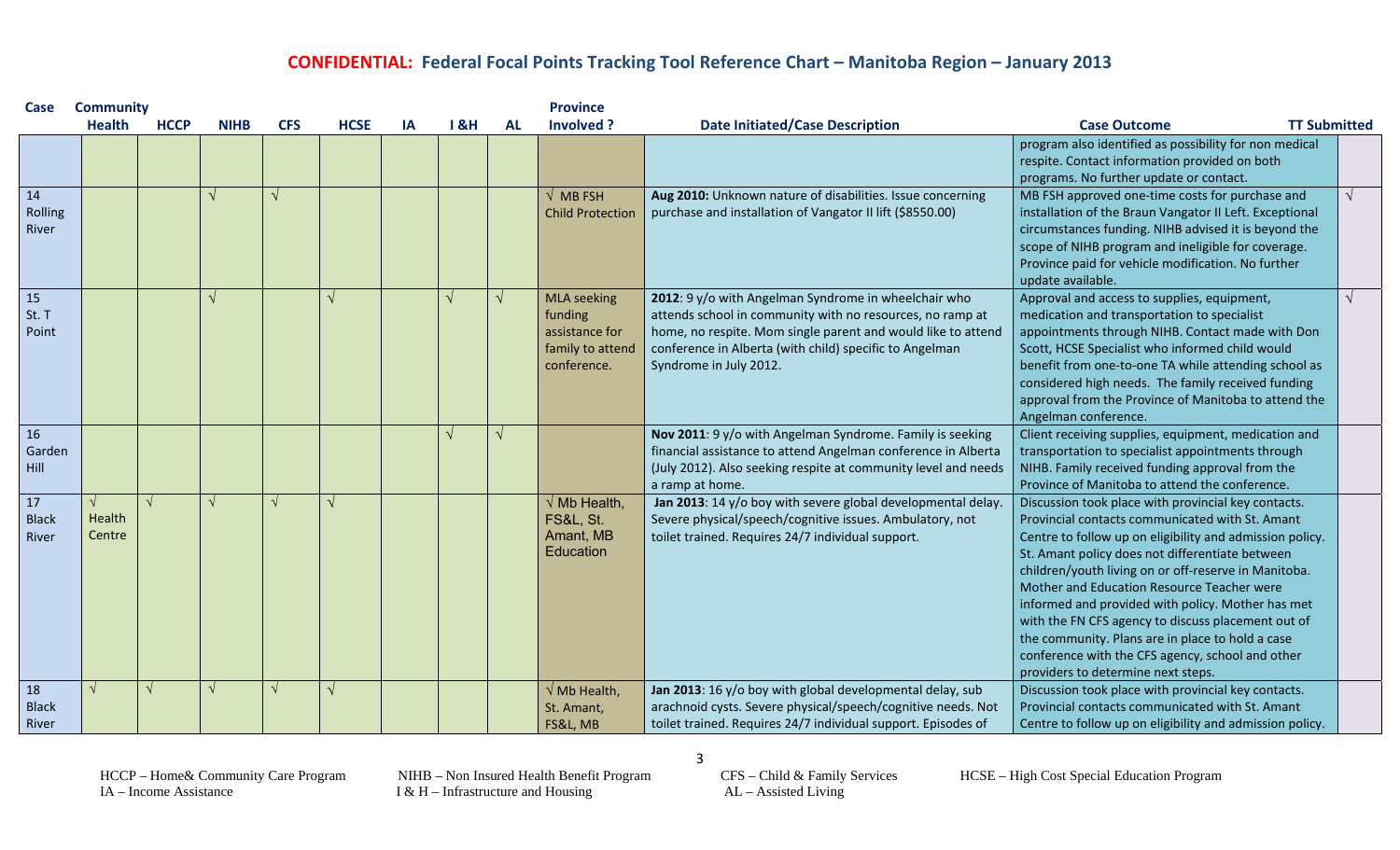| Case | <b>Community</b> |             |             |            |             |           |     |           | <b>Province</b> |                                                                                                                                                                                        |                                                                                                                                                                                                                                                                                                                                                                                                                |  |  |  |
|------|------------------|-------------|-------------|------------|-------------|-----------|-----|-----------|-----------------|----------------------------------------------------------------------------------------------------------------------------------------------------------------------------------------|----------------------------------------------------------------------------------------------------------------------------------------------------------------------------------------------------------------------------------------------------------------------------------------------------------------------------------------------------------------------------------------------------------------|--|--|--|
|      | <b>Health</b>    | <b>HCCP</b> | <b>NIHB</b> | <b>CFS</b> | <b>HCSE</b> | <b>IA</b> | 18H | <b>AL</b> | Involved ?      | <b>Date Initiated/Case Description</b>                                                                                                                                                 | <b>TT Submitted</b><br><b>Case Outcome</b>                                                                                                                                                                                                                                                                                                                                                                     |  |  |  |
|      |                  |             |             |            |             |           |     |           | Education       | physical violence towards his EA and mother. Efforts were<br>made to arrange visit to St. Amant. When St. Amant was<br>informed the family resided on-reserve, told no help available. | St. Amant policy does not differentiate between<br>children/youth living on or off-reserve in Manitoba.<br>Mother and Education Resource Teacher were<br>informed and provided with policy. Mother has met<br>with the FN CFS agency to discuss placement out of<br>the community. Plans are in place to hold a case<br>conference with the CFS agency, school and other<br>providers to determine next steps. |  |  |  |
|      |                  |             |             |            |             |           |     |           |                 |                                                                                                                                                                                        |                                                                                                                                                                                                                                                                                                                                                                                                                |  |  |  |
|      |                  |             |             |            |             |           |     |           |                 |                                                                                                                                                                                        |                                                                                                                                                                                                                                                                                                                                                                                                                |  |  |  |
|      |                  |             |             |            |             |           |     |           |                 |                                                                                                                                                                                        |                                                                                                                                                                                                                                                                                                                                                                                                                |  |  |  |
|      |                  |             |             |            |             |           |     |           |                 |                                                                                                                                                                                        |                                                                                                                                                                                                                                                                                                                                                                                                                |  |  |  |
|      |                  |             |             |            |             |           |     |           |                 |                                                                                                                                                                                        |                                                                                                                                                                                                                                                                                                                                                                                                                |  |  |  |
|      |                  |             |             |            |             |           |     |           |                 |                                                                                                                                                                                        |                                                                                                                                                                                                                                                                                                                                                                                                                |  |  |  |
|      |                  |             |             |            |             |           |     |           |                 |                                                                                                                                                                                        |                                                                                                                                                                                                                                                                                                                                                                                                                |  |  |  |
|      |                  |             |             |            |             |           |     |           |                 |                                                                                                                                                                                        |                                                                                                                                                                                                                                                                                                                                                                                                                |  |  |  |
|      |                  |             |             |            |             |           |     |           |                 |                                                                                                                                                                                        |                                                                                                                                                                                                                                                                                                                                                                                                                |  |  |  |
|      |                  |             |             |            |             |           |     |           |                 |                                                                                                                                                                                        |                                                                                                                                                                                                                                                                                                                                                                                                                |  |  |  |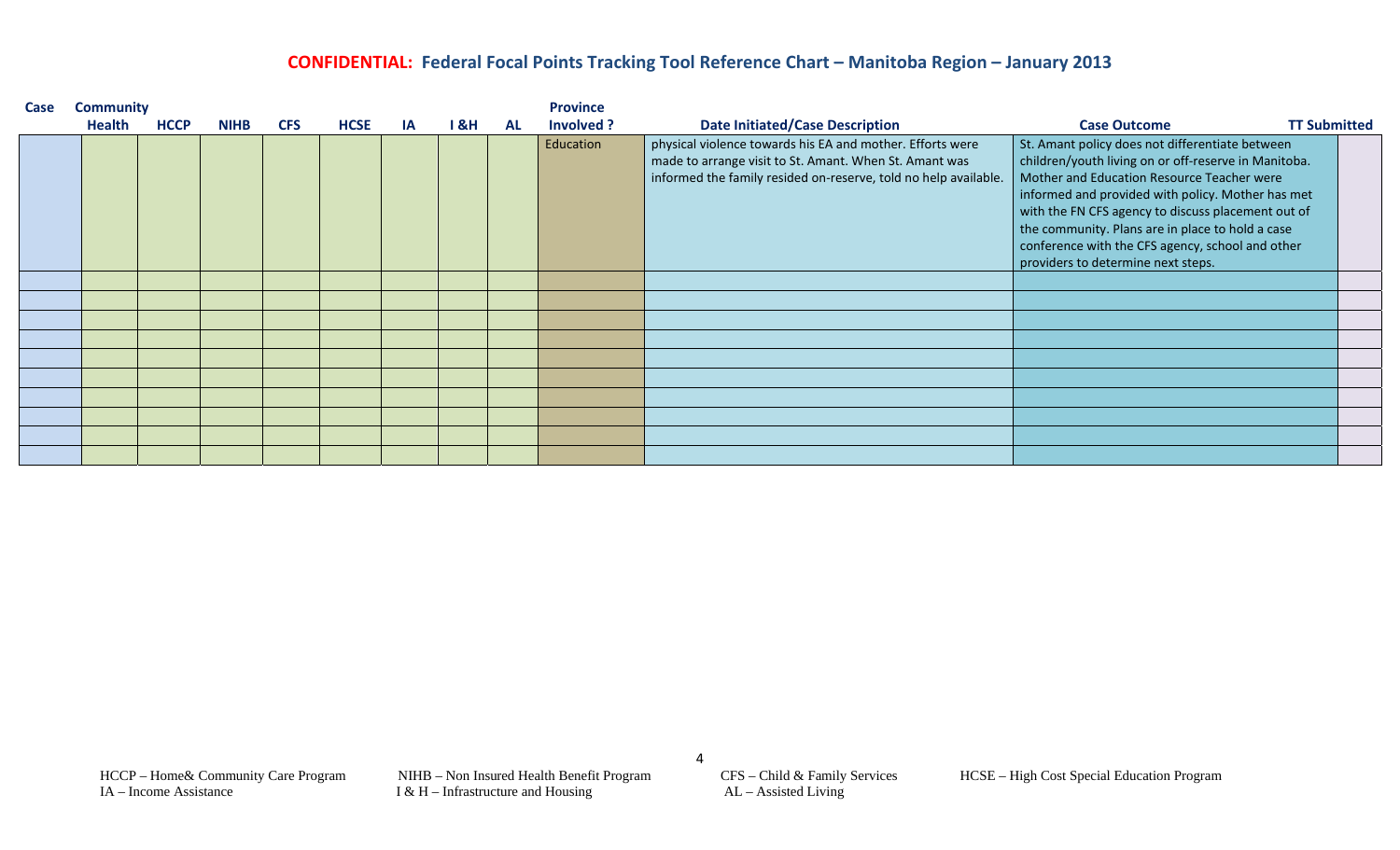|                                                                                                                                                                              |            |              | First Nations Children with Disabilities Tracking Tool for Focal Points                                                                                                                                                                                                                                                                                           |                                                                                                                                                                                                                                                                                                                                                                                                                                                                                                                                                                                                                                                                                                                                                                                                                                                                                                                                                                                                                                                                                                                                                                                                                                                                                                                                                                                                                                                                      |                                                                                                                                                                       |                            |                                                           |                                                                                     |                                                                                                                                                                                                                    |  |  |
|------------------------------------------------------------------------------------------------------------------------------------------------------------------------------|------------|--------------|-------------------------------------------------------------------------------------------------------------------------------------------------------------------------------------------------------------------------------------------------------------------------------------------------------------------------------------------------------------------|----------------------------------------------------------------------------------------------------------------------------------------------------------------------------------------------------------------------------------------------------------------------------------------------------------------------------------------------------------------------------------------------------------------------------------------------------------------------------------------------------------------------------------------------------------------------------------------------------------------------------------------------------------------------------------------------------------------------------------------------------------------------------------------------------------------------------------------------------------------------------------------------------------------------------------------------------------------------------------------------------------------------------------------------------------------------------------------------------------------------------------------------------------------------------------------------------------------------------------------------------------------------------------------------------------------------------------------------------------------------------------------------------------------------------------------------------------------------|-----------------------------------------------------------------------------------------------------------------------------------------------------------------------|----------------------------|-----------------------------------------------------------|-------------------------------------------------------------------------------------|--------------------------------------------------------------------------------------------------------------------------------------------------------------------------------------------------------------------|--|--|
| Name of Region: Manitoba 16 year old sibling                                                                                                                                 |            |              |                                                                                                                                                                                                                                                                                                                                                                   |                                                                                                                                                                                                                                                                                                                                                                                                                                                                                                                                                                                                                                                                                                                                                                                                                                                                                                                                                                                                                                                                                                                                                                                                                                                                                                                                                                                                                                                                      |                                                                                                                                                                       |                            |                                                           |                                                                                     |                                                                                                                                                                                                                    |  |  |
|                                                                                                                                                                              |            |              |                                                                                                                                                                                                                                                                                                                                                                   |                                                                                                                                                                                                                                                                                                                                                                                                                                                                                                                                                                                                                                                                                                                                                                                                                                                                                                                                                                                                                                                                                                                                                                                                                                                                                                                                                                                                                                                                      |                                                                                                                                                                       | The Child/Youth            |                                                           |                                                                                     |                                                                                                                                                                                                                    |  |  |
|                                                                                                                                                                              | <b>YES</b> | <b>NO</b>    | Age of Child/Youth:                                                                                                                                                                                                                                                                                                                                               | Name of Community:<br><b>Black River First Nation</b>                                                                                                                                                                                                                                                                                                                                                                                                                                                                                                                                                                                                                                                                                                                                                                                                                                                                                                                                                                                                                                                                                                                                                                                                                                                                                                                                                                                                                |                                                                                                                                                                       | and Family Services Agency | Child/youth is receiving services from a Child            | NIHB has been accessed:                                                             |                                                                                                                                                                                                                    |  |  |
| Child/youth is under 18 and<br>ordinarily resident-on-                                                                                                                       |            |              | $0 - 6$<br>$\Box$                                                                                                                                                                                                                                                                                                                                                 |                                                                                                                                                                                                                                                                                                                                                                                                                                                                                                                                                                                                                                                                                                                                                                                                                                                                                                                                                                                                                                                                                                                                                                                                                                                                                                                                                                                                                                                                      |                                                                                                                                                                       |                            |                                                           | YES                                                                                 | NO <sub>1</sub>                                                                                                                                                                                                    |  |  |
| reserve or on reserve                                                                                                                                                        |            |              | $7 - 12$<br>$\Box$                                                                                                                                                                                                                                                                                                                                                |                                                                                                                                                                                                                                                                                                                                                                                                                                                                                                                                                                                                                                                                                                                                                                                                                                                                                                                                                                                                                                                                                                                                                                                                                                                                                                                                                                                                                                                                      |                                                                                                                                                                       |                            |                                                           | NIHB Benefits denied:                                                               |                                                                                                                                                                                                                    |  |  |
|                                                                                                                                                                              |            |              | $13 - 18$                                                                                                                                                                                                                                                                                                                                                         |                                                                                                                                                                                                                                                                                                                                                                                                                                                                                                                                                                                                                                                                                                                                                                                                                                                                                                                                                                                                                                                                                                                                                                                                                                                                                                                                                                                                                                                                      |                                                                                                                                                                       |                            |                                                           |                                                                                     |                                                                                                                                                                                                                    |  |  |
|                                                                                                                                                                              |            | $\Box$       | $\Box$<br>Other                                                                                                                                                                                                                                                                                                                                                   |                                                                                                                                                                                                                                                                                                                                                                                                                                                                                                                                                                                                                                                                                                                                                                                                                                                                                                                                                                                                                                                                                                                                                                                                                                                                                                                                                                                                                                                                      |                                                                                                                                                                       | $YES \Box$                 | NO                                                        | YES □                                                                               | NO <sub>1</sub>                                                                                                                                                                                                    |  |  |
| Child/youth is assessed as<br>having multiple disabilities                                                                                                                   | <b>YES</b> | <b>NO</b>    | Nature of Disability: Physical, communication/cognitive,                                                                                                                                                                                                                                                                                                          |                                                                                                                                                                                                                                                                                                                                                                                                                                                                                                                                                                                                                                                                                                                                                                                                                                                                                                                                                                                                                                                                                                                                                                                                                                                                                                                                                                                                                                                                      | Assessment/Diagnosis YES NO<br>If yes by whom: Diagnosis: Global Developmental Delay, Bilateral<br>Arachnoid Cysts (benign). Diagnosis from Child Development Clinic, | <b>Assessment</b>          |                                                           | YES □ NO<br>Case management<br><b>Education Resource Teacher</b><br>If yes by whom: |                                                                                                                                                                                                                    |  |  |
| and requires multiple provi                                                                                                                                                  |            |              |                                                                                                                                                                                                                                                                                                                                                                   |                                                                                                                                                                                                                                                                                                                                                                                                                                                                                                                                                                                                                                                                                                                                                                                                                                                                                                                                                                                                                                                                                                                                                                                                                                                                                                                                                                                                                                                                      | Children's Hospital.                                                                                                                                                  |                            |                                                           | Has service/benefit been identified in a plan of care?                              |                                                                                                                                                                                                                    |  |  |
|                                                                                                                                                                              |            | $\Box$       |                                                                                                                                                                                                                                                                                                                                                                   |                                                                                                                                                                                                                                                                                                                                                                                                                                                                                                                                                                                                                                                                                                                                                                                                                                                                                                                                                                                                                                                                                                                                                                                                                                                                                                                                                                                                                                                                      |                                                                                                                                                                       |                            |                                                           | $YES \Box NO \Box$                                                                  |                                                                                                                                                                                                                    |  |  |
|                                                                                                                                                                              |            |              |                                                                                                                                                                                                                                                                                                                                                                   |                                                                                                                                                                                                                                                                                                                                                                                                                                                                                                                                                                                                                                                                                                                                                                                                                                                                                                                                                                                                                                                                                                                                                                                                                                                                                                                                                                                                                                                                      |                                                                                                                                                                       |                            | Department/Service Providers Involved & Nature of Dispute |                                                                                     |                                                                                                                                                                                                                    |  |  |
| A FED/PROV funding<br>dispute exists over funding<br>services/benefits                                                                                                       | <b>YES</b> | <b>NO</b>    | Federal: Health Canada, AANDC,                                                                                                                                                                                                                                                                                                                                    |                                                                                                                                                                                                                                                                                                                                                                                                                                                                                                                                                                                                                                                                                                                                                                                                                                                                                                                                                                                                                                                                                                                                                                                                                                                                                                                                                                                                                                                                      | Provincial: Manitoba Health, Family<br>Services and Labour, St. Amant Centre Resource Centre                                                                          |                            |                                                           | community.                                                                          | First Nation: Manitoba First Nation Education Area of Dispute: No out of school community services.<br>No services once child is out of school. No long term<br>assistive living or sheltered workshop services in |  |  |
|                                                                                                                                                                              | $\Box$     | $\mathbf{r}$ |                                                                                                                                                                                                                                                                                                                                                                   |                                                                                                                                                                                                                                                                                                                                                                                                                                                                                                                                                                                                                                                                                                                                                                                                                                                                                                                                                                                                                                                                                                                                                                                                                                                                                                                                                                                                                                                                      |                                                                                                                                                                       |                            |                                                           |                                                                                     |                                                                                                                                                                                                                    |  |  |
| The services/benefits in<br>question compare to<br>provincial standard of care<br>for a child/youth residing<br>off reserve with similar<br>needs and geographic<br>location | <b>YES</b> | <b>NO</b>    |                                                                                                                                                                                                                                                                                                                                                                   | <b>Provincial Standard of Care</b><br>Chronology of case history (both local and Focal Point level):<br>Have appropriate agencies/departments been approached for services?<br>Explain: Home & Community Care program staff have been engaged and they<br>Important meetings; describe with whom and status of case: December 11, 2012 - Health Canada<br>provided clarification on respite services provided to the family. Provincial contact<br>and AANDC focal points Informed of two cases by MFNERC. April 25, 2013 Conference call with<br>for St. Amant Centre contacted to seek clarification on eligibility admission policy<br>Black River FN Education Resource Teacher and MFNERC Hi Cost Special Ed Specialist to discuss<br>details of service needs/requests. May 1, 2013 Federal and Provincial key contact discussion on<br>for First Nation children on reserve.<br>case. Request for clarification on St. Amant Centre denail of service and respite provided to family.<br>May 7, 2013 conference call with MFNERC and Resource Teacher. Parents not available. May 9,<br>2013 follow up discussion with federal, provincial and FN key contacts. Provincial policy on eligibility<br>to St. Amant Centre provided by provincial reps. May 17, 2013, St. Amant Centre admission policy<br>provided to Resource Teacher. MFNERC to follow up with mom and see if still interested in pursuing<br>Is there a disruption in service? YES $\Box$ NO |                                                                                                                                                                       |                            |                                                           |                                                                                     |                                                                                                                                                                                                                    |  |  |
|                                                                                                                                                                              |            | $\Box$       | placement for two boys. May 13, 2013 - mom signs consent Form for CFS involvement. Southeast<br>CFS Agency informs case conference is to take place with the school.                                                                                                                                                                                              |                                                                                                                                                                                                                                                                                                                                                                                                                                                                                                                                                                                                                                                                                                                                                                                                                                                                                                                                                                                                                                                                                                                                                                                                                                                                                                                                                                                                                                                                      |                                                                                                                                                                       | Explain:                   |                                                           |                                                                                     |                                                                                                                                                                                                                    |  |  |
| Case outcome:                                                                                                                                                                | Active     |              | <b>Closed</b>                                                                                                                                                                                                                                                                                                                                                     |                                                                                                                                                                                                                                                                                                                                                                                                                                                                                                                                                                                                                                                                                                                                                                                                                                                                                                                                                                                                                                                                                                                                                                                                                                                                                                                                                                                                                                                                      |                                                                                                                                                                       |                            |                                                           |                                                                                     |                                                                                                                                                                                                                    |  |  |
| Once completed please forward to:<br>Valerie Hisko: Valerie.Hisko@aandc-aadnc.gc.ca (819-934-9636)<br>WINNIPEG#1135982 - v1                                                  |            |              | Additional comments: (Should you have any additional comments please include them here) Informed by the Resource Teacher that mom is feeling she can't handle the two boys any longer. She<br>was employed full time and operated a catering business. She is now unemployed and on medical leave. Update from Southeast Child and Family Service Agency pending. |                                                                                                                                                                                                                                                                                                                                                                                                                                                                                                                                                                                                                                                                                                                                                                                                                                                                                                                                                                                                                                                                                                                                                                                                                                                                                                                                                                                                                                                                      |                                                                                                                                                                       |                            |                                                           |                                                                                     |                                                                                                                                                                                                                    |  |  |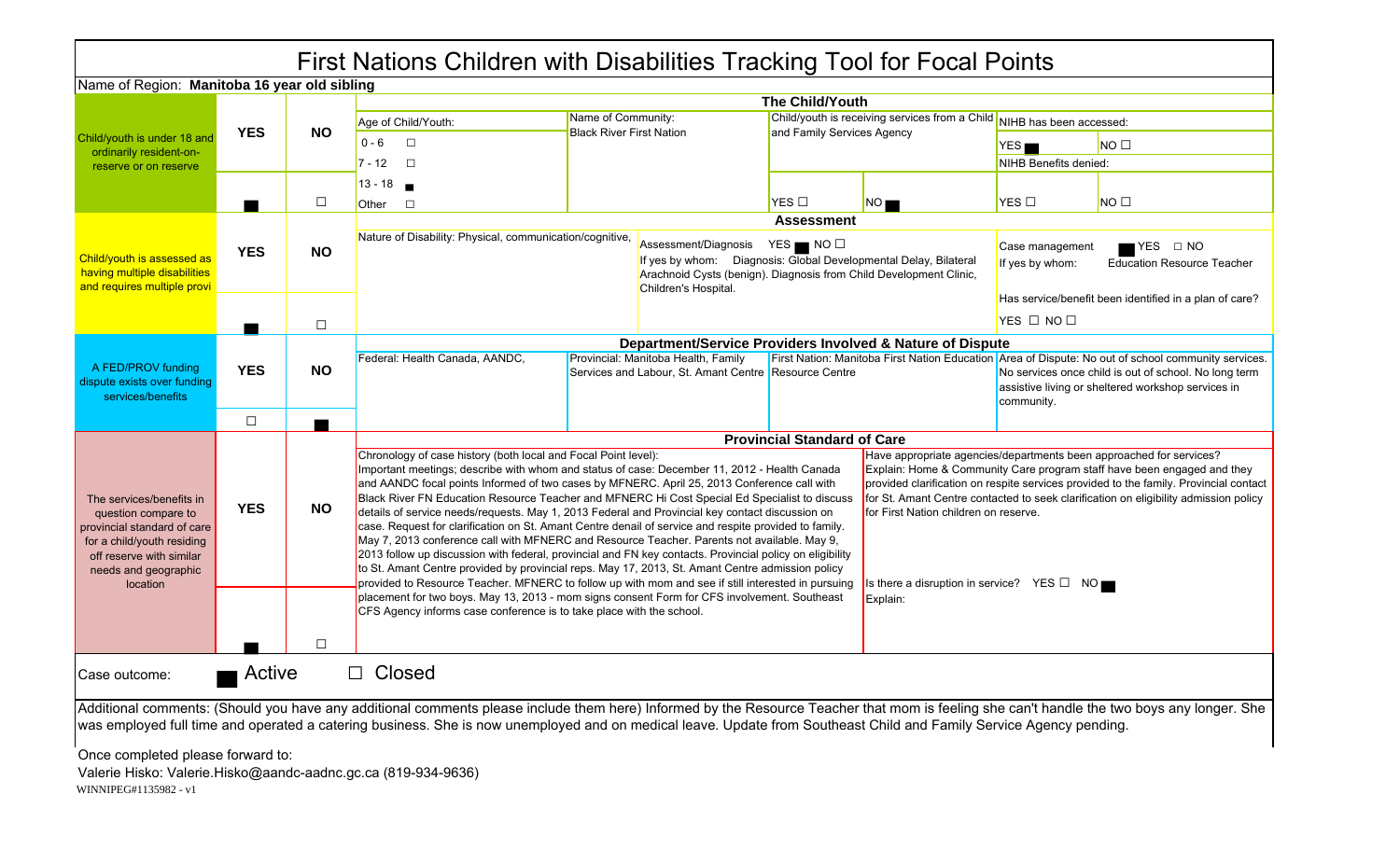Tribunal File No. T-1340/7008

## CANADIAN HUMAN RIGHTS TRIBUNAL

BETWEEN:

 $\mathcal{L}$ 

## FIRST NATIONS CHILD AND FAMILY CARING SOCIETY OF CANADA and ASSEMBLY OF FIRST NATIONS

Complainants

and

## CANADIAN HUMAN RIGHTS COMMISSION

Commission

and

## ATTORNEY GENERAL OF CANADA (representing the Minister of Indian and Northern Affairs)

Respondent

and

## CHIEFS OF ONTARIO and AMNESTY INTERNATIONAL CANADA

Interested Parties

## **RESPONDENT'S FURTHER SUBMISSIONS ON REMEDY**

Jonathan Tarlton, Melissa Chan & Patricia MacPhee JUSTICE CANADA Atlantic Regional Office 5251 Duke Street, Suite 1400 Halifax, NS B3J 1P3